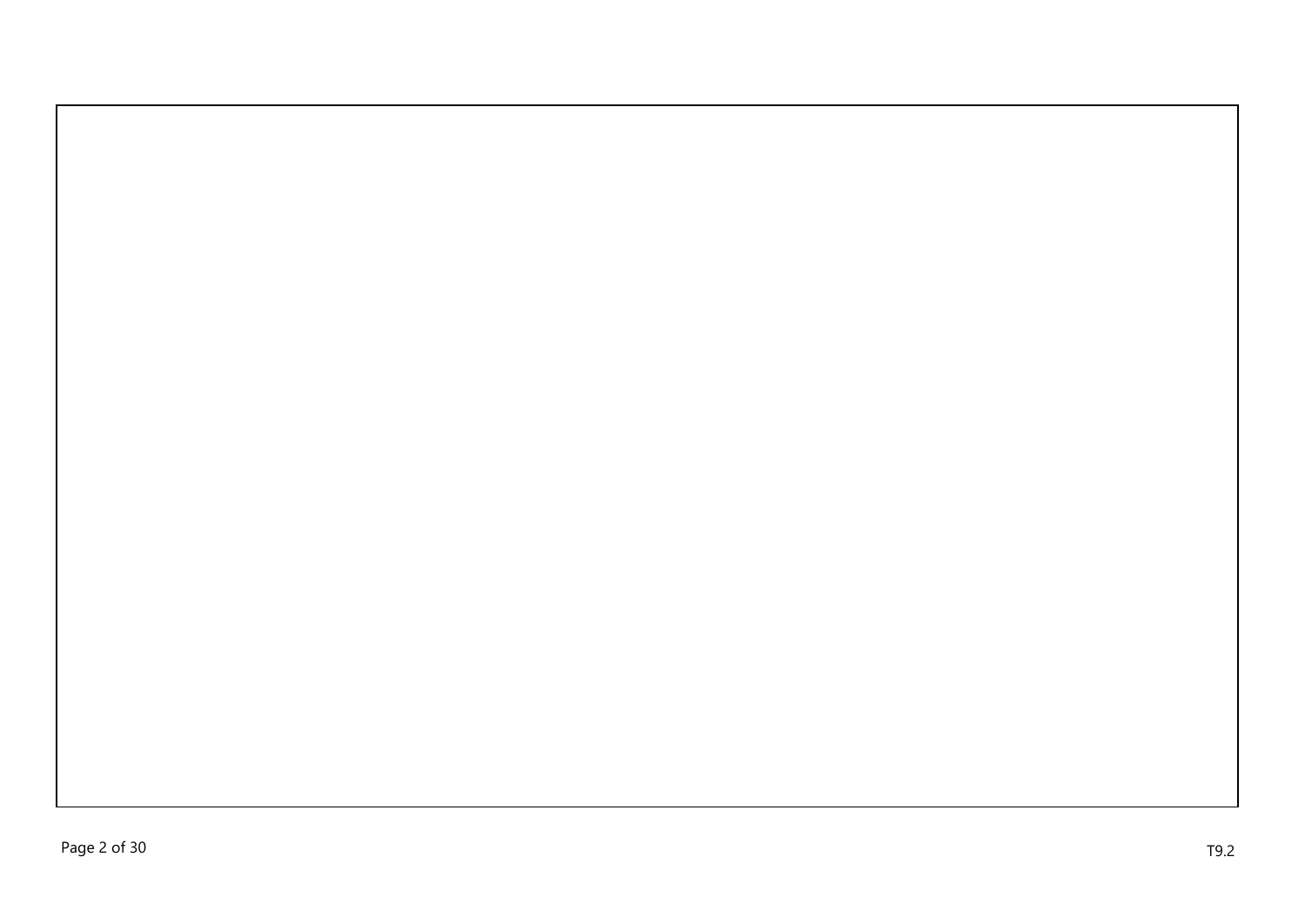| #              | Island | House Name   | Name                     | Sex | National ID | ، ه ، ره<br>مر: برگ       | ىئرىتر                                                      |
|----------------|--------|--------------|--------------------------|-----|-------------|---------------------------|-------------------------------------------------------------|
| Male'          |        |              |                          |     |             |                           |                                                             |
|                | Male'  | G. Arutha    | Mohamed Amrad            | M   | A048274     | ی کرچر                    | כנסנכ נספכ<br>כ <i>ה</i> וכנ וכתנ                           |
| 2              | Male'  | G. Arutha    | Aishath Sihana           | F   | A092228     | ی کرچری                   | لەر ئىككى سىرتىگە                                           |
| 3              | Male'  | G. Arutha    | Ahmed Fauzan Amradh      | M   | A364859     | ی کرچری                   | ג סג כ- ג כ שים ובים בים.<br>הגב בר נ' ה"ש"ל הכיבבר         |
| 4              | Male'  | G. Asmahi    | Abdul Hannan Ahmed       | M   | A025024     | <mark>ى ئەسىئوك</mark> ر  | ره وه ره پره در ره د و<br>مان تروبر سرس در ماندونتر         |
| 5              | Male'  | G. Asmahi    | Aminath Sobira           | F.  | A085611     | ى ئەستىۋىر                | أأرجع المجمع                                                |
| 6              | Male'  | G. Asmahi    | Abdul Samad Ahmed        | M   | A094530     | ى ئەسكەنچەر               | נסכם ננכנים נפני<br>השנה-יכנג הגבנג                         |
| $\overline{7}$ | Male'  | G. Asmahi    | Mohamed Musthafa Ahmed   | M   | A146238     | ئ- ئەسقۇر                 | ورەرو وەرە رەرو<br><i>وپەم</i> وتر وسو <sub>گ</sub> ۇ مەدىر |
| $\bf 8$        | Male'  | G. Asmahi    | Abdul Hameed Ahmed       | M   | A152835     | [ <sub>ى م</sub> ەشقۇر    | גפרפגבי גפגב<br>גפינגבינ גיבינ                              |
| 9              | Male'  | G. Asmahi    | Ahmed Mizan Abdul Hannan | M   | A356298     | ئ. ئەسقۇر                 | ره روبه ه ده ده ده ده ده.<br>مدحاته خانزماس مان ترجد سرس    |
| 10             | Male'  | G. Asmahi    | Ahmed Moosa              | M   | A356574     | ى ئەسىئى ئەر              | رەرو دون                                                    |
| 11             | Male'  | G. Asmahi    | Sanfa Hussain            | F   | A356575     | ى ئەسكەنچەر               | سەئىرق بر ئەمەمىر                                           |
| 12             | Male'  | G. Blue Hut  | Mohamed Ali              | M   | A130820     | ە دەرە<br>ي- ھۆرھ         | دره رو پر کر                                                |
| 13             | Male'  | G. Chaappage | Ahmed Nashath            | M   | A033777     | ر به دره<br>د کارگرو      | رەر تەشھ                                                    |
| 14             | Male'  | G. Chaappage | Aishath Nafhath          | F   | A033778     | ر گرور د<br>د کرد ور      | ر<br>د گهر شکوهی<br>سروبر و                                 |
| 15             | Male'  | G. Chaappage | Ali Nashith              | M   | A033784     | ر به دره<br>د کارگرو      | أوسمح المتمر ينسوهج                                         |
| 16             | Male'  | G. Chaappage | Mariyam Nazrath          | F.  | A122475     | )<br>ئ گۇم تور            | ر ه ر ه<br><del>ر</del> بربر د<br>پر ۾ پر د<br>سرچ بمرج     |
| 17             | Male'  | G. Columbia  | Ahmed Nasir              | M   | A027481     |                           | ر ه ر د<br>م.ر <del>و</del> تر<br>ىئرىبىدىر                 |
| 18             | Male'  | G. Columbia  | Aminath Nima             | F.  | A043625     | 500000000                 | أثرجر مترة<br>سرتر                                          |
| 19             | Male'  | G. Columbia  | Fathmath Nima            | F   | A043950     | - אינפיק<br>צ' אינפיקה    | و مرد<br>اقرام در م<br>سرتر                                 |
| 20             | Male'  | G. Columbia  | Mohamed Nimreeh          | M   | A044588     | 500000000                 | و ر ه ر و<br><i>و پر پر</i> تر<br>سرد سرر                   |
| 21             | Male'  | G. Columbia  | Mariyam Nima             | F   | A067155     | ر برده ه د<br>د ۲۰ مرده د | سرچ<br>ر ه بر ه<br><del>ر</del> بربر ژ                      |
| 22             | Male'  | G. Columbia  | Shameema Hassan Manik    | F.  | A075629     |                           | ىر كەنلەر <i>تەرى</i> ر<br>شكور و گر                        |
| 23             | Male'  | G. Columbia  | Latheefa Hassan Maniku   | F   | A080114     | ر برده ه د م              | ى ئۇيۇ ئەسكىلىرىمى ئىرىد                                    |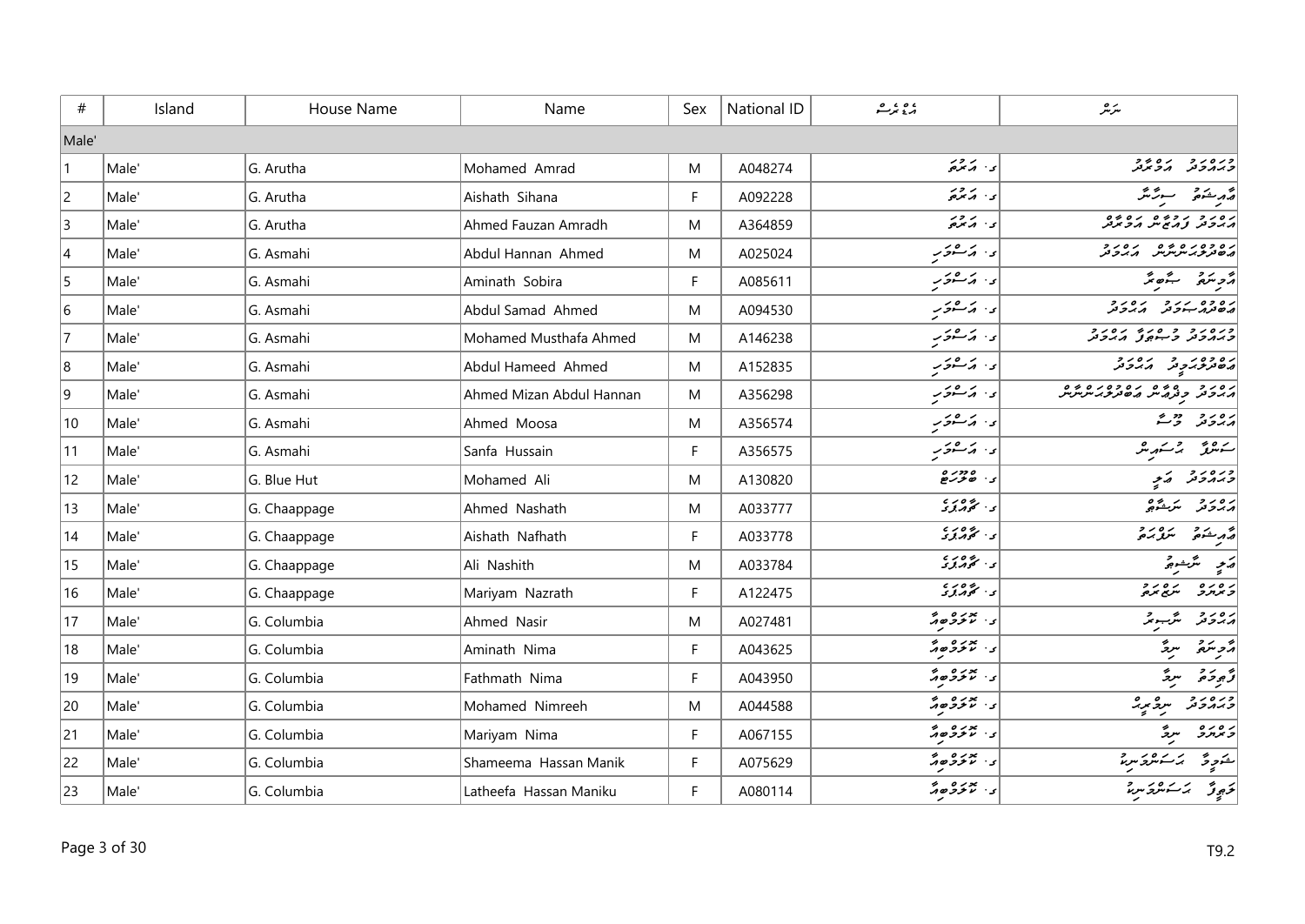| 24 | Male' | G. Columbia                | Mohamed Hassan                | M           | A084991 | پر موره م <sup>ه</sup>                                                                               | ورەرو پەسكىر                      |
|----|-------|----------------------------|-------------------------------|-------------|---------|------------------------------------------------------------------------------------------------------|-----------------------------------|
| 25 | Male' | G. Columbia                | Aishath Nima                  | $\mathsf F$ | A096815 | ر برده و.<br>د ۲۰ مرد <i>۱</i> ۰۵                                                                    | أوكر شوكو المسركة                 |
| 26 | Male' | G. Columbia                | MOHAMED ZYSHAN NASIR          | M           | A150125 | ى سورە پە                                                                                            | ورەرو پېشر شبوتر                  |
| 27 | Male' | G. Columbia                | Fathmath Naishan Nasir        | F.          | A340722 | پر موره مر<br>د ۱ مورځ م                                                                             | ۇۋۇۋ سەڭس سەبىر                   |
| 28 | Male' | G. Columbia                | Aminath Rasaan Ahmed          | F           | A340724 | ر به ده ه د                                                                                          | و سرو در ده د در در د             |
| 29 | Male' | G. Dhonfehige              | Wirdan Saeed                  | ${\sf M}$   | A034406 | ى - قرىرى تورى                                                                                       | ويرتزينر سنهيتر                   |
| 30 | Male' | G. Dhonfehige              | Alavi Saeed                   | M           | A053199 | ى قرشۇرى                                                                                             | أركم كتوفر                        |
| 31 | Male' | G. Dhonfehige              | Ahmed Afnan                   | M           | A068711 | ى - قرىرى تورى                                                                                       | رەرد رەپرە                        |
| 32 | Male' | G. Dhonfehige              | Aishath Rasheeda              | $\mathsf F$ | A152638 | — پره ده د د                                                                                         | أقهر مشكاتها المتحر المحرورة      |
| 33 | Male' | G. Dhonfehige              | Suha Sajid                    | F           | A166468 | ى قرشۇرۇ                                                                                             |                                   |
| 34 | Male' | G. Dhonfehige              | Shafaq Sajid Saeed            | F           | A335153 | ى بىر ھەم بەي                                                                                        | شۇنۇ ئۇ سىمەت سىمەتتىر            |
| 35 | Male' | G. Dhonfehige              | Mohamed Ghazaly Sajid Abdulla | M           | A335154 | ى - تېرىۋېرى                                                                                         | وره رو زيج و سگه تر مكافرالله     |
| 36 | Male' | G. Dolphin House Uthurubai | Khadeeja Adam                 | F           | A052850 |                                                                                                      | زَمِرِجٌ مُرْمَرَدٌ               |
| 37 | Male' | G. Dolphin House Uthurubai | Ahmed Imthiyaz                | ${\sf M}$   | A075499 | بره و مردم دور.<br>د اور مرکز است مونده د                                                            | بر ه بر د<br>مرکز فر<br>ە ئەھەدىج |
| 38 | Male' | G. Dolphin House Uthurubai | Sibana                        | F           | A077467 | بره و مرد و دود.<br>د عود مرکز و مومرحه                                                              | سەھەتىر                           |
| 39 | Male' | G. Dolphin House Uthurubai | Fathimath Liusha Ali          | F           | A131793 | צ' איכן מגורש גם דורג<br>צ' איכן מגורש גם דיכן                                                       | أقرموهم وممش كالمو                |
| 40 | Male' | G. Dolphin House Uthurubai | Mohamed Naushad Ali           | M           | A153001 | ی عمود مرکزم مورده                                                                                   | ورەرو رومۇم كەير                  |
| 41 | Male' | G. Dolphin House Uthurubai | Ahmed Nazim                   | M           | A156965 | بره و ورد و دودر<br>د عوز مرکز که مونز م                                                             | د د د د سره و                     |
| 42 | Male' | G. Dolphin House Uthurubai | Hussain Javid                 | M           | A167211 | ن المور مرکز من دو در در من                                                                          | جرستمبر شكر وتحرير                |
| 43 | Male' | G. Dolphin House Uthurubai | Aminath Leesha Ali            | F           | A167232 | د العروب مركز من العراق بير بعد العراق به العراق به العراق به العراق به العراق به العراق به العراق ب | أأترسكم ويثق أتوا                 |
| 44 | Male' | G. Dolphin House Uthurubai | Aminath Sakha Abdul Sattar    | $\mathsf F$ | A326959 | ی عود مردم و دودر                                                                                    | به رو دی ره وه ره بود             |
| 45 | Male' | G. Dolphin House Uthurubai | Hassan Jamsad Ali             | M           | A341577 | צי איצק יינג'ול היו גידור ג'<br>צי איצק יינג'ול היו גידור ג                                          | يركبون والمحافر أتكمح             |
| 46 | Male' | G. Dolphine House          | Ahmed Sunie                   | ${\sf M}$   | A013060 | ى مېمور مر <i>ز م</i>                                                                                | رەر ئەس                           |
| 47 | Male' | G. Dolphine House          | Aminath Shenyn                | F           | A023191 | ى بىي تۇ توپرىدىكەت كە                                                                               | أأترج سكرة كالتقيير               |
| 48 | Male' | G. Dolphine House          | Aishath Hany                  | $\mathsf F$ | A023192 | ى مىچ قۇ پەرتەر ھ                                                                                    | ا پر مرکب تھے۔<br>ا               |
| 49 | Male' | G. Dolphine House          | Fathimath Jenny               | F           | A023193 | ى مىم قوي ئىرىدە ئە                                                                                  | وَجوحَر وَ سَمِ                   |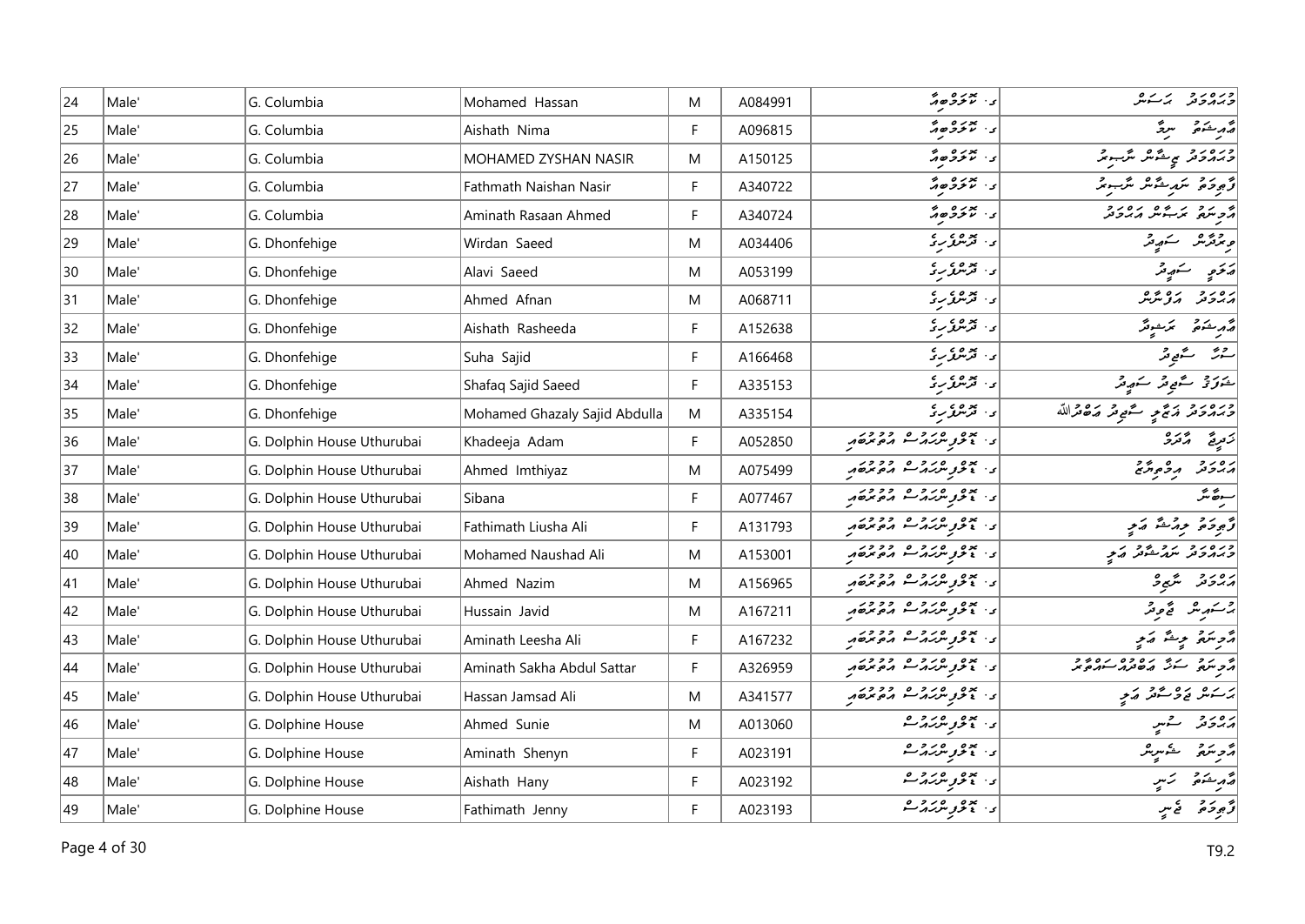| 50 | Male' | G. Dolphine House | Arifa Ibrahim          | F         | A068860 | ى بىم قور مەر <i>مەر ھى</i>                           | رە ئۈرۈ<br>ە ئىمىرىتى<br>م                     |
|----|-------|-------------------|------------------------|-----------|---------|-------------------------------------------------------|------------------------------------------------|
| 51 | Male' | G. Dolphine House | Hawwa Mohamed          | F         | A102988 | ى بىم قور ش <i>رىر مى</i><br>ئىستىم قور <i>مەرىرى</i> | رەپە<br> پەرى<br>و ره ر د<br><i>د ب</i> رگرفر  |
| 52 | Male' | G. Dolphine House | Mariyam Shaima         | F         | A112200 | <sub>ى</sub> بىم قويە تەرىخ مە                        | ر ه ر ه<br><del>د</del> بربرگ<br>شەرگە         |
| 53 | Male' | G. Dolphine House | Aminath Haifa          | F         | A306665 | <sub>ى</sub> بىم قويە تەرىپ م                         | أأدجن أأراد                                    |
| 54 | Male' | G. Dolphine House | Aishath Risha Riyaz    | F         | A361890 | <sub>ى</sub> بىم قور مەر ئەھ                          | ۇرىشقى برىش برۇت                               |
| 55 | Male' | G. Eden           | Aminath Didi           | F         | A090705 | ى بەر ئەنگە                                           | ر<br>د گرېنگو توپو                             |
| 56 | Male' | G. Evina          | Ahmed Vision           | M         | A041207 | ى ئەھمەتىكە                                           | رەرد وشك                                       |
| 57 | Male' | G. Evina          | Athiyya Adam           | F         | A043470 | ی گھونٹر                                              | ה'המית הנקס                                    |
| 58 | Male' | G. Evina          | Nabaath Rasheed        | ${\sf M}$ | A337154 | ا <sup>ی </sup> مرغ متر                               | أنترك فتحمش التركسونير                         |
| 59 | Male' | G. Farivina       | Aishath Ahmed          | F         | A006247 | <mark>ء- وَمُ</mark> رِمِ مَرَ                        | م المستوفي المركز و المستوفير                  |
| 60 | Male' | G. Farivina       | Ibrahim Nasir Mohamed  | M         | A059695 | [د وَموهِ مَرَ                                        | ە بەرە شەر 30000<br>مەھەر ئەشبەت 2005ى         |
| 61 | Male' | G. Farivina       | Husam Nasir            | M         | A099238 | ء و ترمومتر                                           | ر محمده الترکیب کرد.<br>ایرانسکرد              |
| 62 | Male' | G. Farivina       | HUMAS NASIR            | M         | A276229 | ى كۆمپەتە                                             | جۇ شەھرىدىگە                                   |
| 63 | Male' | G. Farivina       | Naura Nasir            | F         | A276870 | اء · وَموه مَرَ                                       | للرومج المرسومر                                |
| 64 | Male' | G. Fehimaa        | Shiznee Saeed          | F         | A013030 | ى كۆرگە                                               | شوچمىيە سكھپەتمر                               |
| 65 | Male' | G. Fehimaa        | Khalida Saeed          | F         | A046718 | ى ئۇرۇ                                                | تزویژ سکھیٹر                                   |
| 66 | Male' | G. Fehimaa        | Sooda Saeed            | F         | A047362 | ى كۆرگە                                               | لەد ئەرگىرىگە                                  |
| 67 | Male' | G. Fehimaa        | Mohamed Fairooz        | M         | A087735 | ء و و روٌ                                             | ورەرو كەبىر                                    |
| 68 | Male' | G. Fehimaa        | Mohamed Ifaas          | M         | A144179 | ى ئۇرۇ                                                | ورەر دۇپ                                       |
| 69 | Male' | G. Fehimaa        | Ahmed Fauzan           | ${\sf M}$ | A337093 | ى ئۇرۇ                                                | رەرد روپرە                                     |
| 70 | Male' | G. Fehimaa        | Ibrahim Abdulla        | ${\sf M}$ | A353408 | ى ئۇرۇ                                                | أرە يۇر ئەھ قىراللە                            |
| 71 | Male' | G. Fehimaa        | Mohamed Michael Naseem | ${\sf M}$ | A377234 | ى كۆرگە                                               | כנסגב כְיוֹת כ ית ייכ                          |
| 72 | Male' | G. Fin            | Mohamed Shiruhan       | ${\sf M}$ | A061371 | ى - يوش                                               | ورەرو ھەردە<br><i>وبەم</i> ونر ھەر <i>دى</i> ر |
| 73 | Male' | G. Fin            | Aminath Shazma         | F         | A061373 | ى وپى                                                 | أأزويتهم شوجرة                                 |
| 74 | Male' | G. Fin            | Fathimath Rifshan      | F         | A061374 | اړ. ویژ                                               | و څې پر د<br>ىر ئۇ ھەڭدىر                      |
| 75 | Male' | G. Fin            | Mariyam Shahiya        | F         | A071826 | ی ویژگ                                                | و ده ده و شمر ش                                |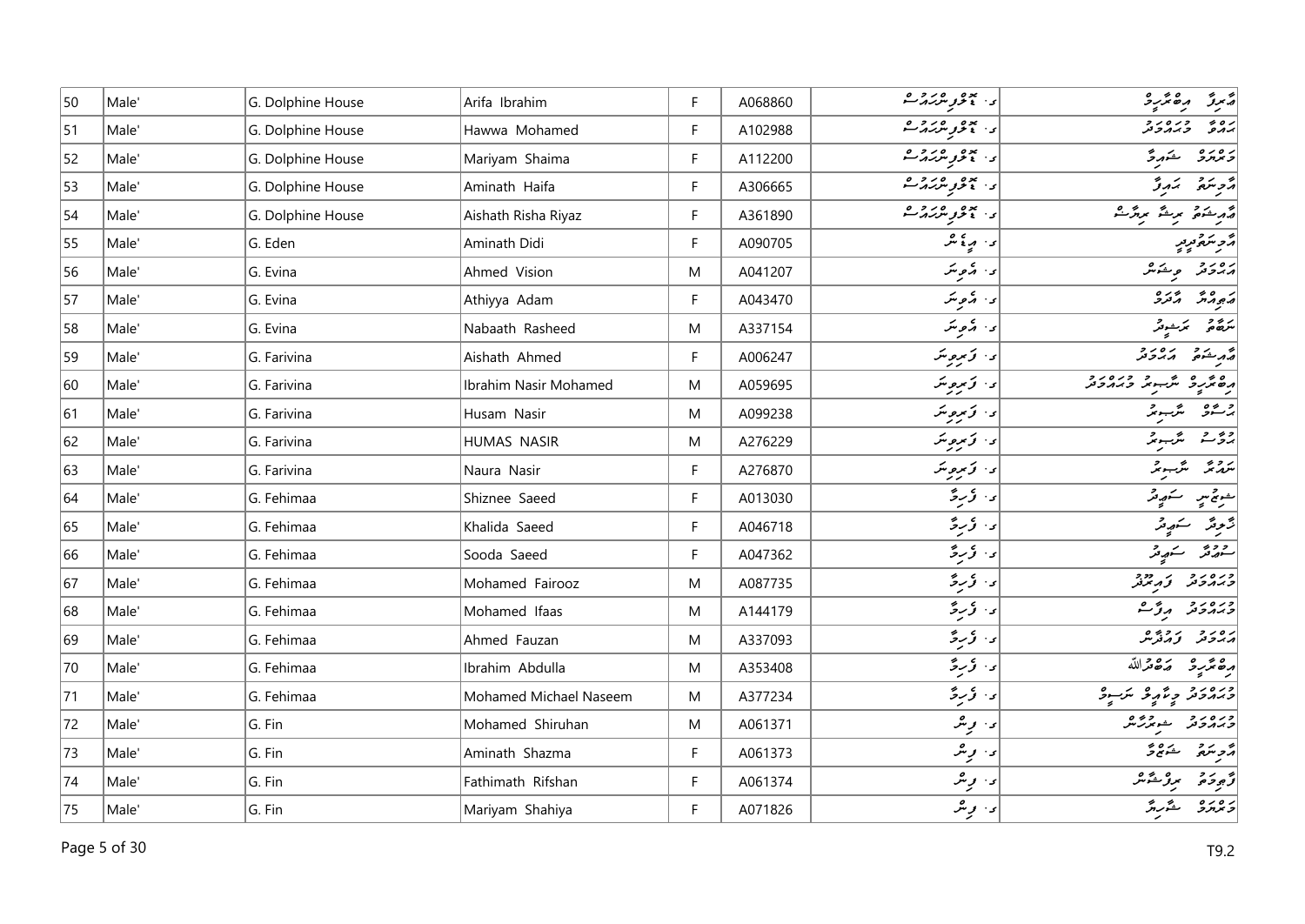| 76  | Male' | G. Fin           | Ahmed Shazin                      | M  | A071827 | ء <sub>'</sub> ویگر                                                                                                                                                                                                                                                                                                                                                                                                                                                                                                                                       | رەر ئەھمىر مەدىر<br>مەركىز مەدىر                                                                               |
|-----|-------|------------------|-----------------------------------|----|---------|-----------------------------------------------------------------------------------------------------------------------------------------------------------------------------------------------------------------------------------------------------------------------------------------------------------------------------------------------------------------------------------------------------------------------------------------------------------------------------------------------------------------------------------------------------------|----------------------------------------------------------------------------------------------------------------|
| 77  | Male' | G. Fin           | Maesha Rasheed                    | F. | A149187 | ای ویژگ<br>——                                                                                                                                                                                                                                                                                                                                                                                                                                                                                                                                             | كرم شكل مرشور<br>كرم شكل مرشور<br>كرم مشكل مردم                                                                |
| 78  | Male' | G. Fin           | Ali Shafrah                       | M  | A167462 | ى وپى                                                                                                                                                                                                                                                                                                                                                                                                                                                                                                                                                     |                                                                                                                |
| 79  | Male' | G. Fullaage      | Mohamed Hussain                   | M  | A048152 | وه وه.<br>د که گرگری                                                                                                                                                                                                                                                                                                                                                                                                                                                                                                                                      | ورەرو روسىمەش                                                                                                  |
| 80  | Male' | G. Fullaage      | Hamid Hussain                     | M  | A050925 | وه وه.<br>د که گرگری                                                                                                                                                                                                                                                                                                                                                                                                                                                                                                                                      | يموقر المسكريمر                                                                                                |
| 81  | Male' | G. Fullaage      | Fathimath Hussain                 | F  | A102728 | ر ده ور<br>د زمرگر                                                                                                                                                                                                                                                                                                                                                                                                                                                                                                                                        | قرود و منه شهر ش                                                                                               |
| 82  | Male' | G. Fullaage      | Hussain Azhaan Mohamed<br>Hussain | M  | A340913 | ر ده ور<br>د زمرگری                                                                                                                                                                                                                                                                                                                                                                                                                                                                                                                                       | כ הונייני ונינייני כמוכני ה הוניינייני                                                                         |
| 83  | Male' | G. Fullaage      | Abdullah Azhad Mohamed<br>Hussain | M  | A340914 | د ۱۵۶ وه د                                                                                                                                                                                                                                                                                                                                                                                                                                                                                                                                                | ره والله مرور و دره در و در مرد                                                                                |
| 84  | Male' | G. Fullaage      | Aamin Hamid Hussain               | M  | A356964 | د ۱ وه و د                                                                                                                                                                                                                                                                                                                                                                                                                                                                                                                                                | ړو پر پروټر برخته پر                                                                                           |
| 85  | Male' | G. Green Pearl   | Mohamed Zalif                     | M  | A024109 | $\left  \begin{array}{ccc} \texttt{c} & \texttt{c} & \texttt{c} \ & \texttt{c} & \texttt{c} \ & \texttt{c} & \texttt{c} \ \end{array} \right $                                                                                                                                                                                                                                                                                                                                                                                                            | ورەرو پەرو                                                                                                     |
| 86  | Male' | G. Green Pearl   | Ahmed Zalif                       | M  | A027101 | ء کا مریٹرنگرمرنگ                                                                                                                                                                                                                                                                                                                                                                                                                                                                                                                                         | رەرد ئەرۇ                                                                                                      |
| 87  | Male' | G. Green Pearl   | Ali Zalif                         | M  | A042042 | ، ئەسپىر ئەركىلى ئىسكى ئىسكى ئىسكى ئىسكى ئىسكى ئىسكى ئىسكى ئىسكى ئىسكى ئىسكى ئىسكى ئىسكى ئىسكى ئىسكى ئىسكى ئىس<br>مەنبە                                                                                                                                                                                                                                                                                                                                                                                                                                   | ړې ځېږي<br>درخه ځېږي                                                                                           |
| 88  | Male' | G. Green Pearl   | Hassan Zalif                      | M  | A055962 | ء کا موسر و محر مرکز                                                                                                                                                                                                                                                                                                                                                                                                                                                                                                                                      |                                                                                                                |
| 89  | Male' | G. Green Pearl   | Aishath Dhifla Ahmed Zalif        | F. | A056799 | ء کی سر مرکز مرکز                                                                                                                                                                                                                                                                                                                                                                                                                                                                                                                                         | و در دو دور در در در دارد استان به در استان به در استان به در استان به در استان به در استان به دست به دست به د |
| 90  | Male' | G. Green Pearl   | Fathimath Zuha Ahmed Zalif        | F  | A056801 | $\left  \begin{array}{c} \mathcal{E} \setminus \mathcal{E} \setminus \mathcal{E} \setminus \mathcal{E} \setminus \mathcal{E} \setminus \mathcal{E} \setminus \mathcal{E} \setminus \mathcal{E} \setminus \mathcal{E} \setminus \mathcal{E} \setminus \mathcal{E} \setminus \mathcal{E} \setminus \mathcal{E} \setminus \mathcal{E} \setminus \mathcal{E} \setminus \mathcal{E} \setminus \mathcal{E} \setminus \mathcal{E} \setminus \mathcal{E} \setminus \mathcal{E} \setminus \mathcal{E} \setminus \mathcal{E} \setminus \mathcal{E} \setminus \math$ | 3222 222 222 222                                                                                               |
| 91  | Male' | G. Green Pearl   | Zulfa Abbas                       | F. | A067854 | د کامیں مرکز مرکز                                                                                                                                                                                                                                                                                                                                                                                                                                                                                                                                         | وه ده ده م                                                                                                     |
| 92  | Male' | G. Green Pearl   | Mariyam Zunana Ahmed Zalif        | F  | A100130 | ]ئ- د م <sub>ی</sub> سرو مرکز مرکز                                                                                                                                                                                                                                                                                                                                                                                                                                                                                                                        | , סגם בשב גם גם בין<br>בינות בניינייל הגבע הבנ                                                                 |
| 93  | Male' | G. Green Pearl   | Aishath Zifany                    | F  | A113094 | $\left  \begin{array}{ccc} \texttt{1} & \texttt{2} & \texttt{3} \ \texttt{3} & \texttt{4} & \texttt{5} \end{array} \right $                                                                                                                                                                                                                                                                                                                                                                                                                               | قەرشۇق بىرقىپ                                                                                                  |
| 94  | Male' | G. Green Pearl   | Ali Zain                          | M  | A304877 | ء کا میں مگر مرکز                                                                                                                                                                                                                                                                                                                                                                                                                                                                                                                                         | أتمنح بمرمثر                                                                                                   |
| 95  | Male' | G. Green Pearl   | Ahmed Ziyan                       | M  | A331286 | ى كەمپىر ئەركىرى                                                                                                                                                                                                                                                                                                                                                                                                                                                                                                                                          | رەرد پەرگە                                                                                                     |
| 96  | Male' | G. Gulshan Villa | Ahmed Nazif                       | M  | A024604 | ى كەنتى شەھرىگە                                                                                                                                                                                                                                                                                                                                                                                                                                                                                                                                           | پره پر په پښتوگر                                                                                               |
| 97  | Male' | G. Gulshan Villa | Mohamed Nazeef                    | M  | A032824 | ى كەنتى شەھرىگە                                                                                                                                                                                                                                                                                                                                                                                                                                                                                                                                           | ورەر د سَنجِوْ                                                                                                 |
| 98  | Male' | G. Gulshan Villa | Fathimath Nadhiya                 | F  | A047518 | ى كەشكەرگەنگەنگەنگە                                                                                                                                                                                                                                                                                                                                                                                                                                                                                                                                       | سرٌو پر                                                                                                        |
| 99  | Male' | G. Gulshan Villa | Khadheeja                         | F  | A059360 | - ئەۋشەھر <i>ىۋ</i>                                                                                                                                                                                                                                                                                                                                                                                                                                                                                                                                       | ة روح<br>توجوجو<br>تريغ                                                                                        |
| 100 | Male' | G. Gulshan Villa | Ibrahim Nazim                     | M  | A059361 | ى كەنت شەھرىگە                                                                                                                                                                                                                                                                                                                                                                                                                                                                                                                                            | رەنزرۇ شۆر                                                                                                     |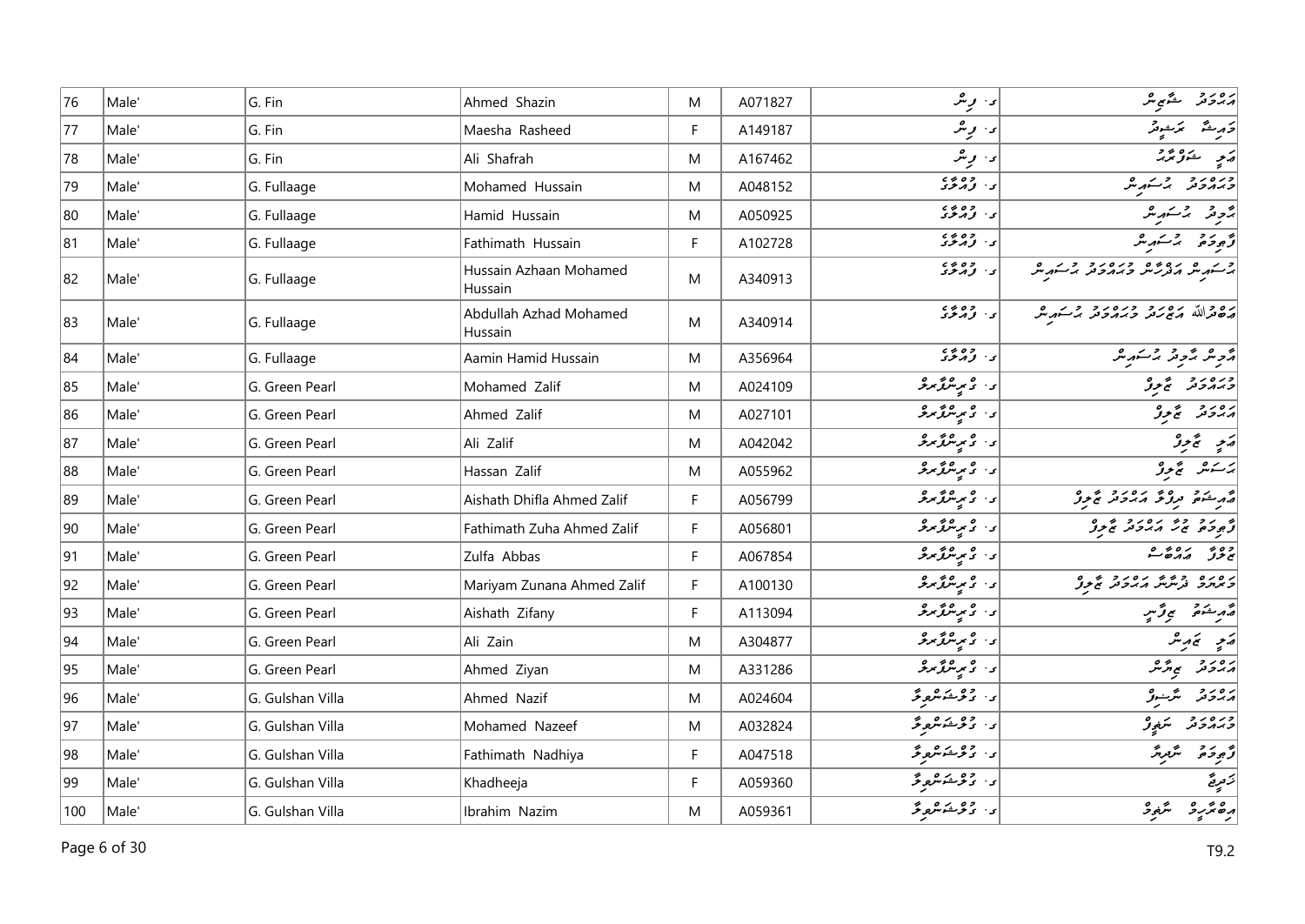| 101 | Male' | G. Gulshan Villa | Dhon Thuththu         | M           | A079770 | ، ئەتۇشەھرىگە ئىسىمبارىگە                  | پر ه و ه و<br>ترسرچ پر چ                                                                                                     |
|-----|-------|------------------|-----------------------|-------------|---------|--------------------------------------------|------------------------------------------------------------------------------------------------------------------------------|
| 102 | Male' | G. Gulshan Villa | Aishath Janan Ahmed   | F           | A164670 | ، ئەتۇشەھرىگە ئىسىمبارىگە                  |                                                                                                                              |
| 103 | Male' | G. Gulshan Villa | Naif Mohamed Nazeef   | M           | A386624 | <sub>ى ك</sub> ۇشكىرىمۇ ئى                 | شرو ورەرو شۆۋ                                                                                                                |
| 104 | Male' | G. Gulshan Villa | Nif'aa Mohamed Nazeef | F           | A386625 | <sub>ى ك</sub> ۇشكىرە ئۇ                   | سور ورەرو سَيَوت                                                                                                             |
| 105 | Male' | G. Haazal House  | Aminath Niyaza        | F           | A001180 | ى ئەتمەم ئەرەپ                             | ومحر يتكفى المسترجيح                                                                                                         |
| 106 | Male' | G. Haazal House  | Mohamed Sobah         | M           | A042471 | ى گەن قارچە ھ                              | وره رو دره و                                                                                                                 |
| 107 | Male' | G. Haazal House  | Ibrahim Sobah         | M           | A042589 | ى گەنمى ئەرەپ ھ                            | بەھ<br>ەرھەترىر <sup>ى</sup>                                                                                                 |
| 108 | Male' | G. Haazal House  | Aishath Rukhshana     | $\mathsf F$ | A042594 | ى گەنج بۇرۇپ،                              | ۇرىشكى ئۆزىشگىر                                                                                                              |
| 109 | Male' | G. Haazal House  | Ahmed Nizar           | M           | A059124 | ى گەنج بۇرۇپ،                              | أرور و سرچ مر                                                                                                                |
| 110 | Male' | G. Haazal House  | Hussain Sobah         | M           | A147228 | ى گەنج بۇرۇپ،                              | بر شهر شهر در محمد                                                                                                           |
| 111 | Male' | G. Haazal House  | Mohamed Aahil Ahmed   | M           | A336565 | ى گەنۇر قىرى                               | כממכים מים מסמכי<br>כממכים מים ממכים                                                                                         |
| 112 | Male' | G. Haazal House  | Hawwa Shamaa          | F           | A385520 | ى گەنۇر كەر                                | برە ئەرەپ                                                                                                                    |
| 113 | Male' | G. Haazal House  | Umar Shammakh Mohamed | M           | A385523 | ى گەن قەر قى                               |                                                                                                                              |
| 114 | Male' | G. Ifasha Manzil | Mariyam Ifaasha       | $\mathsf F$ | A382822 | <sub>ى: م</sub> وژىئە ئ <sup>ې</sup> مىي ۋ | ويرمرو بروَّجة                                                                                                               |
| 115 | Male' | G. Jamnaage      | Aishath Nashida       | F           | A070735 | ر ہ رہ دی<br>ی گے جنگزی                    | أصمر مشكوهم المستكر شوفكر                                                                                                    |
| 116 | Male' | G. Jamnaage      | Mariyam Ali           | F           | A140697 | ى بەھ ئەتە                                 | د ۱۵ د مړي                                                                                                                   |
| 117 | Male' | G. Jamnaage      | Aminath Ali           | F           | A140698 | ى بەھ ئەي                                  | أزوينهم أربع                                                                                                                 |
| 118 | Male' | G. Jamnaage      | Mohamed Zahid         | M           | A319219 | ى بەھ ئەي                                  | ورەرو ئەرو                                                                                                                   |
| 119 | Male' | G. Jamnaage      | Najiya Ali            | F           | A319220 | ى بەھ ئەي                                  | شَعِيرٌ مَدِ                                                                                                                 |
| 120 | Male' | G. Jamnaage      | Ahmed Zahid           | M           | A335989 | ى بەھ ئەي                                  | پره پر ځ برتر                                                                                                                |
| 121 | Male' | G. Joohee        | Mohamed Rasheed       | M           | A007311 | ر دور<br>ر گھر                             | وره رو کرشونگر<br><i>ویدو</i> ونگر کرشونگر                                                                                   |
| 122 | Male' | G. Kandhumaage   | Abdulla Ibrahim Didi  | M           | A009892 | ر ر ده ده<br>د ۱ ماس ترو د                 | رە داللە مەھمىردىدىد                                                                                                         |
| 123 | Male' | G. Kandhumaage   | Ibrahim Niyaz         | M           | A009965 | ى ·   ئەسرچرى ،<br>ى ·   ئەسرچرى ،         | ە ھەترىرى<br>بر ھەترىرى<br>$\overline{\overset{\circ}{\mathcal{E}}\overset{\circ}{\mathcal{F}}\overset{\circ}{\mathcal{F}}}$ |
| 124 | Male' | G. Kandhumaage   | Fathimath Nuha        | F           | A104401 | ى ·   ئەسرچرى ،<br>ى ·   ئەسرچرى ،         | ء بر د<br>ارتبوچه<br>سرتر                                                                                                    |
| 125 | Male' | G. Kandhumaage   | Ahmed Hisham          | M           | A177077 | ى سىم سرچرى                                | أرەر دىگە                                                                                                                    |
| 126 | Male' | G. Kandhumaage   | Mariyam Humaidha      | F           | A330033 | ى ، كەس قرۇكى                              | رەرە درىد                                                                                                                    |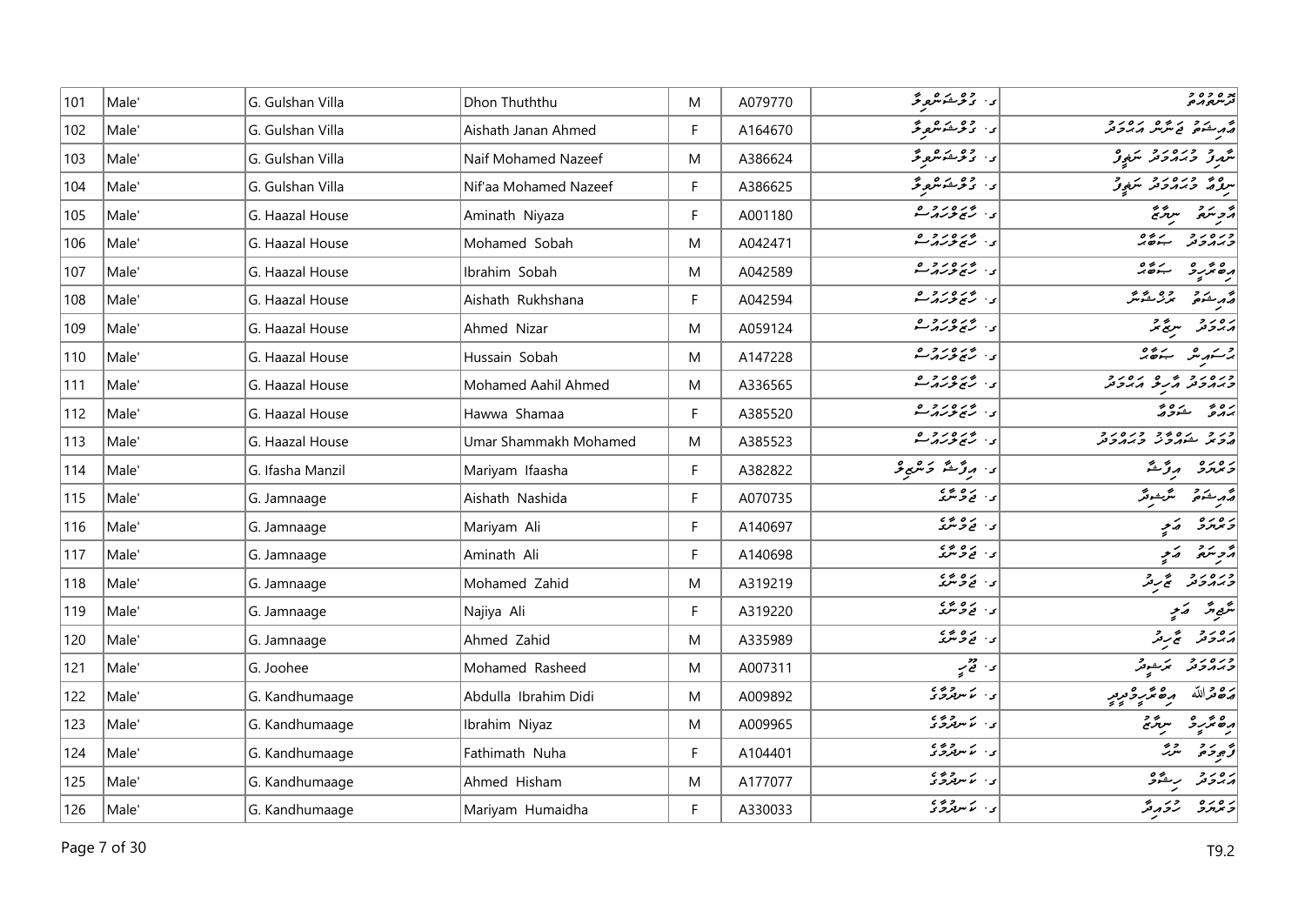| 127 | Male' | G. Kandhumaage      | Hushama Abdulla               | $\mathsf F$ | A333333 | ى ·   ئەسەردى<br>ئ                            | ر شەپى<br>وكالقصيص                    |
|-----|-------|---------------------|-------------------------------|-------------|---------|-----------------------------------------------|---------------------------------------|
| 128 | Male' | G. Kandhumaage Aage | Ali Didi                      | M           | A014149 | ر به سرچرۍ دی.<br>د ۱۰ سرچرۍ درې              | پر و در در<br>                        |
| 129 | Male' | G. Kandhumaage Aage | Fathimath Didi                | F           | A014196 | ى سىم سرچرى ئەرى<br>ى سىم سرچرى تەرى          | تر و د و در در                        |
| 130 | Male' | G. Kandhumaage Aage | Mariyam Didi                  | F           | A014252 | ى سىسى تەرەپ ئەت<br>ئ                         | <br> ویمبروترتر<br> ویمبروتری         |
| 131 | Male' | G. Kandhumaage Aage | Aishath Didi                  | F           | A273802 | د . که سرچرۍ دی.<br>د . که سرچرۍ دری          | ء<br>د گهرڪو گھري س                   |
| 132 | Male' | G. Kandhumaage Aage | Mohamed Didi                  | M           | A273817 |                                               |                                       |
| 133 | Male' | G. Kandhumaage Aage | Moosa Didi                    | M           | A273818 | د . که سرچرۍ دی.<br>د . که سرچرۍ دری          | دد گرورو<br>تر گورور                  |
| 134 | Male' | G. Kandhumaage Aage | Hawwa Ali Didi                | F           | A273819 | ی که سرچرۍ دی.<br>ی که سرچرۍ دری              | ر ه و<br>پروتو<br>د کو در در<br>مشخصی |
| 135 | Male' | G. Kandhumaage Aage | Samah Ali                     | M           | A273820 | د به روی ده<br>د به سهرد در                   | شۇق كەم                               |
| 136 | Male' | G. Kandhumaage Aage | Sifanath Ali                  | F           | A273822 | د . ناس وه د » د »<br>د . ناس ترو د د د       | سىز ئىبر<br>رځمنې                     |
| 137 | Male' | G. Kandhumaage Aage | Aahil Ali                     | M           | A327695 | ى سىسى تەرەپ ئەتەرى<br>ئ                      | أثرير أتأمي                           |
| 138 | Male' | G. Kandhumaage Aage | Jiwa Ali Didi                 | F           | A370096 | د . که سرچرۍ دی.<br>د . که سرچرۍ دری          | د هم گروپور<br>ر                      |
| 139 | Male' | G. Koahenooru       | Mariyam Huda Moosa            | F           | A011331 | م م دو و<br>ي - ما مرس                        | دەرە دې دىر                           |
| 140 | Male' | G. Koahenooru       | Aishath Sheeraz Moosa         | F           | A023878 | ے بات دو و<br>ی سمار سرپل                     | ۇرىشۇ خېرى ۋىگ                        |
| 141 | Male' | G. Koahenooru       | Mohamed Shivaz Moosa          | M           | A027446 | ے ، کار والا والا<br>ی ، کارکس                | ورەرو بەھ «ئ                          |
| 142 | Male' | G. Kokaage          | Ali Niyaz                     | M           | A036687 | $\begin{array}{c} 1 & 1 \\ 1 & 1 \end{array}$ |                                       |
| 143 | Male' | G. Kokaage          | Mariyam Sobeeha               | F           | A045139 | پر موجود ته<br>په ۱ <b>۷</b> کل               | ر ه ر ه<br>د بربرگ<br>سەھ بە          |
| 144 | Male' | G. Kokaage          | Shaheema Umar                 | F           | A045140 | په سوچ <sub>ک</sub> ه<br>ي                    | شەرىخە<br>ەرىر                        |
| 145 | Male' | G. Kokaage          | Khadeeja Umar                 | F           | A045141 | په سوچ <sub>ک</sub> ه<br>ي                    | زَمرِيحَ كَ وَرَكْبَرَ                |
| 146 | Male' | G. Kokaage          | Aishath Umar                  | F           | A045142 | پر موجود ته<br>په ۱ <b>۷</b> کل               | و در در در<br>مهرشتنی مرد بر          |
| 147 | Male' | G. Kokaage          | Aminath Umar                  | F           | A045143 | $\begin{array}{c} 1 & 1 \\ 1 & 1 \end{array}$ | ړ ده ده ده                            |
| 148 | Male' | G. Kokaage          | Fathmath Sobeeha              | F           | A045315 | ر به ده و                                     | وتبوده بنوبة                          |
| 149 | Male' | G. Kokaage          | Umar Hassan                   | M           | A050591 | ر به ده و                                     | وروا برسكان                           |
| 150 | Male' | G. Kokaage          | Ahmed Niyaz                   | M           | A144193 | بر موجود<br>يا موندي                          | גפנק ייטרה                            |
| 151 | Male' | G. Kokaage          | <b>IBRAHIM NAHEEK ABDULLA</b> | M           | A156842 | ر به ده و                                     | مەھ ئىرى ئىرىر مەھ ئى                 |
| 152 | Male' | G. Kokaage          | AHSAN MOHAMED                 | M           | A156985 | په سوچ <sub>ک</sub> ه<br>ي                    | ره ره دره در                          |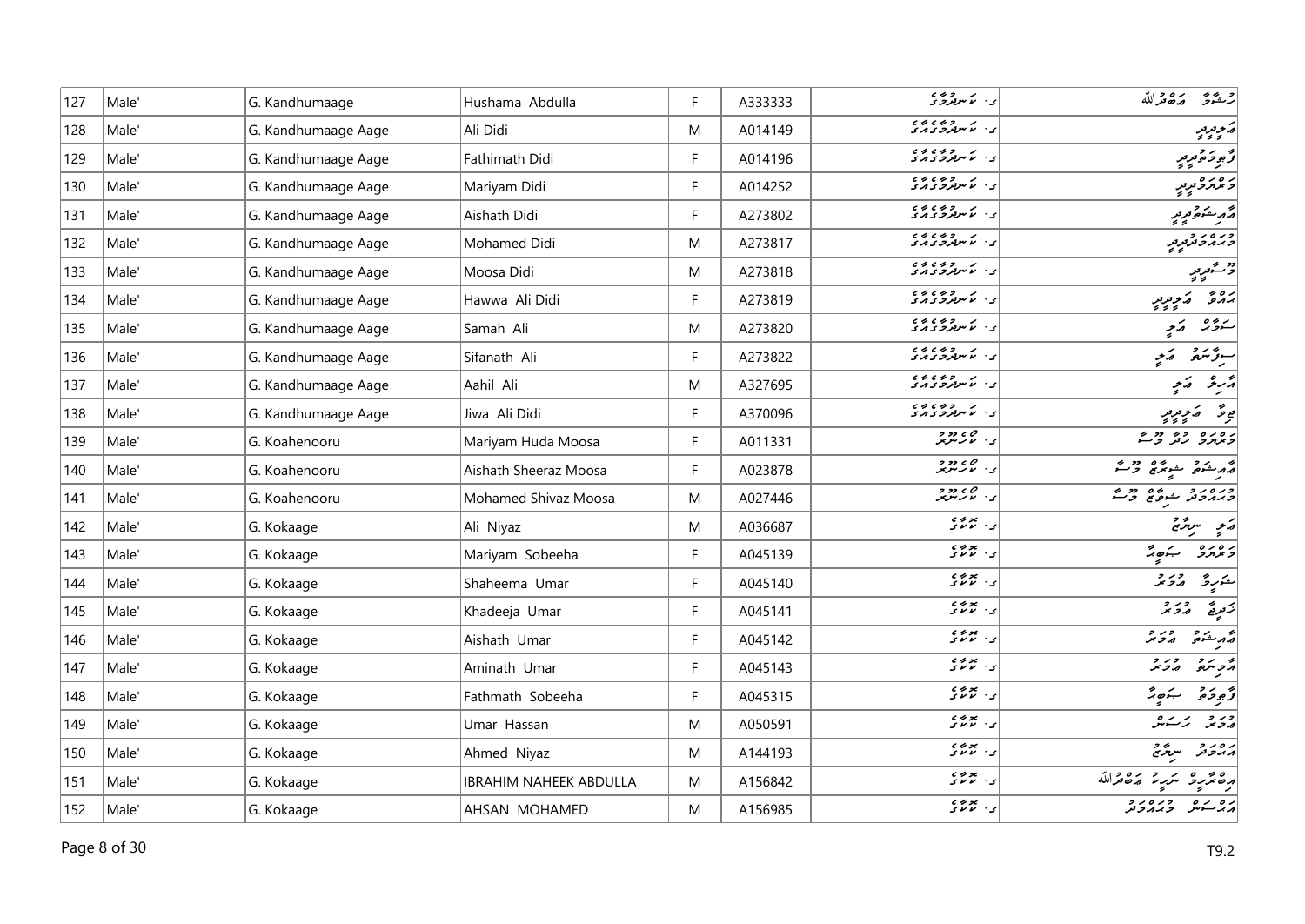| 153 | Male' | G. Kokaage      | <b>Mohamed Saif Shareef</b>     | M           | A160479 | لى بىر ئەر                                                 | ويهدونه سهرة لمنهور                                    |
|-----|-------|-----------------|---------------------------------|-------------|---------|------------------------------------------------------------|--------------------------------------------------------|
| 154 | Male' | G. Kokaage      | Afzal Mohamed                   | M           | A340033 | $555 - 5$                                                  | ره ده دره دد                                           |
| 155 | Male' | G. Lady Moon    | Zidna Mohamed                   | F           | A022670 | ، عود ودهر                                                 | پر شرق در در د                                         |
| 156 | Male' | G. Lady Moon    | Zakiyya Ibrahim                 | F.          | A024308 | ر به عروم در در ایران<br>مربوع استفاده برای میکند که ایران | بمرمش مصريرة                                           |
| 157 | Male' | G. Lake         | Ibrahim Firushan                | M           | A055545 | ى بى ھە                                                    | رەتزىر رىزىشىر                                         |
| 158 | Male' | G. Lake         | Mohamed Shaheshan               | M           | A055561 | ى بى جەن                                                   | ورەرو دىرى.<br><i>دىنەم</i> وتر خىرىشەر                |
| 159 | Male' | G. Lake         | Aishath Simani                  | $\mathsf F$ | A055564 | ى بى ھ                                                     | ۇرمۇق سوڭس                                             |
| 160 | Male' | G. Lifadhoo     | Mohamed Ramiz                   | M           | A000175 | ا د به موتوفر<br>ا                                         | ورەر دەر                                               |
| 161 | Male' | G. Lifadhoo     | Ahmed Shivaz                    | M           | A022575 | ، وژنژ                                                     | رەر ئەرمى<br>مەرىبى ئىدۇنج                             |
| 162 | Male' | G. Lifadhoo     | Mohamed Shifaz                  | M           | A034591 | د وزند                                                     | ورەر دېمبور                                            |
| 163 | Male' | G. Lifadhoo     | Ibrahim Shazyl                  | M           | A034592 | ء · موتونژ                                                 | رەترىرۇ شىمر                                           |
| 164 | Male' | G. Lifadhoo     | Raushan Ramiz                   | $\mathsf F$ | A035536 | ى موتونژ                                                   | ىرە ئىكەش ئىگرىنى                                      |
| 165 | Male' | G. Maafarivaage | Aneefa Abdul Razzaq             | F           | A152618 | ، ئۇزىر <i>ۇ</i> ئ                                         | ر سرگاه ده وه بره ده.<br>در سرگاه در حدد سرم بر        |
| 166 | Male' | G. Maafarivaage | Mohamed Adam                    | M           | A159648 | ، ئۇزىر <i>ۇ</i> ئ                                         | כנסנב בנס                                              |
| 167 | Male' | G. Maafarivaage | Abdulla Hameed Mohamed<br>Fulhu | M           | A361657 | ء <sub>َ</sub> گۇكۇمۇگە                                    | ره و الله برد و دره د دود.<br>مصرالله برد و بر د مرومز |
| 168 | Male' | G. Maafarivaage | Ibrahim Navaaz                  | M           | A418406 | <sub>ى:</sub> ئۇزىرغۇ                                      | תפתוב תו                                               |
| 169 | Male' | G. Maafarivaage | Ahmed Sinan                     | M           | A418407 | ى ئۇگىرىمى                                                 | ره د د کرد .<br>اربرد ته سوسرس                         |
| 170 | Male' | G. Manzil Hiyaa | Aishath Seetha                  | $\mathsf F$ | A054924 | ى ئەشھۇرىد                                                 | أقرم شوقتهم فلتستقر                                    |
| 171 | Male' | G. Manzil Hiyaa | Ahmed Ahlaam                    | M           | A063471 | ى ئەھبىر بۇرىژ                                             | גם גם גם 20<br>הגבת הג <del>ל</del> כ                  |
| 172 | Male' | G. Manzil Hiyaa | Seema Abdul Ghanee              | $\mathsf F$ | A079689 | ى ئەھمىدىگە                                                | سوځ د صدر د کمکړينې<br>  د ځمکې سوځ د کمکړينې          |
| 173 | Male' | G. Manzil Hiyaa | FATHIMATH SHEEZA                | F           | A079691 | ى ئەھمىدىگە                                                | وحدد سيسمح                                             |
| 174 | Male' | G. Manzil Hiyaa | Hamdhaan Abdul Ghani            | M           | A079692 | ى ئەھبىر قرىد                                              | رە دە دەرەترىدىر<br>بەرتۇس مەھىرىرىش                   |
| 175 | Male' | G. Manzil Hiyaa | Mohamed Ahlaam                  | M           | A126124 | ، ئەنگى <sub>م</sub> بۇرى <i>گە</i>                        | כנסנכ נסשם<br>כ <i>נ</i> וכנ וג <del>ע</del> כ         |
| 176 | Male' | G. Mauzoom      | Hussain Mauzoom                 | M           | A066260 | י ברים<br>צ' כונאב                                         | ג הוניים בניהם                                         |
| 177 | Male' | G. Mauzoom      | MOHAMED MUTHEEU HUSSAIN         | M           | A166071 | ג דרדם<br>צ' <i>ד</i> אשר                                  |                                                        |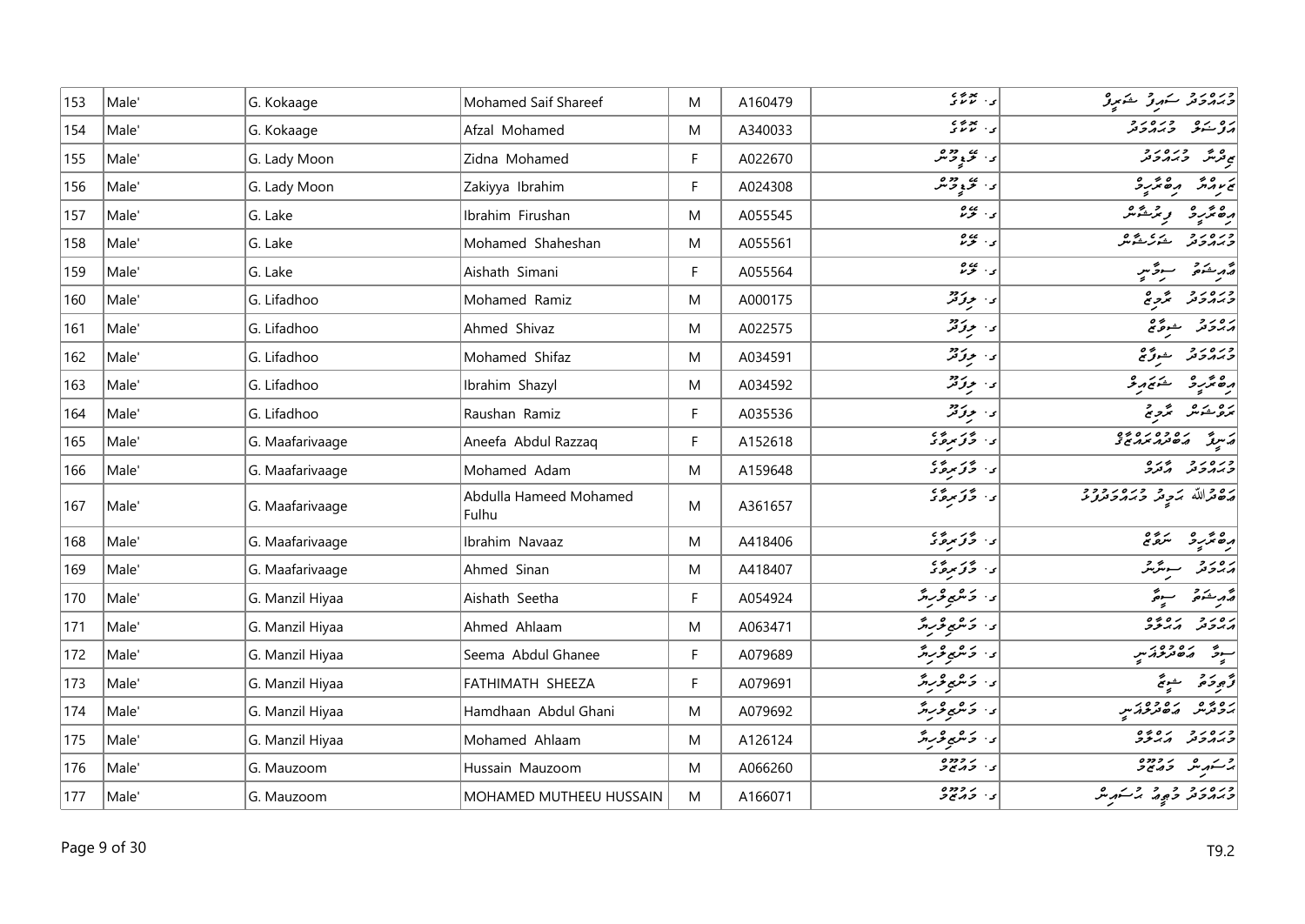| 178 | Male' | G. Mauzoom      | Ahmed Maaniu Hussain   | M           | A330837 | י ברבס<br>ג' כתבכ                   | גפיד ביינג גבותית                                            |
|-----|-------|-----------------|------------------------|-------------|---------|-------------------------------------|--------------------------------------------------------------|
| 179 | Male' | G. Mialani Aage | Aishath Shiyama Ahmed  | $\mathsf F$ | A057456 | ى دېمۇسىدى                          | مەر شىم شىر ئەر بەر د                                        |
| 180 | Male' | G. Mialani Aage | Ibrahim Shifaz Yoosuf  | M           | A061502 | ء ويزوَسِدُوْ                       | ەھەر بەھ ھەر بول دەر دەر<br>بەھەر بەھ ھەر بول دور            |
| 181 | Male' | G. Mialani Aage | Ahmed Sharaf           | M           | A069798 | ى - جەڭمۇسمەتى                      | رەرد خەرە                                                    |
| 182 | Male' | G. Mialani Aage | HUSSAIN SHIMAL YOOSUF  | M           | A077909 |                                     | ج ڪرما ھي ھي ھي جو حاد وار<br>جا ڪرما ھي ھي ھي ھي ھي جو ساحو |
| 183 | Male' | G. Mialani Aage | Mariyam Shazna Yoosuf  | F           | A077916 | ى جەڭمۇسىدە                         | ر ٥ ر ٥ _ ر ٥ يو و ٥ و ٥<br>تر بربرتر _ شويح سر بر سوتر      |
| 184 | Male' | G. Mialanige    | Ahmed Shiyam           | M           | A042611 | ى بەركەتبەتكە                       | برەر دىشرو                                                   |
| 185 | Male' | G. Mialanige    | Ameena Ali             | F           | A042634 | ى - ئەتمەتتىرى                      | ړې په کړې                                                    |
| 186 | Male' | G. Mialanige    | Fathimath Seema        | F           | A075503 | ا <sup>ی ب</sup> ر <i>مرکز</i> سرهٔ | توجوحتم<br>سيڙ                                               |
| 187 | Male' | G. Mialanige    | Aminath Shiura Shiyam  | F           | A101499 | ى بەركەترىكى                        | ה ביתה ליהוד ליית                                            |
| 188 | Male' | G. Mialanige    | Aishath La'aal Shiyam  | F           | A160524 | ى ئەرەكتەرى                         | ה' תיים בהב ייתכ                                             |
| 189 | Male' | G. Mialanige    | Mohamed Ameer Shiyam   | M           | A382003 | ى بەركەترىكى                        | כממכת הכת התבל                                               |
| 190 | Male' | G. Mithuru      | MOHAMED NISHAR         | M           | A048848 | ی وجوی                              | ورەرو س <sup>ىق</sup> ەر                                     |
| 191 | Male' | G. Mithuru      | Ali Ash-ham            | M           | A332791 | ی وجونړ                             | أقذي أقريص                                                   |
| 192 | Male' | G. Mithuru      | Ahmed Shahudhu Mohamed | M           | A332792 | ی وجونړ                             | ره ر و بر و و ره د و<br>مهرونر څوبرنر وبرمرونر               |
| 193 | Male' | G. Modern Star  | Aishath Nazeeha        | F           | A055572 | ى بىر بىر شۇمىر                     | وكرم شكو أسكني ك                                             |
| 194 | Male' | G. New Colombia | Ismail Anil            | M           | A036283 | zoozzar .s                          | ارىقۇرېۋ                                                     |
| 195 | Male' | G. New Colombia | Ibrahim Anil           | M           | A049505 | ז ייממינים מ                        | وەتمەر ئەر                                                   |
| 196 | Male' | G. New Colombia | Hassan Aanil           | M           | A103726 |                                     | ئەسەئى <sup>س</sup><br>پ <sup>ر</sup> سرچ                    |
| 197 | Male' | G. New Colombia | Razeena Mohamed        | F           | A120832 | 2001x3<br>2001x200                  | و ره ر د<br>تر پر ژنر<br>ىمە پە ئىگە                         |
| 198 | Male' | G. New Colombia | Mohamed Anil           | M           | A120833 | سرد سره ده د<br>ى ٠                 | ورەرو ئەر                                                    |
| 199 | Male' | G. New Colombia | Aishath Jeelan         | F           | A120979 | سروسره ه د ک                        | وكركو ويحتر                                                  |
| 200 | Male' | G. New Colombia | Aishath Anaan Anil     | F           | A332593 | د پر رو ه د<br>سره سر د ده د<br>ى ٠ | ە ئەستىم كەنترىكى ئەسرى                                      |
| 201 | Male' | G. New Colombia | Ahmed Ahmik Anil       | M           | A334491 |                                     | גפגב גפגם הביתב                                              |
| 202 | Male' | G. New Colombia | Mohamed Abdhaan Hassan | M           | A341157 | צי ייממי <i>בכס</i> ת               | ورەر د رەپرە برىكى<br>جەمەدىر مەھىرىس برىكىر                 |
| 203 | Male' | G. New Colombia | Ahmed Aiman            | M           | A342527 |                                     | גפנק ההכית                                                   |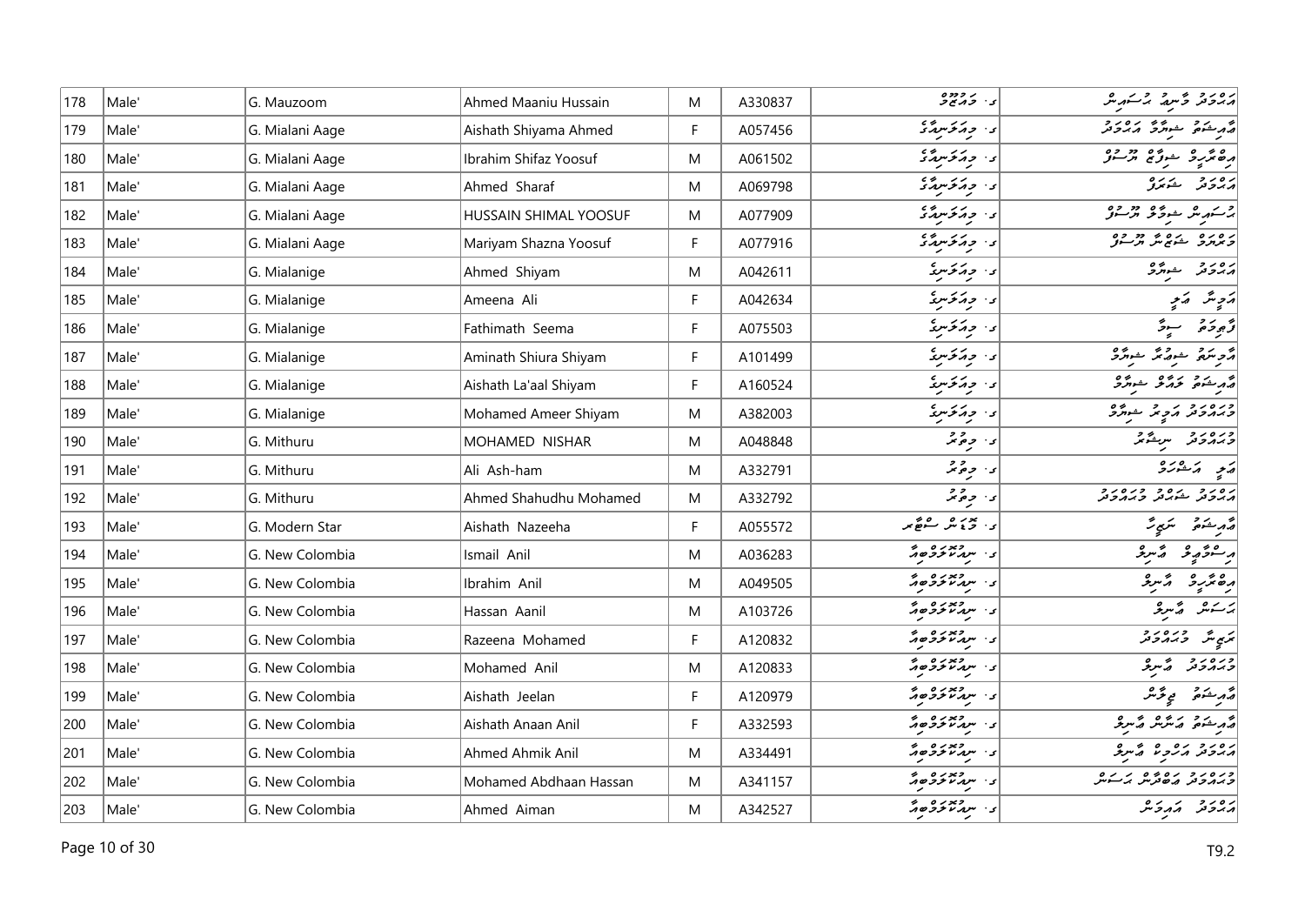| 204 | Male' | G. New Colombia | Hussain Nabhaan Hassan   | M  | A362623 |                                                                                                                                                                                                                                                                                                                                                | بر کشمر میں مرکز میں بر کشمیں               |
|-----|-------|-----------------|--------------------------|----|---------|------------------------------------------------------------------------------------------------------------------------------------------------------------------------------------------------------------------------------------------------------------------------------------------------------------------------------------------------|---------------------------------------------|
| 205 | Male' | G. New Colombia | Aishath Thihunaan Hassan | F  | A387268 | צי ייממי <i>בכ</i> סת                                                                                                                                                                                                                                                                                                                          | ەرىشە ئەر ئەسىر ئەسەس                       |
| 206 | Male' | G. New Shaaraaz | Ibrahim Rasheed          | M  | A009480 |                                                                                                                                                                                                                                                                                                                                                | ىر <i>ە ئۈر ئەسىر تۈ</i>                    |
| 207 | Male' | G. New Shaaraaz | Mohamed Husham           | M  | A042646 | ى سرەڭ ئىرى                                                                                                                                                                                                                                                                                                                                    | ورەرو ويۇۋ                                  |
| 208 | Male' | G. New Shaaraaz | Fazna Ismail             | F  | A056475 | ى سرە شەمرىم                                                                                                                                                                                                                                                                                                                                   | ىز تەشر بەر شەۋىر بى                        |
| 209 | Male' | G. New Shaaraaz | Aminath Rasheeda         | F  | A057052 | ى سرەڭ ئىگە                                                                                                                                                                                                                                                                                                                                    | أزويتكم أأترشوش                             |
| 210 | Male' | G. New Shaaraaz | Mariyam Abdulla          | F  | A064595 | ى سرەڭ ئىرىم                                                                                                                                                                                                                                                                                                                                   | ر ه ر ه<br><del>ر</del> بربرگ<br>وكحصارالله |
| 211 | Male' | G. New Shaaraaz | Khadeeja Ismail          | F  | A105620 | ى . سرەڭ شەمىرىنى                                                                                                                                                                                                                                                                                                                              | برے څه یو<br> ترمرِيَّح                     |
| 212 | Male' | G. New Shaaraaz | Mariyam Zada             | F  | A117475 | ى سرەر شەمىرى                                                                                                                                                                                                                                                                                                                                  | ر ه ر ه<br><del>ر</del> بربرگر<br>پچ قر     |
| 213 | Male' | G. New Shaaraaz | Fazula Ismail            | F. | A146559 | ى سرە شەمىرىم                                                                                                                                                                                                                                                                                                                                  | ۇچۇ بەسەۋبەي                                |
| 214 | Male' | G. New Shaaraaz | Ismail Haisham Mohamed   | M  | A327622 | ى سرەڭ ئىرىم                                                                                                                                                                                                                                                                                                                                   | ړ گوگړي زړ شوی دره د د                      |
| 215 | Male' | G. New Shaaraaz | Aishath Hanaan Saeed     | F  | A346026 | ى سرەڭ ئىرىم                                                                                                                                                                                                                                                                                                                                   | ە ئەخكى ئاسكىل سەرق                         |
| 216 | Male' | G. New Shaaraaz | Ali Inaan Saeed          | M  | A346027 | ى سرەڭ ئىرىم                                                                                                                                                                                                                                                                                                                                   | ړې په شر خوړ                                |
| 217 | Male' | G. New Shaaraaz | AMINATH ALHAAN IBRAHIM   | F  | A351553 | ى سرەڭ ئىرىم                                                                                                                                                                                                                                                                                                                                   | أأدبتهم أروشر أوه بربرد                     |
| 218 | Male' | G. New Shaaraaz | Aishath Shaihaan Ibrahim | F. | A351554 | ى سرەڭ ئىرىم                                                                                                                                                                                                                                                                                                                                   | مەر خۇم خىر بەھ برەتمرى                     |
| 219 | Male' | G. Niagiz       | Mohamed Izmeel Gasim     | M  | A024187 | ی سرمزی                                                                                                                                                                                                                                                                                                                                        | בגם בב השקב בי-ד                            |
| 220 | Male' | G. Niagiz       | Aminath Ifasha Gasim     | F. | A024188 | ى سىدىمى                                                                                                                                                                                                                                                                                                                                       | أروبته رؤيئا وبالو                          |
| 221 | Male' | G. Niagiz       | Ahmed Ishbah Gasim       | M  | A024189 | ى سىدىمى                                                                                                                                                                                                                                                                                                                                       | رەرد رىشەھر تۇسۇم                           |
| 222 | Male' | G. Niagiz       | NAZEERA MOHAMED          | F. | A024260 | ى سىمكىرىنى                                                                                                                                                                                                                                                                                                                                    | بتربيء وبرورد                               |
| 223 | Male' | G. Nooran Villa | Ilyas Yoosuf             | M  | A035553 | ى سىر شەھ ئە                                                                                                                                                                                                                                                                                                                                   | ە ئۇرگە ئەس تۇرىسى ئۇ                       |
| 224 | Male' | G. Nooran Villa | Faisal Yoosuf            | M  | A035555 | ى سرىرىشرىر قر                                                                                                                                                                                                                                                                                                                                 | ۇرىبەي «رىسى                                |
| 225 | Male' | G. Nooran Villa | Ismail Yoosuf            | M  | A041198 | - مر <sub>ىم مى</sub> روتر                                                                                                                                                                                                                                                                                                                     | ەرسىۋە قەررە                                |
| 226 | Male' | G. Nooran Villa | Aminath Yoosuf           | F. | A045657 | - مريد مهم شهو څه                                                                                                                                                                                                                                                                                                                              | أرمر ويداد وه والمحمد                       |
| 227 | Male' | G. Ocean Meed   | Mohamed Shaheen          | M  | A007496 | ى كەشكەرچ                                                                                                                                                                                                                                                                                                                                      | و ر ه ر د<br>تر پر تر تر<br>ىشترىرىش        |
| 228 | Male' | G. Ocean Meed   | Mariyam Sheetha          | F. | A032977 | $\sqrt[2]{\sum_{i=1}^{n} \sum_{j=1}^{n} \sum_{j=1}^{n} \sum_{j=1}^{n} \sum_{j=1}^{n} \sum_{j=1}^{n} \sum_{j=1}^{n} \sum_{j=1}^{n} \sum_{j=1}^{n} \sum_{j=1}^{n} \sum_{j=1}^{n} \sum_{j=1}^{n} \sum_{j=1}^{n} \sum_{j=1}^{n} \sum_{j=1}^{n} \sum_{j=1}^{n} \sum_{j=1}^{n} \sum_{j=1}^{n} \sum_{j=1}^{n} \sum_{j=1}^{n} \sum_{j=1}^{n} \sum_{j=$ | ر ه ر ه<br><del>د</del> بربرگ<br>سنوځ       |
| 229 | Male' | G. Ocean Meed   | Adam Dhilham Shaheen     | M  | A037757 | ى بەر ئەكەنلىرى ئ                                                                                                                                                                                                                                                                                                                              | أرده مرور ومحمد عقب                         |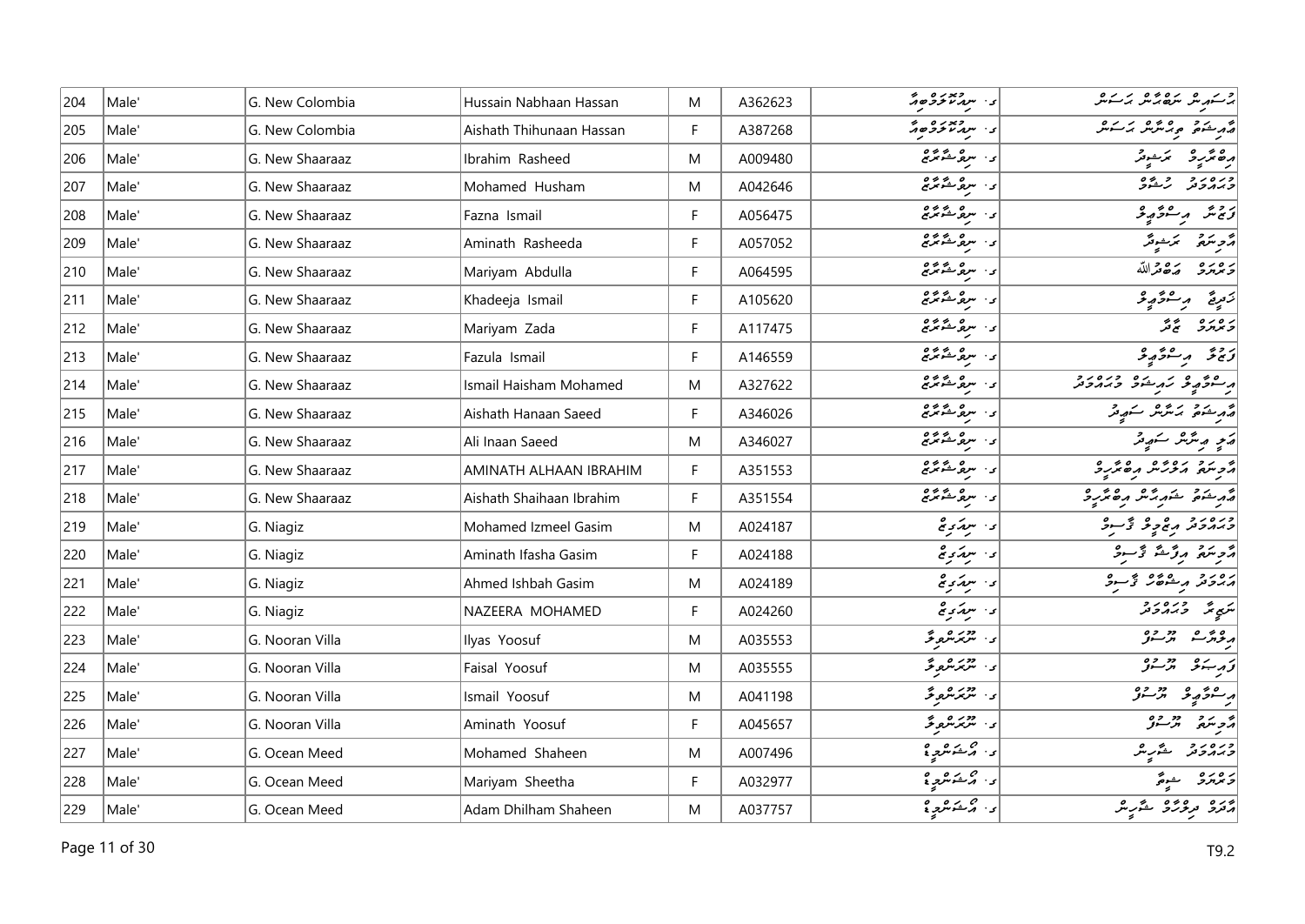| 230 | Male' | G. Saiboanige   | Hassan Mohamed            | M  | A023698 | ی سکوه سره<br>د سکوه سره                                                                                                            | يُركبش ورەرو                                                          |
|-----|-------|-----------------|---------------------------|----|---------|-------------------------------------------------------------------------------------------------------------------------------------|-----------------------------------------------------------------------|
| 231 | Male' | G. Saiboanige   | Ali Ibrahim Manik         | M  | A035560 | ی سکه هم هم می                                                                                                                      |                                                                       |
| 232 | Male' | G. Saiboanige   | MARIYAM SHAHAMA ALI       | F  | A035567 |                                                                                                                                     | رەرە شەرق كەير                                                        |
| 233 | Male' | G. Saiboanige   | Fathimath Shaheeda Ali    | F. | A035568 | $rac{c}{\sqrt{2\pi}}$                                                                                                               | أقرم وحرقه وتحفظ وكالمحيج                                             |
| 234 | Male' | G. Saiboanige   | Hawwa Zahira              | F  | A039804 | $rac{c}{\sqrt{2}}$                                                                                                                  | يەھ ئىچ سىرىتىگە                                                      |
| 235 | Male' | G. Saiboanige   | Aishath Shiuna            | F  | A040406 | $rac{c}{\sqrt{2}}$                                                                                                                  | أقهر مشوقه المسوفه تكر                                                |
| 236 | Male' | G. Saiboanige   | Aminath Zahira            | F  | A052857 | ى سەرھىبرى                                                                                                                          | أأروبتكم بمحج بربتمر                                                  |
| 237 | Male' | G. Saiboanige   | Fathmath Mohamed Fulhu    | F. | A064526 | ى سەھەرى                                                                                                                            | ه رد دره رددد<br>ژبوده دربردنرون                                      |
| 238 | Male' | G. Saiboanige   | MOHAMED SHAHAAIM ALI      | M  | A080006 |                                                                                                                                     | ورەرو شەر ۋە كەپ                                                      |
| 239 | Male' | G. Saiboanige   | Ahmed Yaanis Abdul Raheem | M  | A083141 | ى سۈرەتىرى                                                                                                                          | נפנד תיינים נפרסנים                                                   |
| 240 | Male' | G. Saiboanige   | Mohamed Haail Hussain     | M  | A367379 | $\frac{1}{2} \int_{0}^{\infty} \frac{1}{2} \, d\mu \frac{1}{2} \, d\mu \frac{1}{2} \, d\mu \frac{1}{2} \, d\mu \frac{1}{2} \, d\mu$ | ورەرو ئەرو رىسەر                                                      |
| 241 | Male' | G. Seesan Villa | Ahmed Shakir              | M  | A035121 | ا، سوسەھروت <sup>ى</sup><br>——"                                                                                                     | أرەر ئەستىرىر                                                         |
| 242 | Male' | G. Seesan Villa | Fathimath Rasheeda        | F  | A035123 | ى سېرىسكى <sub>ت</sub> موگ <sup>ى</sup>                                                                                             | أراموخاما التماسيوند                                                  |
| 243 | Male' | G. Seesange     | Arifa Ahmed               | F  | A033340 | ى - سىمىشىمىگە                                                                                                                      | ړې ده ده                                                              |
| 244 | Male' | G. Seesange     | Hussain Shameem           | M  | A034567 | ى سىرىكىشى                                                                                                                          | يز سەر شەھ بەر ئە                                                     |
| 245 | Male' | G. Seesange     | Mohamed Shameem           | M  | A034579 | ای سوسکوچوچ<br>—— <sup>پو</sup>                                                                                                     | ورەرو ئىوۋ                                                            |
| 246 | Male' | G. Seesange     | Abdul Waiz                | M  | A043272 | ای سوسکوری<br>—                                                                                                                     | ړه ده ور.<br>مەھىر <i>خرى م</i> رى                                    |
| 247 | Male' | G. Seesange     | Shameema Easa             | F  | A071167 | لى سوسىدى<br>___ ئ <sup>ى</sup>                                                                                                     | خکوځ اړینځ                                                            |
| 248 | Male' | G. Seesange     | Mohamed Abdul Wadood      | M  | A144228 | ار. سوسکوچو<br>——                                                                                                                   | وره ر و در ره وه ر دوو<br><i>و بر و حر در ه</i> ه تر <i>و و تر</i> تر |
| 249 | Male' | G. Seesange     | Juruath Abdulla Nafiz     | F. | A336983 | ای سوسکوچوچ<br>—— ځ                                                                                                                 | و در د ره د الله شرق                                                  |
| 250 | Male' | G. Shaaraaz     | Ahmed Rasheed             | M  | A128303 | ى شەھرىم                                                                                                                            | رەرو كەشەر<br>مەردىر كەشەر                                            |
| 251 | Male' | G. Shaaraaz     | Shamsiyya Ahmed           | F  | A131648 | ى شەھرىم                                                                                                                            | شكاه سره به كار د و در د                                              |
| 252 | Male' | G. Shaaraaz     | Hussain Saleem            | M  | A153097 | ى شەھرىم                                                                                                                            | ر <i>جستهر بنگر به شو</i> ر                                           |
| 253 | Male' | G. Shaaraaz     | Ali Imran Waheed          | M  | A161457 | ى شەھىرىم                                                                                                                           | أزمج ورؤ برهر وأبرقر                                                  |
| 254 | Male' | G. Shaaraaz     | Aishath Manike            | F  | A163147 | ى شەھرىم                                                                                                                            | ۇ مەسىئە <i>ھەقەس</i> رىئا                                            |
| 255 | Male' | G. Shaaraaz     | Nazim Zakariyya           | M  | A315167 | ى شەھرىم                                                                                                                            | شموش تم تم تبره مر                                                    |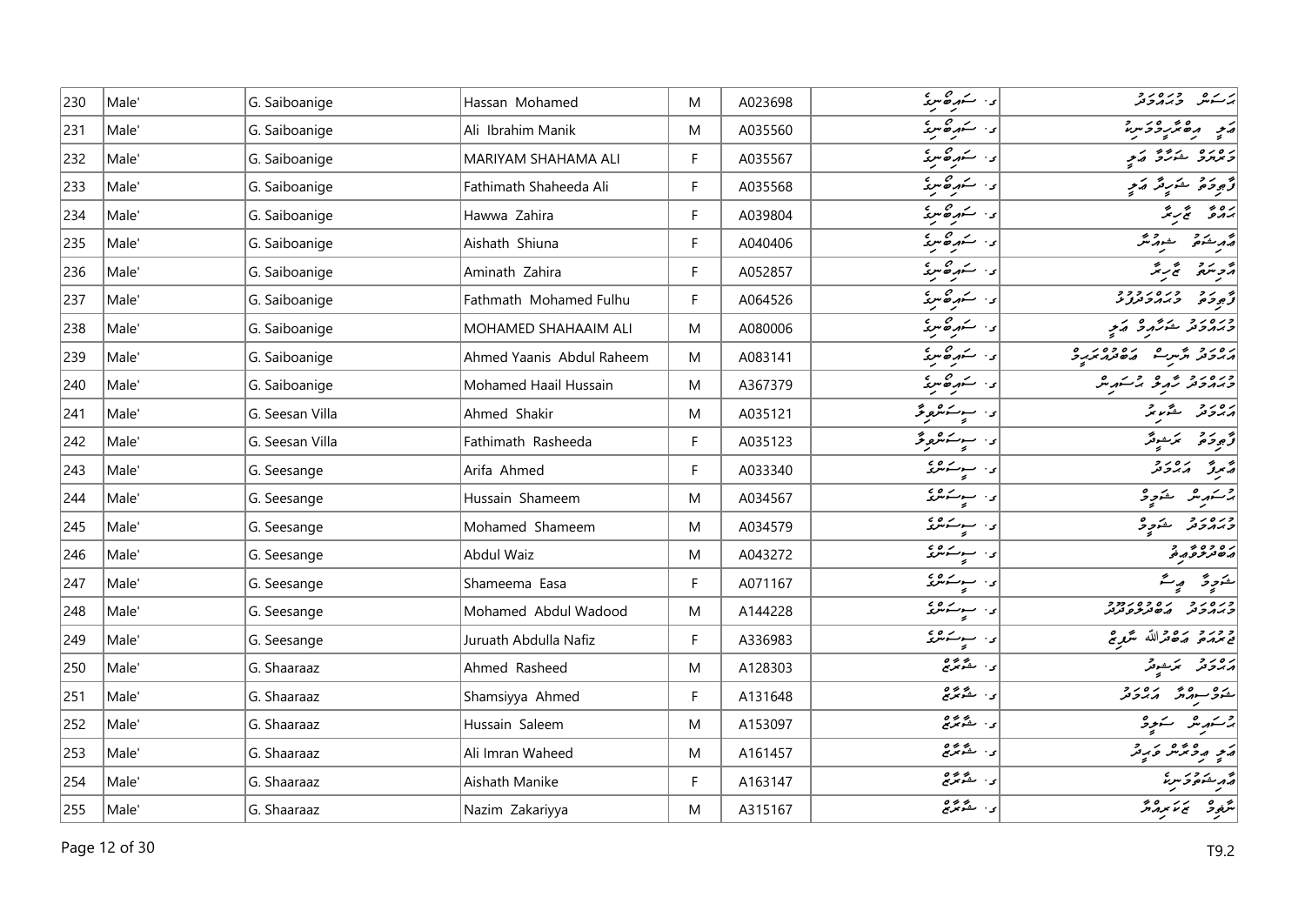| 256 | Male' | G. Shaaraaz    | Mafaza Hussain Saleem | F           | A336693 | ى شەھىرىم                           | دووس پر سر سکار کرد کرد کرد.<br>مرکزی ایرانستان |
|-----|-------|----------------|-----------------------|-------------|---------|-------------------------------------|-------------------------------------------------|
| 257 | Male' | G. Shaaraaz    | Ahmed Areeb           | M           | A360784 | ى شەھەم                             |                                                 |
| 258 | Male' | G. Shaaraaz    | Aminath Inaaya Waheed | F.          | A371339 | - شەھرىم                            | أأدمره ومتماز ورد                               |
| 259 | Male' | G. Three Rooms | Fathmath Rasheeda     | $\mathsf F$ | A079965 | ى مېر دده په                        | ۇم دە ئەجەنگە                                   |
| 260 | Male' | G. Three Rooms | Aishath Rasheeda      | F.          | A094452 | ه ده دوه ه<br>د ومرمرو ک            | مەر ئىكى ئىم ئىكىسى ئىكى                        |
| 261 | Male' | G. Three Rooms | Asimath Rasheeda      | $\mathsf F$ | A122557 | ه ده دوه م                          | وكسوكرة وأعرشوقكر                               |
| 262 | Male' | G. Three Rooms | Mariyam Rasheedha     | $\mathsf F$ | A163028 | ى مېر پر ده م                       | ويروو بمندوم                                    |
| 263 | Male' | G. Three Rooms | Jameela Ibrahim       | F           | A271354 | ، می پرچوے<br>ایسی پرچوے            | فأوقى مقتررة                                    |
| 264 | Male' | G. Three Rooms | Khadheeja Ishaanee    | F.          | A283259 | ، می پرچوے<br>اس همچند              | تزمريح ويتقسر                                   |
| 265 | Male' | G. Three Rooms | Aminath Rasheeda      | F           | A318686 | ى مۇمەير بىر ۋە م                   | ىر ئىسىيەتىر<br>ئى<br>أرمز                      |
| 266 | Male' | G. Three Rooms | Ahmed Rasheed         | M           | A323992 | <sub>ى</sub> م <sub>و</sub> پر پروڭ | رەر دىرىدۇ.                                     |
| 267 | Male' | G. Three Rooms | Ashiyath Rasheedha    | F           | A371562 | ى ھېر پروم<br>ئ                     | و شور ده ان کر شوند<br>مسلمان انتخاب            |
| 268 | Male' | G. Three Rooms | Moosa Rasheedh        | M           | A371563 | ، می پرچوے<br>ایسی پرچوں            | ووقع بمرشوقر                                    |
| 269 | Male' | G. Uthige      | Aminath Ibrahim Fulhu | $\mathsf F$ | A035313 | د ده ده<br>د مم                     | أأدينهم وكالأردود                               |
| 270 | Male' | G. Uthige      | Adam Fulhu            | M           | A043475 | وه وه<br>ي د ماره د                 | په ره و د<br>پر ترو تو تر                       |
| 271 | Male' | G. Veyru       | Hassan Sinan          | ${\sf M}$   | A027709 | ی بھی ج                             | ىزىكىش سېنگىش                                   |
| 272 | Male' | G. Veyru       | Ibrahim Nazim         | M           | A044459 | ى بىر                               | رە ئەر ئە ئىنجى                                 |
| 273 | Male' | G. Veyru       | Mohamed Faiz          | M           | A047776 | ی بھی ج                             | ورورو ومره                                      |
| 274 | Male' | G. Veyru       | Fathimath Roona       | F.          | A050596 | ی گھر<br>ی گوس                      | قهوده مرتكز                                     |
| 275 | Male' | G. Veyru       | Aminath Nuzuhath Faiz | F.          | A053110 | ى بىرى                              |                                                 |
| 276 | Male' | G. Veyru       | AISHATH SHENEEN       | F.          | A056692 | ى بىرى                              | ۇرمۇق سەربىر                                    |
| 277 | Male' | G. Veyru       | Reena Mohamed         | $\mathsf F$ | A067548 | ے میں ج<br>ت                        | برنگ ورودور                                     |
| 278 | Male' | G. Veyru       | Liusha Mohamed Faiz   | F           | A067549 | ى بىر                               | ورمث وبرودو ومرد                                |
| 279 | Male' | G. Veyru       | Hussain Fazeel        | ${\sf M}$   | A104461 | ى بىچە                              | رحم شهر و تر بینیو                              |
| 280 | Male' | G. Veyru       | NASMA FAIZ            | F           | A141523 | ی می و<br>ی گوس                     | 273                                             |
| 281 | Male' | G. Veyru       | Basma Mohamed         | F           | A141524 | ى بىر                               | ە درەرد                                         |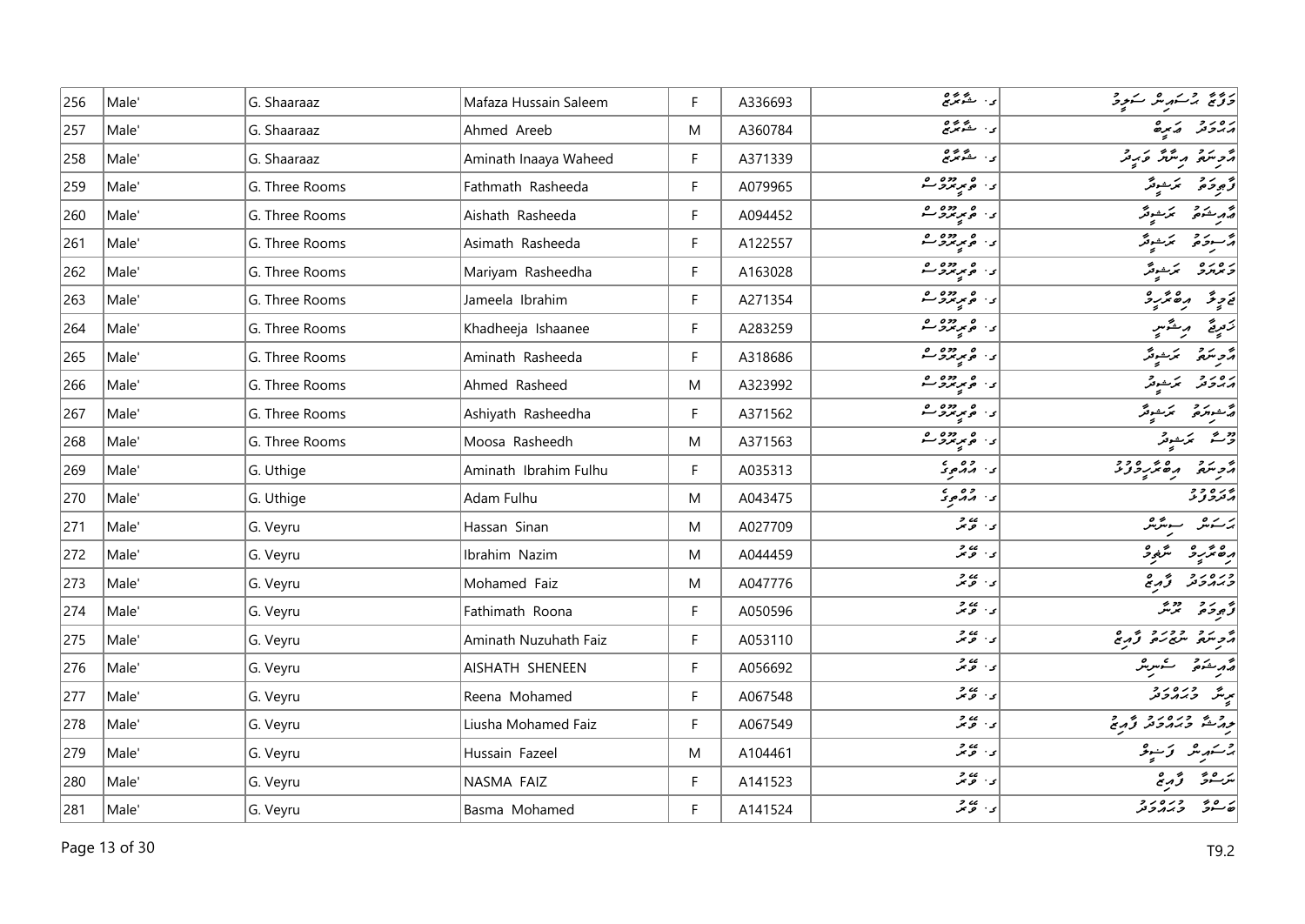| 282 | Male' | G. Veyru        | <b>Faisal Mohamed Faiz</b> | M | A141545 | ى بى ج                           | وَرَسِكُو وَرَوْرٍ وَرَحْمٍ                                                                                                                                                                                                                                                                                                   |
|-----|-------|-----------------|----------------------------|---|---------|----------------------------------|-------------------------------------------------------------------------------------------------------------------------------------------------------------------------------------------------------------------------------------------------------------------------------------------------------------------------------|
| 283 | Male' | G. Veyru        | Mohamed Naavi Ahmed        | M | A418894 | ی بھی جر                         | ورەرو شي مەدرو                                                                                                                                                                                                                                                                                                                |
| 284 | Male' | G. Zihu         | Ahmed Zuhair               | M | A040205 | ی ہج گر                          | د ه د د د محرکم محمد                                                                                                                                                                                                                                                                                                          |
| 285 | Male' | G. Zihu         | Zaahy Ahmed                | M | A077079 | ی ہج تر                          | $\begin{bmatrix} 1 & 0 & 0 & 0 \\ 0 & 0 & 0 & 0 \\ 0 & 0 & 0 & 0 \\ 0 & 0 & 0 & 0 \\ 0 & 0 & 0 & 0 \\ 0 & 0 & 0 & 0 \\ 0 & 0 & 0 & 0 \\ 0 & 0 & 0 & 0 \\ 0 & 0 & 0 & 0 \\ 0 & 0 & 0 & 0 \\ 0 & 0 & 0 & 0 & 0 \\ 0 & 0 & 0 & 0 & 0 \\ 0 & 0 & 0 & 0 & 0 \\ 0 & 0 & 0 & 0 & 0 \\ 0 & 0 & 0 & 0 & 0 & 0 \\ 0 & 0 & 0 & 0 & 0 & $ |
| 286 | Male' | Ma. Alhi Villa  | Murthala Mohamed Didi      | M | A035035 | در . ر <i>ز د</i> ورمح           | و ور مصر وره رو در در<br>و برو شر و بر د و ترتربر                                                                                                                                                                                                                                                                             |
| 287 | Male' | Ma. Alhi Villa  | Mohamed Ghaly Murthala     | M | A055477 | وړ· م <sup>ر</sup> ده د          | ورورو شي ووريح                                                                                                                                                                                                                                                                                                                |
| 288 | Male' | Ma. Alhi Villa  | Ahmed Thoamy Murthala      | M | A055478 | وړ٠ م <i>زدو</i> مځ              | ره رو و وورځ                                                                                                                                                                                                                                                                                                                  |
| 289 | Male' | Ma. Alhi Villa  | Asma Mohamed               | F | A055479 | حەر ئەزەم<br>مەسىرىيە            | بر معد وره د و                                                                                                                                                                                                                                                                                                                |
| 290 | Male' | Ma. Alhivilaage | Susan Shaheer              | F | A044174 | دړ٠ مرو وڅه                      | دوبر هر سند برگر                                                                                                                                                                                                                                                                                                              |
| 291 | Male' | Ma. Alhivilaage | Farhath Shaheer            | M | A044721 | وړ٠ م <i>زو</i> څر               | ترجر پر جنگ ستانی تر پر                                                                                                                                                                                                                                                                                                       |
| 292 | Male' | Ma. Alhivilaage | Thereesha Shaheer          | F | A045392 | دړ٠ مروغه                        | ترىپىش كەرلىر                                                                                                                                                                                                                                                                                                                 |
| 293 | Male' | Ma. Alhivilaage | Saleema Mohamed            | F | A060736 | وړ٠ مرکونونو                     | و ره ر د<br>رنگرونر<br>سەرچ                                                                                                                                                                                                                                                                                                   |
| 294 | Male' | Ma. Arena       | Ali Manik                  | M | A034763 | احد، ومحبة<br>الحدار المحبوبين   | ە ئېچە ئەسرىد                                                                                                                                                                                                                                                                                                                 |
| 295 | Male' | Ma. Arena       | Mohamed Shamy              | M | A061057 | دە. ئ <sub>ە بىر</sub> ىتر       | و ر ه ر و<br>تر پر تر تر<br>مشرو                                                                                                                                                                                                                                                                                              |
| 296 | Male' | Ma. Arena       | Waleeda Mohamed            | F | A075244 | دە. مېرىتر                       | أوَوِيرٌ وبروروٍ                                                                                                                                                                                                                                                                                                              |
| 297 | Male' | Ma. Arena       | Mariyam Shiunee            | F | A078251 | حەر بە ئەستەتىگە                 | رەرە ھەدىر<br><i>دىمەد</i> ۇ ھەدىر                                                                                                                                                                                                                                                                                            |
| 298 | Male' | Ma. Arena       | Shubna Ali                 | F | A078252 | دە. ئ <sub>ە م</sub> رىتر        | أشوه شر أمركز                                                                                                                                                                                                                                                                                                                 |
| 299 | Male' | Ma. Arena       | Shahza Ali                 | F | A078253 | <br>  <i>د</i> ر کی مرینگر       | أخذرنج أركمي                                                                                                                                                                                                                                                                                                                  |
| 300 | Male' | Ma. Arena       | Abdulla Haroon             | M | A082311 | حەر، ئەممە يىرىنگە               | یو دو ه<br>رنجو پس<br><mark>بر25</mark> الله                                                                                                                                                                                                                                                                                  |
| 301 | Male' | Ma. Arena       | Ahmed Shaam                | M | A337334 | حەر، ئەممە يىرىنگە               | پر ۱۵ ر و<br>  پر بر <del>و</del> تر<br>ستذو                                                                                                                                                                                                                                                                                  |
| 302 | Male' | Ma. Arena       | Shaayan Shamy              | F | A338613 | دە. ئ <sub>ە م</sub> رىتر        | ڪُنگر <i>ش</i> ُ ج                                                                                                                                                                                                                                                                                                            |
| 303 | Male' | Ma. Bandhuge    | Ali Saleem                 | M | A012428 | ر د ه سربر د د<br>وړ ۰ خه سربر د | أة من المستورة                                                                                                                                                                                                                                                                                                                |
| 304 | Male' | Ma. Bandhuge    | Abdulla Saleem             | M | A012757 | وړ٠ ځ سر <sub>کړۍ</sub>          | <mark>بر22</mark> الله<br>سەَموِدْ                                                                                                                                                                                                                                                                                            |
| 305 | Male' | Ma. Bandhuge    | Khuzeyma Saleem            | F | A031962 | ر ۵ د ه<br>وړ ۰ ځه سربرو         | زىم ئەرە                                                                                                                                                                                                                                                                                                                      |
| 306 | Male' | Ma. Bandhuge    | Raheema Saleem             | F | A033318 | ر د ه سربر د د<br>د د ه سربرد    | ىر ئەڭ سىروۋ                                                                                                                                                                                                                                                                                                                  |
| 307 | Male' | Ma. Bandhuge    | Mohamed Saleem             | M | A034186 | وړ٠ ځ نووړ                       | ورەرو سەرو                                                                                                                                                                                                                                                                                                                    |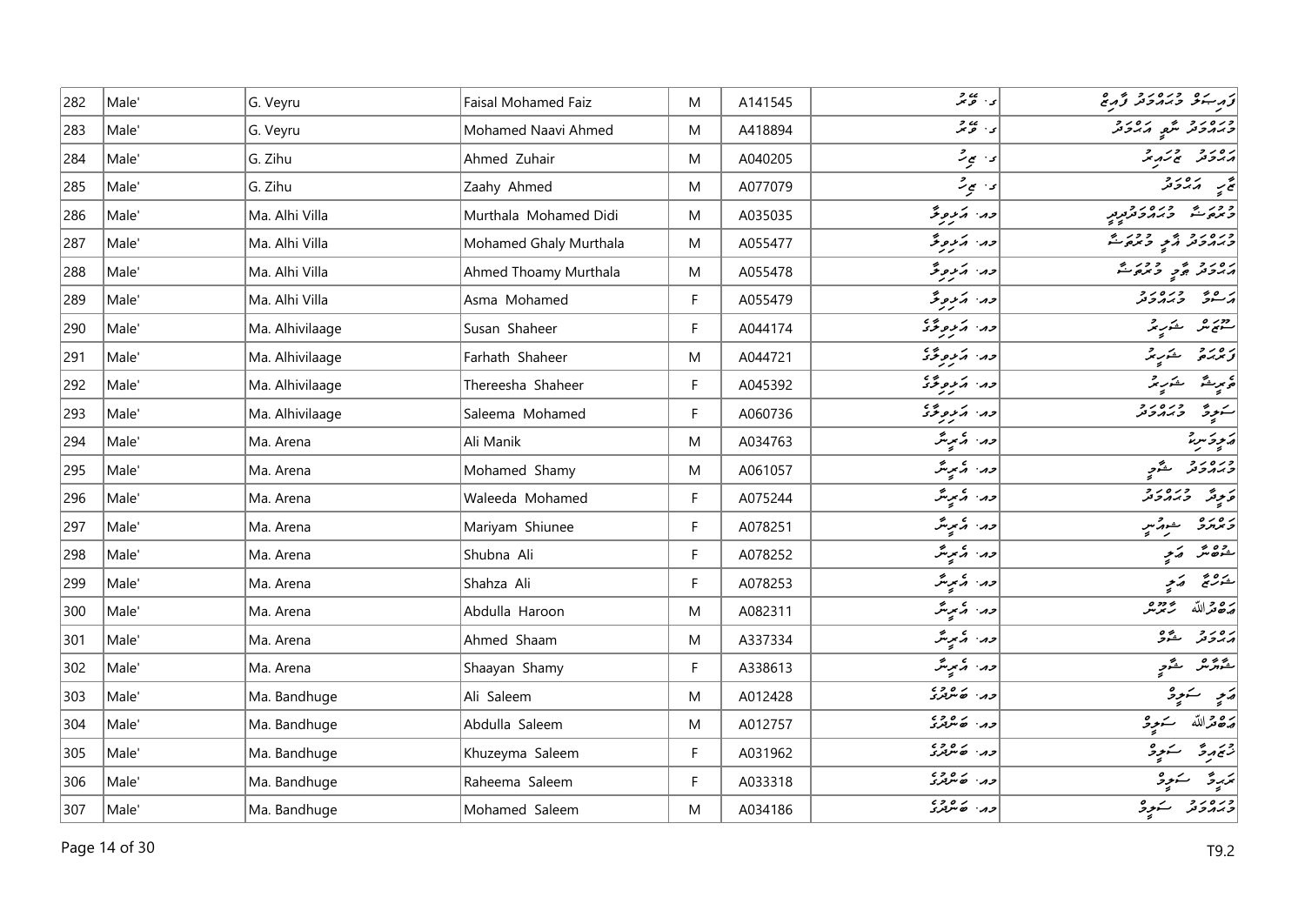| 308 | Male' | Ma. Bandhuge            | Yumna Saleem               | F | A039695 | و در ه که د د و<br>و د ۱۰ که متوانوری             | ووه شود                                                |
|-----|-------|-------------------------|----------------------------|---|---------|---------------------------------------------------|--------------------------------------------------------|
| 309 | Male' | Ma. Bandhuge            | Ibrahim Saleem             | M | A039825 | وړ· ځ سربر و                                      | ە ھەترىر <sup>ە</sup>                                  |
| 310 | Male' | Ma. Bandhuge            | Ahmed Saleem               | M | A043248 | ر ۵ و د ۲<br>وړ ۰ ځ سربرو                         | رەرو سەرو                                              |
| 311 | Male' | Ma. Bandhuge            | RUZNA MOHAMED              | E | A045678 | وړ . ځ نرور                                       | و ر ه ر د<br>تر پر ژ تر<br>ىرى بىر                     |
| 312 | Male' | Ma. Bandhuge            | Ahmed Shahy                | M | A045679 | و در ه که ده د                                    | أرەر د شەر                                             |
| 313 | Male' | Ma. Bereezee Villa      | Mohamed Ribah              | M | A024736 | ور. ځېږې <i>و</i> گر                              | وره رو در دي.<br><i>د بر ده بره ب</i> ر                |
| 314 | Male' | Ma. Bereezee Villa      | Hussain Ribah              | M | A024737 | در <i>غېرې و</i> مځ                               | بر شهر شهره بره بر                                     |
| 315 | Male' | Ma. Bereezee Villa      | Ahmed Mohamed              | M | A034829 | در <i>غېرې و</i> مځ                               | ג סגב בג סגב<br>הגבע בגהבע                             |
| 316 | Male' | Ma. Carpentaruge        | Aminath Shakeeba Ibrahim   | F | A011106 | ده ۱۵۲۰ ور<br>ده کرس                              | הכתים ביום הסתיכ                                       |
| 317 | Male' | Ma. Carpentaruge        | Ali Hussain                | M | A011107 | وړ٠ نور ده<br><i>د</i> ړ٠ نور سرچ <del>ب</del> رو | ەيپە برجستىرىش                                         |
| 318 | Male' | Ma. Carpentaruge        | Hussain Nasih              | M | A094785 | وړ٠ نور ده<br><i>د</i> ړ٠ نور سرچ <del>ب</del> رو | برسكر مثر الترسور                                      |
| 319 | Male' | Ma. Carpentaruge        | Aishath Neeza              | F | A100627 | و د .<br>د د . س بر سرچ س                         | ړ کړې شو تو<br>سرچٌ                                    |
| 320 | Male' | Ma. Carpentaruge        | Mohamed Akram              | M | A100628 | وړ . شي ه د د د .<br>د د . شي سرچ مرد             | כנסנכ נסנס<br>כגהכת העיב                               |
| 321 | Male' | Ma. Carpentaruge        | Shamsiyya Ibrahim          | F | A148679 | وړ٠ تر وه د و و<br>وړ٠ تر و شريع مرد              | شوش المره المتحدرة                                     |
| 322 | Male' | Ma. Carpentaruge        | Sadhuna Rasheed            | F | A331736 | وړ . شي ه د د د ،<br>د د . شي سره مرد             | سەدىرىش كېرىشونى                                       |
| 323 | Male' | Ma. Dainty              | Mahmood Riyaz              | M | A037609 | ور. ۽ سگيج                                        | ره دو در پیداد به در بازید.<br>تربر تربیر بر برگر شو   |
| 324 | Male' | Ma. Dainty              | Sakeena Dhon Maniku        | F | A077381 | ورب عجمهج                                         | سەرىگە ئېرىكرىدىر                                      |
| 325 | Male' | Ma. Dainty              | Liyah Mohamed Hassan       | M | A333901 | ورب عجمهج                                         | والمحمد وره د در ده                                    |
| 326 | Male' | Ma. Dainty              | Mohamed Zidane Mahmood     | M | A355129 | در به عميو                                        | وره رو به نژه ره دوو<br><i>وبرو</i> ونر به نژهر وبرونر |
| 327 | Male' | Ma. Eagle               | Aishath Ramzee             | F | A041303 | دړ٠ د پرو                                         | وكرم يشكره وتركحني                                     |
| 328 | Male' | Ma. Farudhaabageechaa   | Ahmed Shakeeb              | M | A010679 | ورسو مرود کا مج                                   |                                                        |
| 329 | Male' | Ma. Farudhaabageechaa   | Fathimath Thasleema Khalid | F | A040044 | ورسو موثره بالمج                                  | وتجوجهم وكالمحفظ تزموند                                |
| 330 | Male' | Ma. Farudhaabageechaa   | Mohamed Thasleem           | M | A041126 |                                                   | ورەرو رەيود                                            |
| 331 | Male' | Ma. Farudhaabageechaage | Fathimath Ibrahim Didi     | F | A024951 | در کردگر <i>ه پ</i> خو                            | ژوده ره ژروبر                                          |
| 332 | Male' | Ma. Fas Hiri            | Ahmed Rasheed              | M | A033805 | <br>  <i>وه</i> ۰ وګ رېږ                          | رەر دېرىدۇ.<br>مەركىر كرىشونر                          |
| 333 | Male' | Ma. Fas Hiri            | Shaffau Rasheed            | F | A138744 | <br> دەرىبى كەسىر                                 | ے وہ وہ مرکب دی۔<br>مشہ <i>ر وہ مرکب م</i> رکب         |
|     |       |                         |                            |   |         |                                                   |                                                        |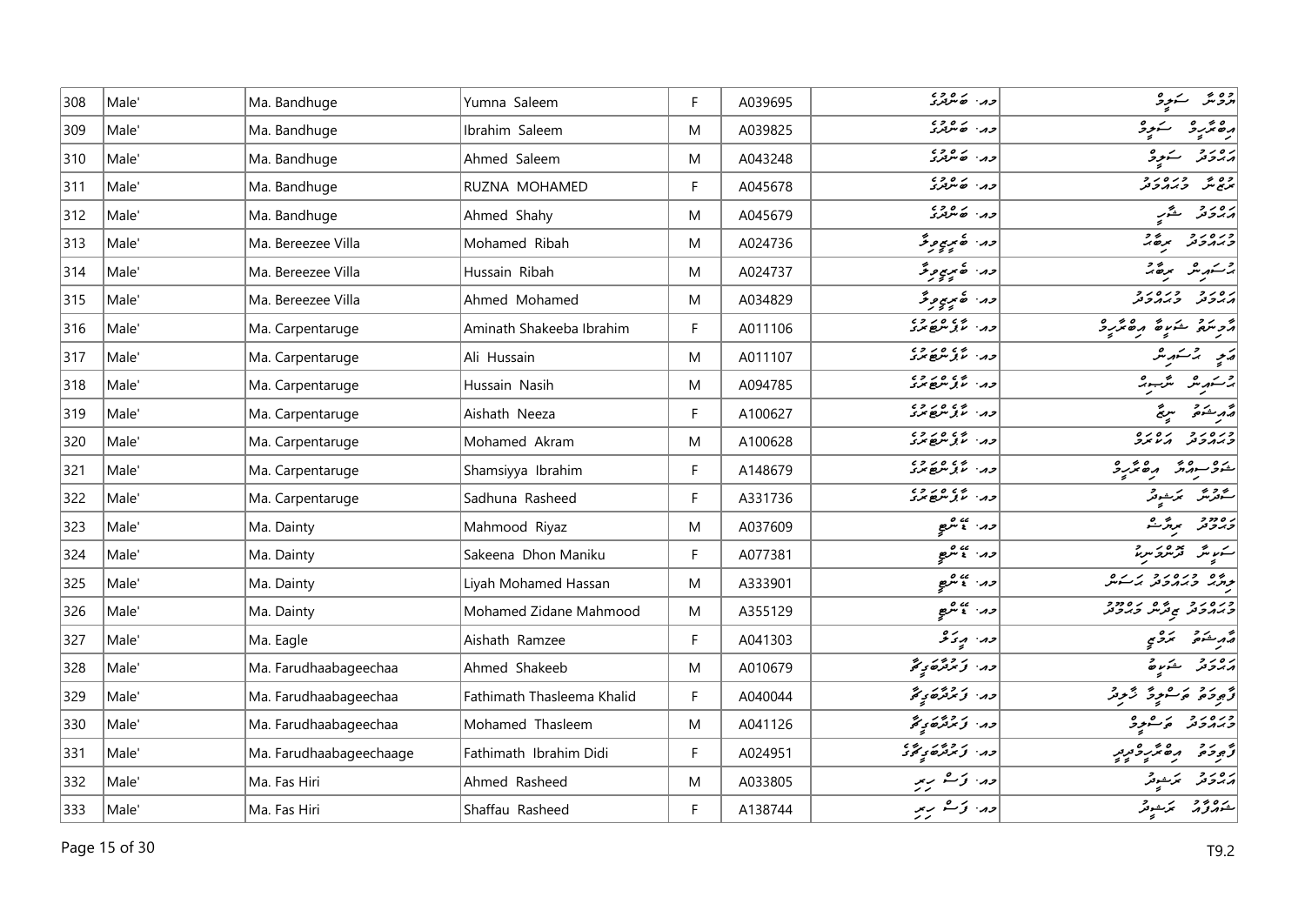| 334 | Male' | Ma. Fas Hiri       | Shifa Rasheed          | F  | A138745 | <br> دەر، ئۇس <sup>م</sup> رىر      | ڪوڻ گرڪونر<br>گر                                                        |
|-----|-------|--------------------|------------------------|----|---------|-------------------------------------|-------------------------------------------------------------------------|
| 335 | Male' | Ma. Fas Hiri       | Azfa Rasheed           | F  | A344832 | دەر، ئۇڭ رىپ                        | أرەم ئەسىر                                                              |
| 336 | Male' | Ma. Fas Hiri       | Mohamed Naif           | M  | A344833 | دەر، ئۇڭ رىپ                        | ستمدي<br>و رە ر د<br><i>د بە</i> پەر                                    |
| 337 | Male' | Ma. Fasthari       | Fathimath Shakeela     | F  | A000401 | ودستي كمستحوم                       | وَّجوحهو<br>شەر ئە                                                      |
| 338 | Male' | Ma. Fathaguge Aage | Mariyam Mohamed Fulhu  | F  | A040489 | د د ۱۶ وه و و د<br>د د از و د د د د | و ر ه ر و و و<br>د بر پر و تونو نو<br>ر ه ر ه<br><del>د</del> بربرگر    |
| 339 | Male' | Ma. Fathaguge Aage | Hassan Waheed          | M  | A047703 | ر ر د د ه و و<br>وړ ۰ و و ی ی ه ی   | يزكتاند الأبرقر                                                         |
| 340 | Male' | Ma. Fathaguge Aage | Aishath Hassan         | F  | A077387 | ر ر د د ه و و<br>وړ ۰ و و د د د د   | ۇرىشقى ئەسكىر                                                           |
| 341 | Male' | Ma. Fathaguge Aage | Aminath Hana           | F. | A077388 | c # c > > ^<br>s A s s & j · A x    | أرتحه سترسر كالملتجم المستكر                                            |
| 342 | Male' | Ma. Fathaguge Aage | Ahmed Munawwar         | M  | A104879 | c s c s v v<br>5 A 5 5 9 3 - A 3    | גפגב בגםגב<br>גגבע בייט <i>ג</i> פינ                                    |
| 343 | Male' | Ma. Fathaguge Aage | Mohamed Shinan         | M  | A104880 | ر ر د د ه ه ه<br>د ۱۸ و او د د د    | ورەرو ھەرد<br><i>وبەم</i> ۈش ھەش                                        |
| 344 | Male' | Ma. Fathaguge Aage | Mariyam Lulu           | F. | A321631 | c s c s v v<br>5 A 5 5 9 3 - A 3    | נים ני דרכב<br>בינו <i>רב ברב</i> ה                                     |
| 345 | Male' | Ma. Fathaguge Aage | Ali Kausar             | M  | A336844 | ر ر د د ه ه و<br>د ۱۸ زمون د ار     |                                                                         |
| 346 | Male' | Ma. Fathanguge     | Adam Gasim             | M  | A047853 | כו. צ'קיינג'                        | پر ہو گھر دی۔<br>مرکزی گھر کی                                           |
| 347 | Male' | Ma. Fathanguge     | Fathimath Adam         | F  | A092665 | כו. צ'קייט ב                        | و در دره                                                                |
| 348 | Male' | Ma. Fathanguge     | Ahlam Mohamed Shafiu   | F  | A122950 | כו צ'קייט ג                         | رەپە درەرد شرور                                                         |
| 349 | Male' | Ma. Fathanguge     | Mauwa Mohamed Shafiu   | F  | A153017 | وړ٠ زم سره<br>در٠ زم                | כגם כנהגב בינה                                                          |
| 350 | Male' | Ma. Fathanguge     | Hudha Mohamed Shafiu   | F  | A344555 | وړ کې ده.<br>در کې                  | وه ورورو ځوړه                                                           |
| 351 | Male' | Ma. Fiavani        | Salma Mohamed          | F  | A037853 | در ری <i>مو</i> س                   | رەپ درەرد<br>سەنزىقە دىمەردىن                                           |
| 352 | Male' | Ma. Finifenjanbuge | Mohamed Zaid           | M  | A058638 | ور وسروسي مده ده                    | כנפנ ב בני                                                              |
| 353 | Male' | Ma. Finifenjanbuge | Aminath Abdul Rahman   | F  | A079417 | حەد توسر ئەھمەدە دە                 | د د د ده ده ده ده و                                                     |
| 354 | Male' | Ma. Finifenjanbuge | Mariyam Abdul Rahman   | F  | A096288 | دړ٠ و سروسي شره د ،                 | ג סג ס ג ס כ ס ג ס ג ס<br>כ יגו <i>ר כ ה ס ינ</i> ו <i>ג יג י</i> כ יינ |
| 355 | Male' | Ma. Finifenjanbuge | Aishath Abdul Rahman   | F  | A115840 | وړ٠ و سرگرمرځ شر <i>ه</i> د         | ه در ده ده ده ده ده<br>په دشوی پره تر د بر د سر                         |
| 356 | Male' | Ma. Finifenjanbuge | Fathimath Abdul Rahman | F  | A123757 | وړ٠ وسومنده مده ده                  | و د د ده ده ده و د                                                      |
| 357 | Male' | Ma. Forsythia      | Mohamed Shafeeq        | M  | A012000 | حەر، ئۇس <sub>ىر سو</sub> مۇرىگە    | وبرەر ئى ئىي ئى                                                         |
| 358 | Male' | Ma. Forsythia      | Mohamed Maurish        | M  | A045762 | حەر، ئۇ بىر سوەتە<br>ئە             | ورەرو روپرىش                                                            |
| 359 | Male' | Ma. Forsythia      | Salva Shafeeg          | F  | A045764 | حەر، ئۇ بىرسىدە ب <sup>ەل</sup>     | ستورة التقوية                                                           |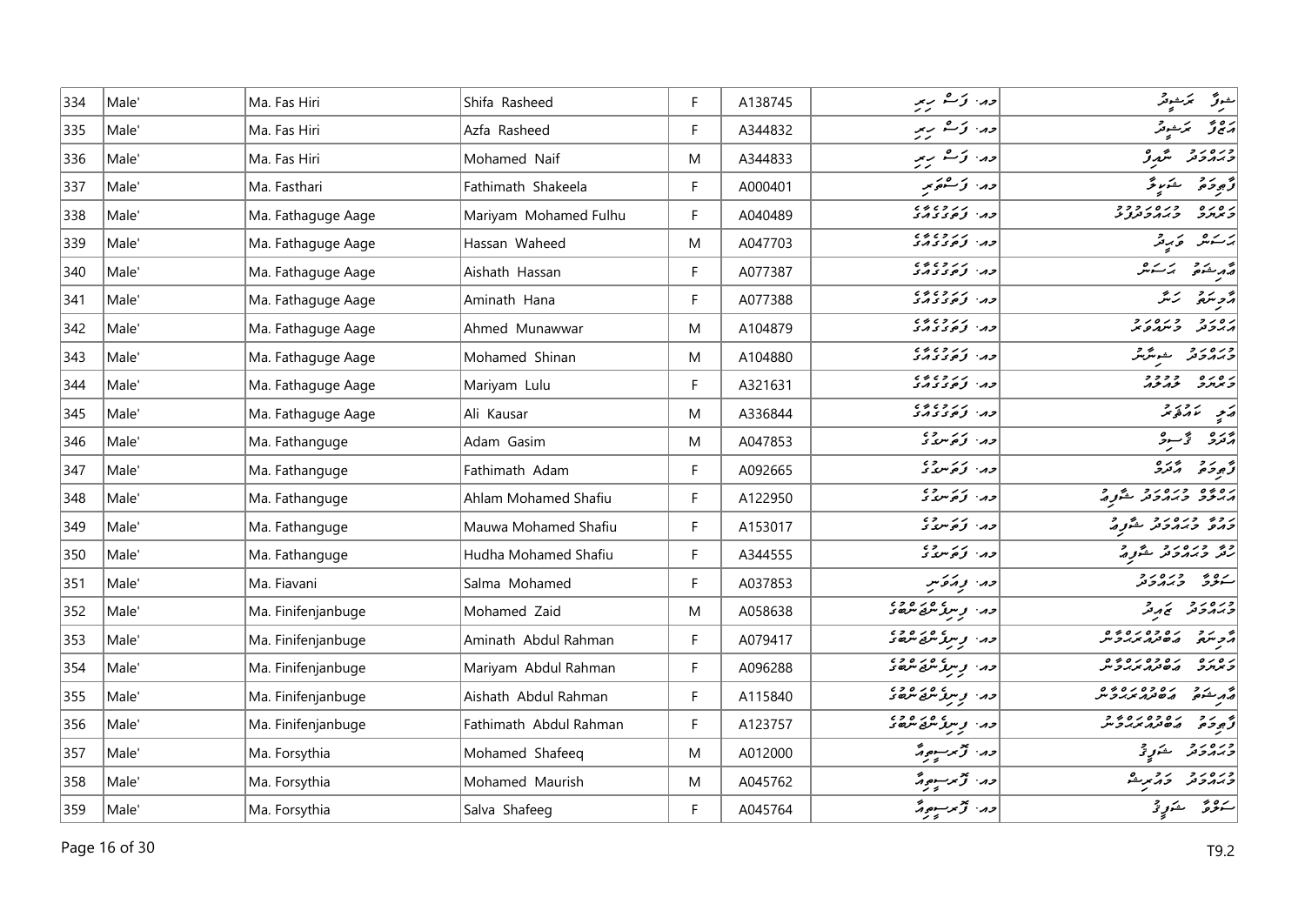| 360 | Male' | Ma. Forsythia     | Mohamed Shaniu            | M           | A050382 | حەر، ئۇ بىرسىدە ئەڭ<br>ئەر                                                                                                   | وره دو شهر                                                                                                                                                                                                                         |
|-----|-------|-------------------|---------------------------|-------------|---------|------------------------------------------------------------------------------------------------------------------------------|------------------------------------------------------------------------------------------------------------------------------------------------------------------------------------------------------------------------------------|
| 361 | Male' | Ma. Forsythia     | Fathimath Badoora         | F           | A050383 | $\left  \begin{array}{cc} \mathbf{y} & \mathbf{y} \\ \mathbf{y} & \mathbf{y} \\ \mathbf{y} & \mathbf{y} \end{array} \right $ | أو رو روده                                                                                                                                                                                                                         |
| 362 | Male' | Ma. Forsythia     | Ahmed Shinau Abdul Gadhir | M           | A050384 | در به توسر مور                                                                                                               |                                                                                                                                                                                                                                    |
| 363 | Male' | Ma. Forsythia     | Mariyam Shenin            | $\mathsf F$ | A050385 | در به سوم                                                                                                                    | دەرە شەربىر                                                                                                                                                                                                                        |
| 364 | Male' | Ma. Forsythia     | Thaumyna Mohamed          | $\mathsf F$ | A053377 | أحدث ومنتهج من المعجز                                                                                                        | גר ה רגסנד                                                                                                                                                                                                                         |
| 365 | Male' | Ma. Forsythia     | Hiyala Mariyam Shafeeq    | $\mathsf F$ | A112389 | حەر، ئۇ بىرسىدە ئە                                                                                                           | ريزى كالمريرق كورة                                                                                                                                                                                                                 |
| 366 | Male' | Ma. Forsythia     | MOVANU MOOSA SHAFEEQ      | M           | A112390 | حەر، قەمەسىدە ئە                                                                                                             | بدر د در مشهور در در محمد در در این استان به در این در این دارد باشد.<br>در این محمد استان میکند و باشد و باشد و باشد و باشد و باشد و باشد و باشد که باشد و باشد باشد باشد باشد باشد<br>در این محمد باشد باشد و باشد و باشد و باشد |
| 367 | Male' | Ma. Forsythia     | Aishath Esha Mohamed      | F           | A160225 | در به توسر مرد                                                                                                               | م المستحق المستعمر و المستحدث المستحدة                                                                                                                                                                                             |
| 368 | Male' | Ma. Forsythia     | Alavi Ali Azmy            | M           | A165422 | در به توسر مرد                                                                                                               | أرَدَّهٍ أَرَدٍ أَرَجَ                                                                                                                                                                                                             |
| 369 | Male' | Ma. Forsythia     | DHOVEMI IBRAHIM SHAFEEQ   | M           | A165445 | در به سره برگ                                                                                                                | بره ده پره ځېږ <sup>و</sup> شرې                                                                                                                                                                                                    |
| 370 | Male' | Ma. Forsythia     | AMINATH SHADHUN           | F.          | A166181 | در به توسعه وگ                                                                                                               | ە ئەسكە ئەسكەن ئىش                                                                                                                                                                                                                 |
| 371 | Male' | Ma. Green Stuff   | Zaid Mohamed              | M           | A040492 | در ، گوپر شرح و                                                                                                              | א בי כלסיב                                                                                                                                                                                                                         |
| 372 | Male' | Ma. Hiri Life     | Haleema Yoosuf            | F           | A057166 | وړ. ربر توړو<br>                                                                                                             | برَ پڑھ اور دو                                                                                                                                                                                                                     |
| 373 | Male' | Ma. Hiri Life     | Aishath Afnan Mukhthar    | F           | A149829 | دەر، رىيە ئۇرۇ                                                                                                               | د مرکز ده دو ده دو.<br>در شوی مرز شرکت و زموند                                                                                                                                                                                     |
| 374 | Male' | Ma. Hiri Life     | Aminath Afrah Mukhthar    | F           | A160383 | در، ربر <sub>ت</sub> ورو                                                                                                     | و شرح بره ده وه دو د                                                                                                                                                                                                               |
| 375 | Male' | Ma. Hiri Life     | Mariyam Ashwa Mukhuthar   | F           | A342261 | دړ، رېر ځهرنۍ                                                                                                                | ر ٥ ر ٥ ر ٥ و ٥ و ٥ و<br>تربربرتر كرشور ترزير                                                                                                                                                                                      |
| 376 | Male' | Ma. Hiri Veli     | Shafiya Yoosuf            | F           | A052526 | دەڪرىر ئىج                                                                                                                   | شورش جزيرو                                                                                                                                                                                                                         |
| 377 | Male' | Ma. Hiri Veli     | Ahmed Adil                | M           | A054007 | ورس ربر څو                                                                                                                   | برەر د ئەربى                                                                                                                                                                                                                       |
| 378 | Male' | Ma. Hirikulhlhage | Aminath Yoosuf            | F           | A001198 | $rac{1}{2}$                                                                                                                  | أأزجه متزه ودوح                                                                                                                                                                                                                    |
| 379 | Male' | Ma. Hirikulhlhage | Mariyam Fazeela           | F           | A050975 | כגי געממש ב                                                                                                                  | ترەرە تىنىد                                                                                                                                                                                                                        |
| 380 | Male' | Ma. Hirikulhlhage | Aishath Hanna             | $\mathsf F$ | A054006 | יכגי גיצע בסגם<br><u>יכגי גיצ</u> ע בסגם                                                                                     | ە ئەسكە ئەسرىس                                                                                                                                                                                                                     |
| 381 | Male' | Ma. Hirikulhlhage | Ismail Rasheed            | M           | A066600 |                                                                                                                              | رەڭ ئۇر ئىزىدىگ                                                                                                                                                                                                                    |
| 382 | Male' | Ma. Hirikulhlhage | Ahsan Rasheed             | ${\sf M}$   | A067982 | $rac{1}{2}$                                                                                                                  | رەك كەنبەر<br>مەركىسى كەنبەر                                                                                                                                                                                                       |
| 383 | Male' | Ma. Hirikulhlhage | Hawwa Shiyana             | $\mathsf F$ | A123695 |                                                                                                                              | بره په مورش<br>برټرو شورشگر                                                                                                                                                                                                        |
| 384 | Male' | Ma. Hirikulhlhage | Ihusan Rasheed            | M           | A123701 | כו מיטוריטי                                                                                                                  | ر مارچ کو مر <sub>شو</sub> تر<br>مارچ کشمیر                                                                                                                                                                                        |
| 385 | Male' | Ma. Hirimoo       | Fathimath Yoosuf          | E           | A053249 |                                                                                                                              | ژ <sub>جو خ</sub> ه در دو                                                                                                                                                                                                          |
|     |       |                   |                           |             |         |                                                                                                                              |                                                                                                                                                                                                                                    |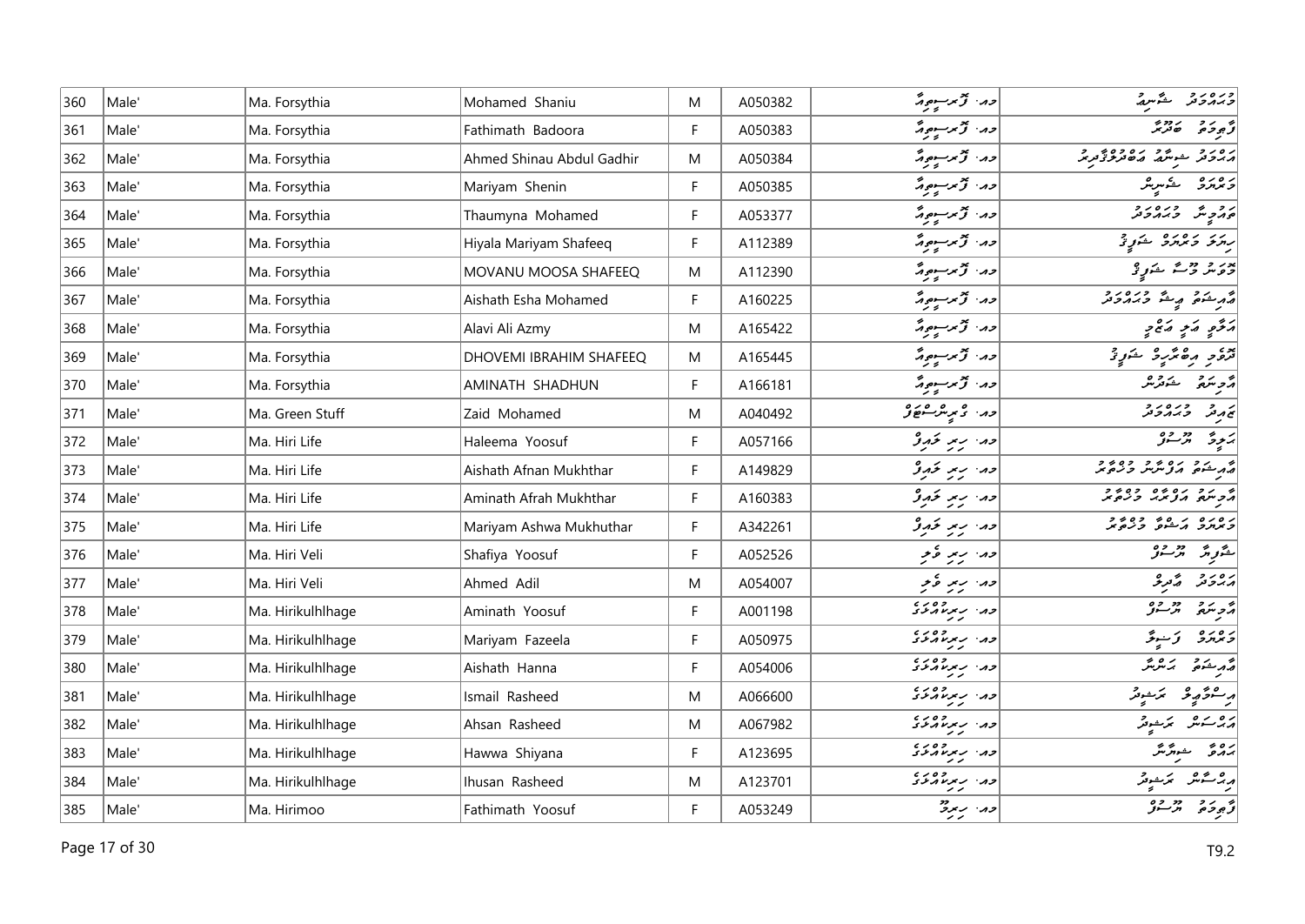| 386 | Male' | Ma. Kinaaree Aage | Rasheeda Hussain       | F           | A038450 | دە. بەشجەتمى                            | يَرْسُوشْ بِرْكْسَرْسْر                                                                                       |
|-----|-------|-------------------|------------------------|-------------|---------|-----------------------------------------|---------------------------------------------------------------------------------------------------------------|
| 387 | Male' | Ma. Kinaaree Aage | Abdul Samad Mohamed    | M           | A051340 | دە. بەشجەتمى                            | ره وه رر و دره دو<br>په هر پرسوتر و ژمرونر                                                                    |
| 388 | Male' | Ma. Kinaaree Aage | Fathimath Nahidha      | $\mathsf F$ | A051346 | دړ٠ بر شرېر دي                          | قَەبْرَىقْمْ مْتَدَبِيْرْ                                                                                     |
| 389 | Male' | Ma. Kinaaree Aage | Aishath Nahidha        | F           | A051347 | دە. بەشجەتمى                            | پ <sup>و</sup> پر ڪوي<br>پر پر<br>سٌررتٌر                                                                     |
| 390 | Male' | Ma. Kinaaree Aage | Aminath Nahidha        | F           | A051348 | دە. بەشجەتمى                            | أروبتهم<br>سَّرَر تَرَّ                                                                                       |
| 391 | Male' | Ma. Kinaaree Aage | Ahmed Nahid            | M           | A053529 |                                         | ر ەر د<br>م.رى<br>سرٌر ورٌ                                                                                    |
| 392 | Male' | Ma. Kinaareege    | Abdul Sattar Mohamed   | M           | A009504 | در ، پاسگېږي                            | נסכם נסמכ כנסנכ<br>גשנג יינגים בגגבת                                                                          |
| 393 | Male' | Ma. Kinaareege    | Ibrahim Nazim          | M           | A087355 | در ، پاسکېږئ                            | رە ئەير ئىستىر ئى                                                                                             |
| 394 | Male' | Ma. Kinaareege    | Aminath Ula Ahmed      | F           | A330777 | دە. ب <sub>ا</sub> ئىگىرى               | ד גב מי גם גב<br>גביעי גב גבבת                                                                                |
| 395 | Male' | Ma. Kinaareege    | Fathimath Anan Ahmed   | F           | A337857 | دە. ب <sub>ا</sub> ئىگىرى               | و بالمحمد و بالمحمد المحمد و المحمد المحمد و المحمد و المحمد المحمد المحمد المحمد المحمد المحمد المحمد المحمد |
| 396 | Male' | Ma. Kinaareege    | Abdulla Sharuwan       | M           | A362136 | دە. ب <sub>و</sub> س <sub>كىپى</sub> تى | رە داللە ھەمرۇش                                                                                               |
| 397 | Male' | Ma. Kinaareege    | Mohamed Mazin Ibrahim  | M           | A372117 | در ، پاسکېږئ                            | כנסגב בא מי תפיצת                                                                                             |
| 398 | Male' | Ma. Kinaareege    | Aminath Rabaab Ibrahim | F           | A372118 | دە. ب <sub>ا</sub> ئى <sub>رى</sub> مى  |                                                                                                               |
| 399 | Male' | Ma. Lisban        | Ali Naif               | M           | A012584 | $5.685 - 12$                            | ە ئەستەر                                                                                                      |
| 400 | Male' | Ma. Lisban        | Aishath Nasifa         | F           | A040861 | در برگاه ش                              | ان<br>انگهر شه می<br>ىگرىسىدۇ                                                                                 |
| 401 | Male' | Ma. Lisban        | Mohamed Nasih          | M           | A046854 | در وءهار                                | و رە ر د<br><i>د بە</i> پەر<br>ىئرىبەر                                                                        |
| 402 | Male' | Ma. Lisban        | Ahmed Nashid           | M           | A052205 | در. بوځ ځېگ                             | رەر <i>ەشىغ</i> ەتر<br>مەروىر س <sup>ى</sup> رىشەتر                                                           |
| 403 | Male' | Ma. Lisban        | Nashiya Ibrahim        | F           | A057084 | در به عندگ                              | ەر ھەتتەر 2<br>ب<br>مگرىشوەگر<br>م                                                                            |
| 404 | Male' | Ma. Lisban        | NASIHA IBRAHIM         | F           | A059705 | ادر ویخفش                               | دە ئەر<br>مترسور                                                                                              |
| 405 | Male' | Ma. Lisban        | Hussain Naufal         | M           | A065961 | در به عند                               | سردره<br>ج <sub>ە</sub> سىئەر بىر                                                                             |
| 406 | Male' | Ma. Lisban        | Mariyam Naziya         | F           | A075970 | ادر ویخفش                               | ر ه ر ه<br><del>و</del> بربرو<br>مثنبي ثر                                                                     |
| 407 | Male' | Ma. Lisban        | Nazeela Ibrahim        | F           | A075971 | $5.683 - 15$                            | سَيِوَّ رەھزىر                                                                                                |
| 408 | Male' | Ma. Lisban        | Aminath Nazleen        | F           | A075972 | در به عند                               | ترچ <sub>مح</sub> بر<br>أثرمز معر                                                                             |
| 409 | Male' | Ma. Malikuruvaage | Abdulla Ali            | M           | A053748 | כו <i>יי ביכ</i> יו י <i>י</i> פל       | <mark>صر ھوڻر</mark> الله<br>ەتىر                                                                             |
| 410 | Male' | Ma. Malikuruvaage | Aishath Ali            | F           | A066114 | בו ב <del>כני בכל</del>                 | و مرشومه<br>مرسسوم<br>رځمني                                                                                   |
| 411 | Male' | Ma. Malikuruvaage | Ahmed Niyaz            | M           | A074069 | בגי ציבט ובשים<br>כגי ציבט ובשים        | גם ג' בי ייטרים                                                                                               |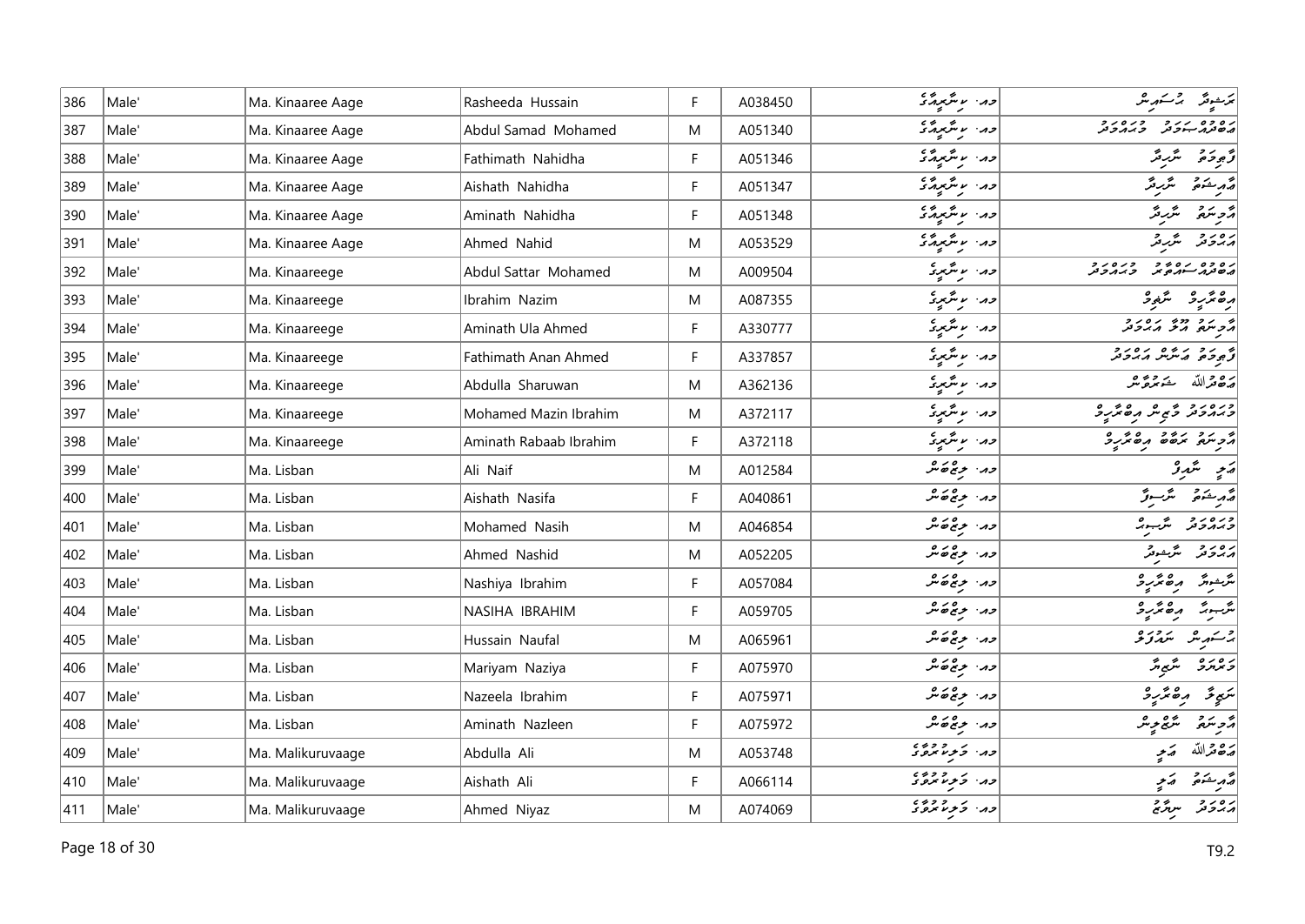| 412 | Male' | Ma. Malikuruvaage | Aminath Shifaza Shafeeg | F         | A079161 | כחי כצע <i>וכש</i>        | أأدوسكم والشرقر المحاوية                                                                            |
|-----|-------|-------------------|-------------------------|-----------|---------|---------------------------|-----------------------------------------------------------------------------------------------------|
| 413 | Male' | Ma. Malikuruvaage | Shameema Ahmed          | F         | A101349 | وړ٠ وکورا بروی            | شَرِج גَ مَدَ حَد                                                                                   |
| 414 | Male' | Ma. Malikuruvaage | Mohamed Shinan          | M         | A270684 | בו בצעיבים                | ورەرو ھەرگە                                                                                         |
| 415 | Male' | Ma. Malikuruvaage | Fathmath Sinan          | F         | A307711 | وړ٠ د کوله برون           | قرموقته وستريثر                                                                                     |
| 416 | Male' | Ma. Malikuruvaage | Ismail Ayaz             | M         | A309798 | בו בצידוני                | ת ביצוב גור                                                                                         |
| 417 | Male' | Ma. Malikuruvaage | Maryam Lujainy Abdulla  | F         | A331762 | בו בבעידים                | ويرمرد ويرس وكامرالله                                                                               |
| 418 | Male' | Ma. Malikuruvaage | ABDULLA SAJIU HASSAN    | M         | A345860 | בודי בצעית                | رەۋاللە گوپر ئەك ھ                                                                                  |
| 419 | Male' | Ma. Malikuruvaage | Ahmed Samee Hassan      | M         | A346311 | כו <i>יי ביכ</i> יו יקפי  | أرورو كمني بركتين                                                                                   |
| 420 | Male' | Ma. Malikuruvaage | Mohamed Salman Hassan   | M         | A346537 | وړ٠ وکورا بروی            | ورەرو رەۋە رىرە                                                                                     |
| 421 | Male' | Ma. Malikuruvaage | Aminath Samaha Hassan   | F         | A353989 | כו. <sup>ב</sup> יכן ינפי | ە بەدە سەۋە ئەسەس                                                                                   |
| 422 | Male' | Ma. Medalin       | Ummu Salma              | F         | A035958 | دە. ئۇنجەمىر              | وه و د و و<br>ممرو سنوو                                                                             |
| 423 | Male' | Ma. Medalin       | Ahmed Wifaq Mohamed     | M         | A036649 | در کی دیگر                | גם גב <sub>ק</sub> ציב כגם גב<br>גגבת קצ <sup>י</sup> ב כגגפת                                       |
| 424 | Male' | Ma. Medalin       | Mariyam Nadhwa Mohamed  | F         | A334317 | دە ئۇنجىر                 | נסנס נכש כנסנכ<br>כמחב ייטופ כמחכנ                                                                  |
| 425 | Male' | Ma. Medalin Light | Ahmed Shiyam            | M         | A041220 | درك ويموس ورقح            | أربروتر شوروه                                                                                       |
| 426 | Male' | Ma. Medalin Light | Mohamed Hisan           | M         | A068853 | درك كالموشر كرريح         | ورەرو بەشەر                                                                                         |
| 427 | Male' | Ma. Medalin Light | Aishath Raulah Ahmed    | F         | A167245 | در کی دِسْ دَرِهِ         | و مشروح ده به ۱۵۷۶<br>وگړېدنو مروسه کړېدونر                                                         |
| 428 | Male' | Ma. Medalin Light | Mohamed Rauhan Ahmed    | M         | A362887 | در، دنم دیگر در ه         | כנסג כ-גבלים גםגב<br>בגמבת יממגית מגבת                                                              |
| 429 | Male' | Ma. Medalin View  | Areesha Mohamed         | F         | A035769 | حەر، ئۇلاپ ئورگە بورگە    | أمرسية ورورو                                                                                        |
| 430 | Male' | Ma. Medalin View  | Fathmath Saraa Yoosuf   | F         | A160632 | حدث وتمويثر وته           | ژُودَهُ پُرَ "رو                                                                                    |
| 431 | Male' | Ma. Medalin Villa | Fathimath Zumra         | F         | A038076 | دە ئۇنۇش دۇ               | أَوَّجْوَحْهُمْ مَحْرَمُهُ                                                                          |
| 432 | Male' | Ma. Medalin Villa | Mariyam Zulshan         | F         | A039106 | درك كالموش وقر            | رەرە دەپتىر                                                                                         |
| 433 | Male' | Ma. Meeru         | Sameer Ahmed            | ${\sf M}$ | A075275 | وړ وېژ                    | سَوِيرٌ   دَيرونر                                                                                   |
| 434 | Male' | Ma. Meeru         | Mariyam Madheeha        | F         | A154774 | اور ويژ                   | دەرە كېرىگە                                                                                         |
| 435 | Male' | Ma. Mention House | Rayyan Abdulla          | ${\sf M}$ | A038565 | ور. ۇش شەرىر ئە           | مَە قىراللە<br>ر ه و ه<br>مرد بر بر                                                                 |
| 436 | Male' | Ma. Mention House | Fathmath Rasha          | F         | A103569 | ور. وتربشهریرو ه          | قُ وَ حَمْدٍ مَنْ اللَّهُ مِنْ اللَّهُ مِنْ اللَّهُ مِنْ اللَّهُ مِنْ اللَّهُ مِنْ اللَّهُ مِنْ الل |
| 437 | Male' | Ma. Naagali       | Aminath Latheef         | F         | A077433 | دە. ئىگەم                 | أزويتم تكمج ومحمج                                                                                   |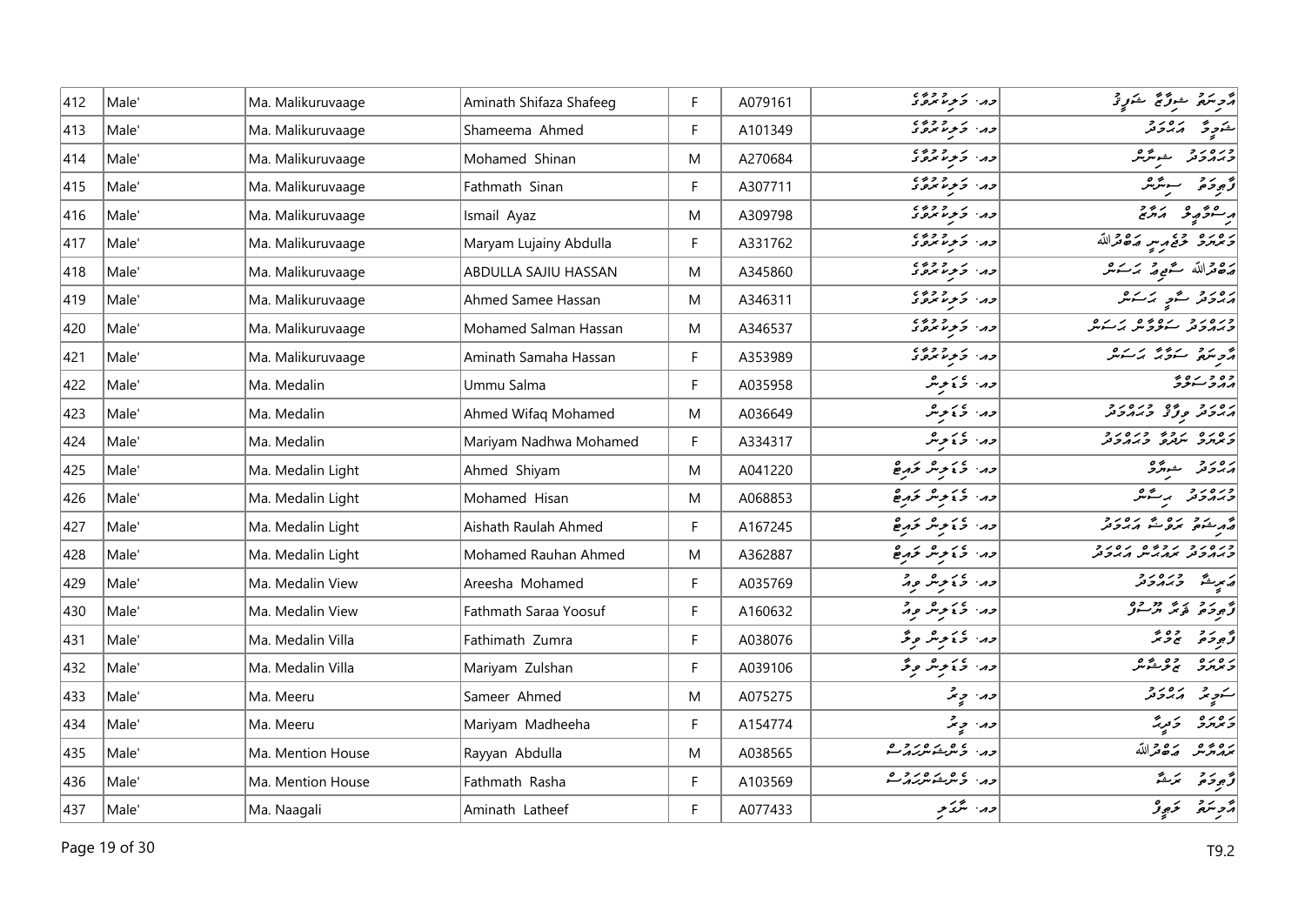| 438 | Male' | Ma. Naagali      | Ali Riyaz Ismail       | M  | A080669 | دە. ئىگەم                |                                                 |
|-----|-------|------------------|------------------------|----|---------|--------------------------|-------------------------------------------------|
| 439 | Male' | Ma. Naagali      | Afeefa Ali Didi        | F. | A120961 | حەر، سرىمىگىرىن          | ړ د په د د د                                    |
| 440 | Male' | Ma. Naagali      | Ibrahim Faisal         | M  | A134029 | در. سگذیر                |                                                 |
| 441 | Male' | Ma. Naagali      | Hassan Abdul Latheef   | M  | A142988 | در. سمَّدَمِ             | ر ره ده ده ده د و                               |
| 442 | Male' | Ma. Naagali      | Aishath Eefa           | F  | A342746 | <br>  <i>وه</i> سمّدَمو  | و د شو د و د                                    |
| 443 | Male' | Ma. Naagali      | Ismail Atheef          | M  | A356943 | حەر، ئىتىمىز             | ر عرٌ په دُوِرٌ                                 |
| 444 | Male' | Ma. Neru         | Ali Saleem             | M  | A026092 | وړ شریز                  | ړې خود                                          |
| 445 | Male' | Ma. Neru         | Ahmed Adheel           | M  | A065251 | وړ شریز                  | , פיב ה <sub>בק</sub> ב                         |
| 446 | Male' | Ma. Neru         | Ismail Nabeel          | M  | A077687 | وړ شریز                  |                                                 |
| 447 | Male' | Ma. Onumaa       | Aminath Niuma          | F. | A000149 | بر در برد.<br>ور آرسرد   | ה ביתה יינה                                     |
| 448 | Male' | Ma. Onumaa       | Aishath Amani Ibrahim  | F. | A060742 | وړ٠ پر دی                | ה<br>האישים גלית תפילת                          |
| 449 | Male' | Ma. Onumaa       | Mariyam Eman Ibrahim   | F  | A060743 | ور به ده                 | במתב תבית תסתיב                                 |
| 450 | Male' | Ma. Onumaa       | Fathimath Amna Ibrahim | F  | A060744 | בוגי ו <i>ד</i> ייקב     |                                                 |
| 451 | Male' | Ma. Onumaa       | Mausooma               | F  | A068293 | پر به برد و<br>ور به مرد | ر و دوء<br>وەسىرى                               |
| 452 | Male' | Ma. Onumaa       | Mohamed Ubaidulla Faiz | M  | A155466 | وړ٠ پر دی                | ورەرو وەرقىراللە ۋەبى                           |
| 453 | Male' | Ma. Onumaa       | Ahmed Ibaadhath Faiz   | M  | A155467 | בני המתב                 | גפגב גלגב צ'קי                                  |
| 454 | Male' | Ma. Rihivilla    | Abdulla Mohamed        | M  | A044014 | در برروژ                 | و ر ه ر و<br>تر پروتر<br>ەھىراللە               |
| 455 | Male' | Ma. Rihivilla    | Mariyam Khaleel        | F. | A048308 | وە بىرىدۇ ئى             | دەرو ئېچى                                       |
| 456 | Male' | Ma. Rihivilla    | Luizaa Halyl           | F. | A070305 | ارە بىرىدە ئى            | ځږيځ<br>تزمونو                                  |
| 457 | Male' | Ma. Rihivilla    | Moosa Khaleel          | M  | A098652 | ا دەسىرىدە ئى            | وحث زوو                                         |
| 458 | Male' | Ma. Rihivilla    | Mohamed Shuhurab       | M  | A158264 | در برروژگ                | وره رو وودو<br><i>وب</i> رمرونر شو <i>ر</i> بره |
| 459 | Male' | Ma. Rihivilla    | Aminath Saja Thawfeeq  | F  | A327538 | وە بەرەپچ                | مُرْحِسَمُ مَسْتَمْ مَ مِرْرٍ وَ                |
| 460 | Male' | Ma. Rihivilla    | Ahmed Maaniu           | M  | A351985 | اور برروځ<br>مسين        | גם גב ביינה                                     |
| 461 | Male' | Ma. Rihivilla Ge | Mohamed Ibrahim        | M  | A026125 | وړ بررونونی<br>مسیحیات   | כממכני תפתיכ                                    |
| 462 | Male' | Ma. Rihivilla Ge | Jaufar Yoosuf          | M  | A052229 | وړ بررونونی<br>در        | د ور و دو وه                                    |
| 463 | Male' | Ma. Rihivilla Ge | Fathimath Fareena      | F  | A074486 | وړ٠ مربرونونو<br>در      | ۇيدۇق قەيدىگە                                   |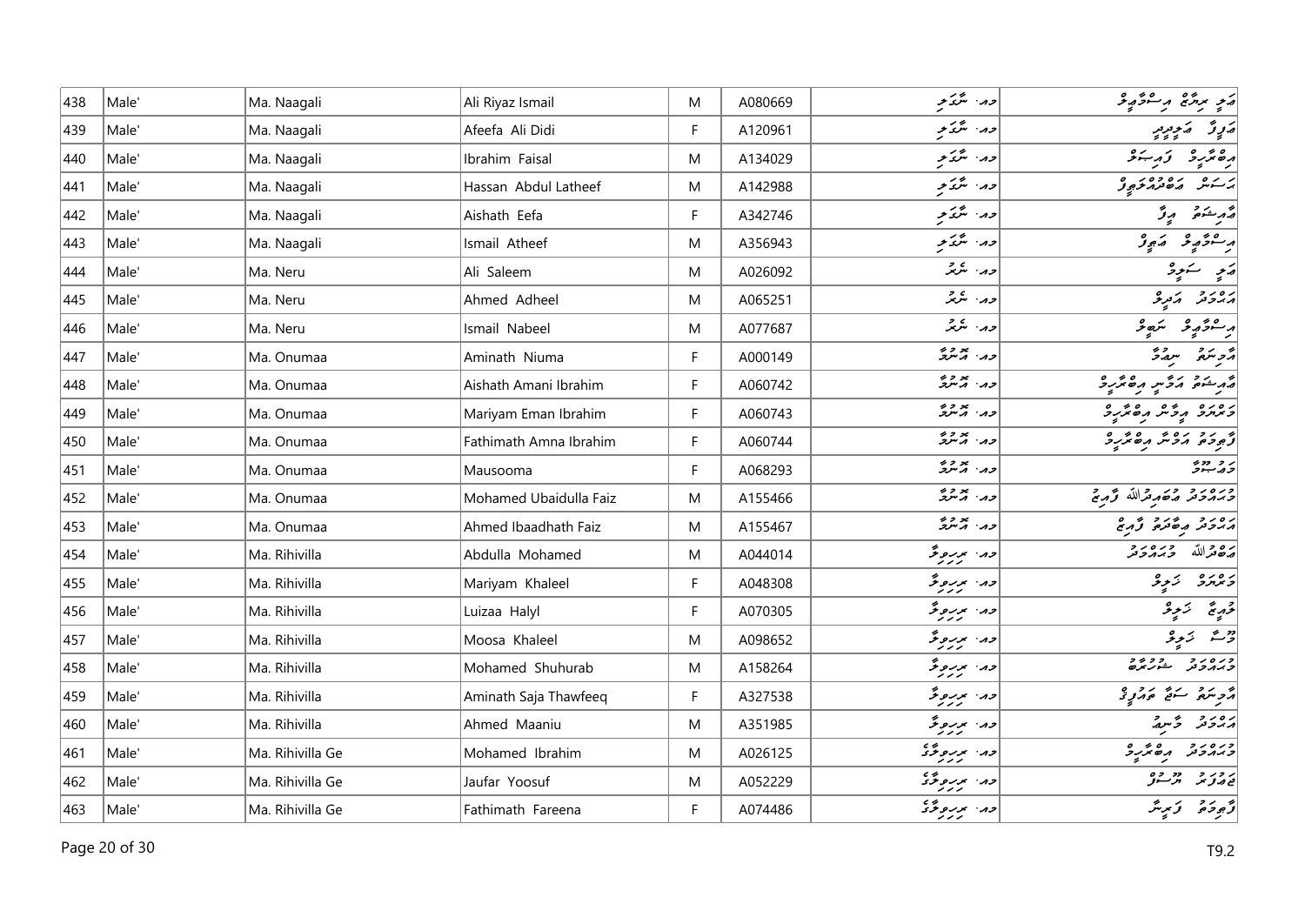| 464 | Male' | Ma. Rihivilla Ge | Aishath Villinee       | F           | A080248 | دړ٠ برروڅۀ<br>      | و مشهور و محسن<br>مسر                    |
|-----|-------|------------------|------------------------|-------------|---------|---------------------|------------------------------------------|
| 465 | Male' | Ma. Rihivilla Ge | Hassan Haisam          | M           | A098396 | وړ بررونونی<br>در   | ىرىكى ئەرىكى                             |
| 466 | Male' | Ma. Rihivilla Ge | Mohamed Jaisam         | M           | A125662 |                     |                                          |
| 467 | Male' | Ma. Rihivilla Ge | Shameema Hassan        | F.          | A130934 | در سربر و د د       | لمكولي كالكامل                           |
| 468 | Male' | Ma. Rihivilla Ge | Aishath Jaufar         | F           | A344103 | وړ٠ مربرونونو<br>در | د در در در د<br>د آمر شکوه د این در در د |
| 469 | Male' | Ma. Rihivilla Ge | Ibrahim Hishan Jaufar  | M           | A349906 | وړ٠ بررونونی<br>در  | مەھەر بەر بەر ئەمەر بەر                  |
| 470 | Male' | Ma. Rihivilla Ge | Husam Jaufar           | M           | A356312 | وړ٠ بررونونو<br>در  | د ده د در د<br>برگور د دومر              |
| 471 | Male' | Ma. Rihivilla Ge | Mariyam Rashma         | F           | A371998 | وړ بررونونی<br>در   | رەرە بەشۇ                                |
| 472 | Male' | Ma. Safaa        | Abdulla Naseem Mohamed | M           | A010043 | وە - سۇگ            | أرە دالله ترسود دېرماد                   |
| 473 | Male' | Ma. Safaa        | Naajid Naseem          | M           | A341301 | وە بىۇ              | ن <i>گھونڈ نگرجو</i> گر                  |
| 474 | Male' | Ma. Safaa        | Hamna Naseem           | F           | A341302 | ور. ښو              | رەپر بىر يوم                             |
| 475 | Male' | Ma. Safaa        | Haaid Naseem           | M           | A341303 | دە. سەڭ             | رحمز مترجو                               |
| 476 | Male' | Ma. Thilinfaru   | ARIF HASSAN            | M           | A010673 | در و دیگر تر        | ۇيرۇ ئەسكىر                              |
| 477 | Male' | Ma. Thilinfaru   | Hussain Adil           | M           | A010724 | در و دیگر           | جر ڪمر شي ڪمبر گھري جو ا                 |
| 478 | Male' | Ma. Thilinfaru   | Azim Hassan            | M           | A010758 | دړ٠ ووسرتمه         | ۇ ئەسكە                                  |
| 479 | Male' | Ma. Thilinfaru   | Akhthar Hassan         | M           | A010759 | در و دیگرنگه        | رەرچە ئەسەھ                              |
| 480 | Male' | Ma. Thilinfaru   | Aishath Amira          | F           | A010762 | در و دیگر ته        | وأرجنتم وأوبأ                            |
| 481 | Male' | Ma. Thilinfaru   | Ibrahim Asim           | M           | A010783 |                     |                                          |
| 482 | Male' | Ma. Thilinfaru   | Ahmed Amir             | M           | A023174 | وړ ووسونه           |                                          |
| 483 | Male' | Ma. Thilinfaru   | Asima Hassan Fulhu     | $\mathsf F$ | A042957 | در و دیگر تر        | ىر سەھرى <sub>قى</sub> ئ<br>رمج سبورش    |
| 484 | Male' | Ma. Thilinfaru   | Asif Hassan            | M           | A053922 | در و دیگر ته        | ۇسوۋە ئەسكىلە                            |
| 485 | Male' | Ma. Thilinfaru   | Mohamed Hameed         | M           | A079562 | در و دشتر د         | כנים בי הבית                             |
| 486 | Male' | Ma. Thilinfaru   | Mariyam Shizleen       | $\mathsf F$ | A149553 | در و دموکرم         | ترەرە ھەج پەش                            |
| 487 | Male' | Ma. Thilinfaru   | Samah Amir             | M           | A166422 |                     | سەۋېر<br>وحجمته تتمر                     |
| 488 | Male' | Ma. Thilinfaru   | Suha Amir              | F           | A342810 | در و دیگر ته        | المنتزع الأحرجر                          |
| 489 | Male' | Ma. Thilinfaru   | Ibrahim Shimah         | M           | A342811 |                     | رەنزىر شىڭ                               |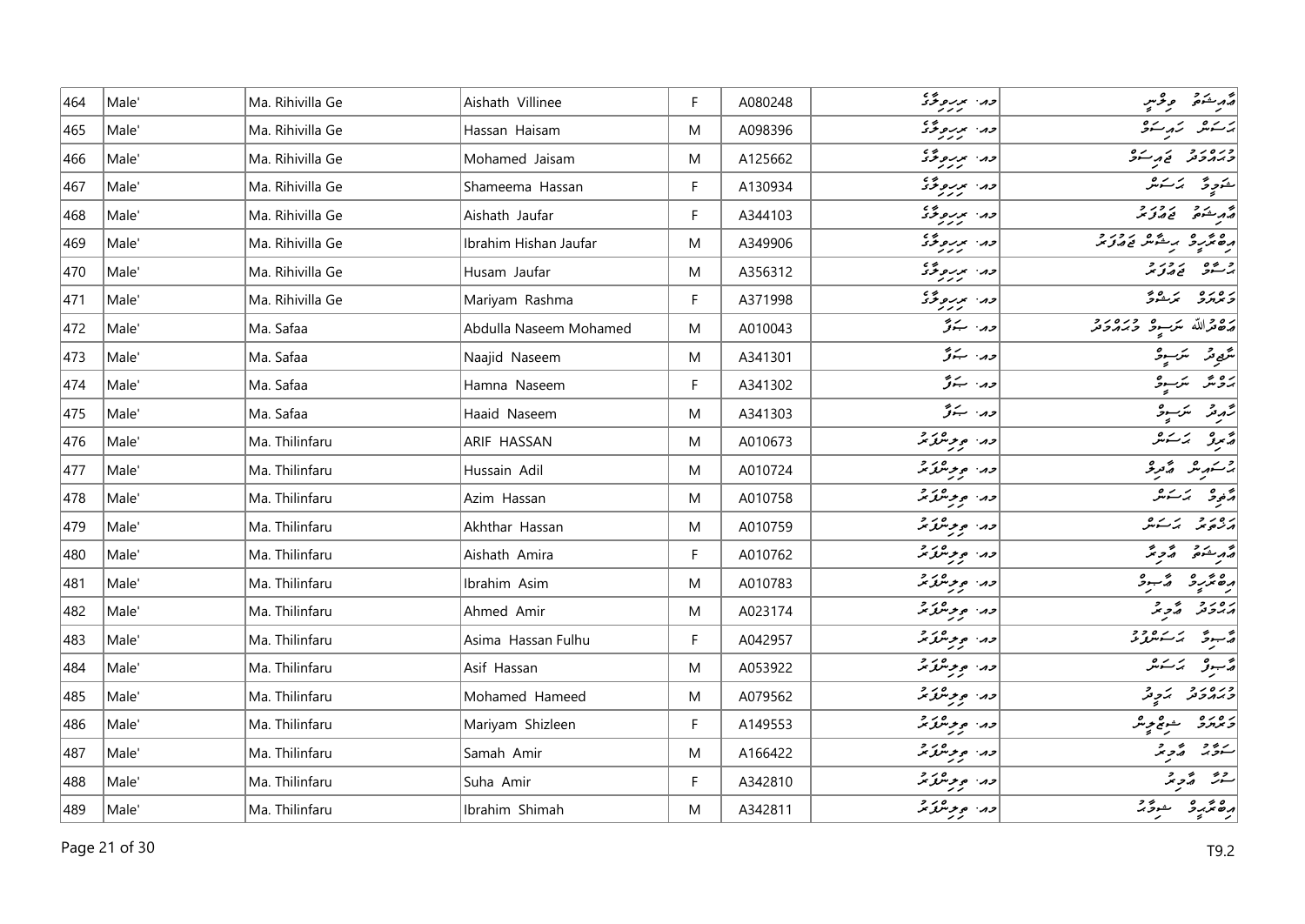| 490 | Male' | Ma. Thilinfaru     | Shammoon Amir            | M           | A342812 | در و د شوکه  | أشوحه شرح                                                                                                                                                                                                                                                           |
|-----|-------|--------------------|--------------------------|-------------|---------|--------------|---------------------------------------------------------------------------------------------------------------------------------------------------------------------------------------------------------------------------------------------------------------------|
| 491 | Male' | Ma. Thilinfaru     | Aishath Naufa Asim       | $\mathsf F$ | A346629 | در و دیگر تر | $\begin{array}{cc} 0 & \stackrel{\circ}{\sim} & \stackrel{\circ}{\sim} & \stackrel{\circ}{\sim} & \stackrel{\circ}{\sim} \\ \stackrel{\circ}{\sim} & \stackrel{\circ}{\sim} & \stackrel{\circ}{\sim} & \stackrel{\circ}{\sim} & \stackrel{\circ}{\sim} \end{array}$ |
| 492 | Male' | Ma. Thilinfaru     | Ismail Shamrooh          | M           | A348272 | ادر وویژگر   | م سوځ په شوه پره دوه                                                                                                                                                                                                                                                |
| 493 | Male' | Ma. Thilinfaru     | Aminath Nafha Asim       | F.          | A361912 | در و دشونه   | أأدمره مروره ومسرد                                                                                                                                                                                                                                                  |
| 494 | Male' | Ma. Thilinfaru     | Maail Asif               | M           | A377151 |              | ۇرۇ شېز                                                                                                                                                                                                                                                             |
| 495 | Male' | Ma. Thilinfaru     | Maeesh Asif              | M           | A395131 | در و دیگرنگ  | كمهيش كماجوقر                                                                                                                                                                                                                                                       |
| 496 | Male' | Ma. Thilinfaru     | Ahmed Reehan Arif        | M           | A408185 | در و دیگر    | رور و بریگر کمبرو                                                                                                                                                                                                                                                   |
| 497 | Male' | Ma. Thilinfaru     | Mohmed Rafhan Arif       | M           | A408187 | در. ووشدته   | ورەر د رود مەكتىرۇ                                                                                                                                                                                                                                                  |
| 498 | Male' | Ma. Two Lines      | Shamsunnisa Mohamed Didi | $\mathsf F$ | A050979 | دە. ھۆر شر   | شره وه سر وره دورو.<br>شرکت در سر و بربر و ترتوبر                                                                                                                                                                                                                   |
| 499 | Male' | Ma. Valuge         | Aminath Shifaza          | $\mathsf F$ | A044259 | وړ کون       | أأدوبتهم خورقر                                                                                                                                                                                                                                                      |
| 500 | Male' | Ma. Valuge         | Shifana Moosa            | F           | A064577 | وړ کون       | $\begin{array}{c cc} \cdot & \cdot & \cdot \\ \hline \uparrow & \uparrow & \uparrow \\ \hline \downarrow & \downarrow & \downarrow \\ \end{array}$                                                                                                                  |
| 501 | Male' | Ma. Valuge         | Ahmed Shifaz             | M           | A064578 | وړ کون       | رەر ئىستىرى<br>مەركىر ئىس                                                                                                                                                                                                                                           |
| 502 | Male' | Ma. Valuge         | Sofa Moosa Manik         | F           | A064579 | وړ کون       | بذرة وحسنة كالمرد                                                                                                                                                                                                                                                   |
| 503 | Male' | Ma. Valuge         | Shafa Moosa Manik        | F           | A163085 | وړ کون       | شۇ ھەم بىر                                                                                                                                                                                                                                                          |
| 504 | Male' | Ma. Veevaa         | Aminath Jaleel           | F           | A022735 | وړ٠ وٍوً     | أأدوسكم فأويده                                                                                                                                                                                                                                                      |
| 505 | Male' | Ma. Veevaa         | Mohamed Miushad Thaufeeq | M           | A022736 | وړ٠ وِوً     | ورەر د د د د د د د د                                                                                                                                                                                                                                                |
| 506 | Male' | Ma. Veevaa         | Abdulla Shiyam           | M           | A022776 | وړ٠ وِوَّ    | رەت <sub>داللە ھەترى</sub>                                                                                                                                                                                                                                          |
| 507 | Male' | Ma. Veevaa         | MOHAMED SHAZWAN          | M           | A047486 | وړ٠ وٍوً     | ورەرو دەپرە                                                                                                                                                                                                                                                         |
| 508 | Male' | Ma. Veevaa         | MARIYAM SHIFZA           | F           | A047487 | وړ٠ وِوَّ    | و پر پرو شورځ                                                                                                                                                                                                                                                       |
| 509 | Male' | Ma. Veevaa         | Aishath Anoosha          | F           | A050519 | وړ٠ وٍوً     | م المستوجد المرحمة المستوجد                                                                                                                                                                                                                                         |
| 510 | Male' | Ma. Veevaa         | Hussain Naushad          | M           | A050520 | وړ٠ وِوً     | جرسكور مكر مكرم مشكر                                                                                                                                                                                                                                                |
| 511 | Male' | Ma. Veevaa         | Ali Jaleel               | M           | A052284 | وړ٠ وِوٌ     |                                                                                                                                                                                                                                                                     |
| 512 | Male' | Ma. Veevaa         | Aishath Nizma Ali        | $\mathsf F$ | A062565 | وړ٠ وِهٌ     |                                                                                                                                                                                                                                                                     |
| 513 | Male' | Ma. Veevaa         | Mariyam Nashwa Ali       | F           | A080360 | وړ٠ وِوً     | ر وره مرده و ر<br>د بربرو مرشوش <sub>ه</sub> رم                                                                                                                                                                                                                     |
| 514 | Male' | Ma. Vilnus         | Zeeshan Mohamed Rasheed  | M           | A341862 | دړ٠ وِڅرک    | بم شهر وره د و بر شوتر<br>بم شهر وبرودتر بر شوتر                                                                                                                                                                                                                    |
| 515 | Male' | Ma. Visaanu Manzil | Ahmed Wisan              | M           | A001206 | در و گرد گرو | برەرد وسەش                                                                                                                                                                                                                                                          |
|     |       |                    |                          |             |         |              |                                                                                                                                                                                                                                                                     |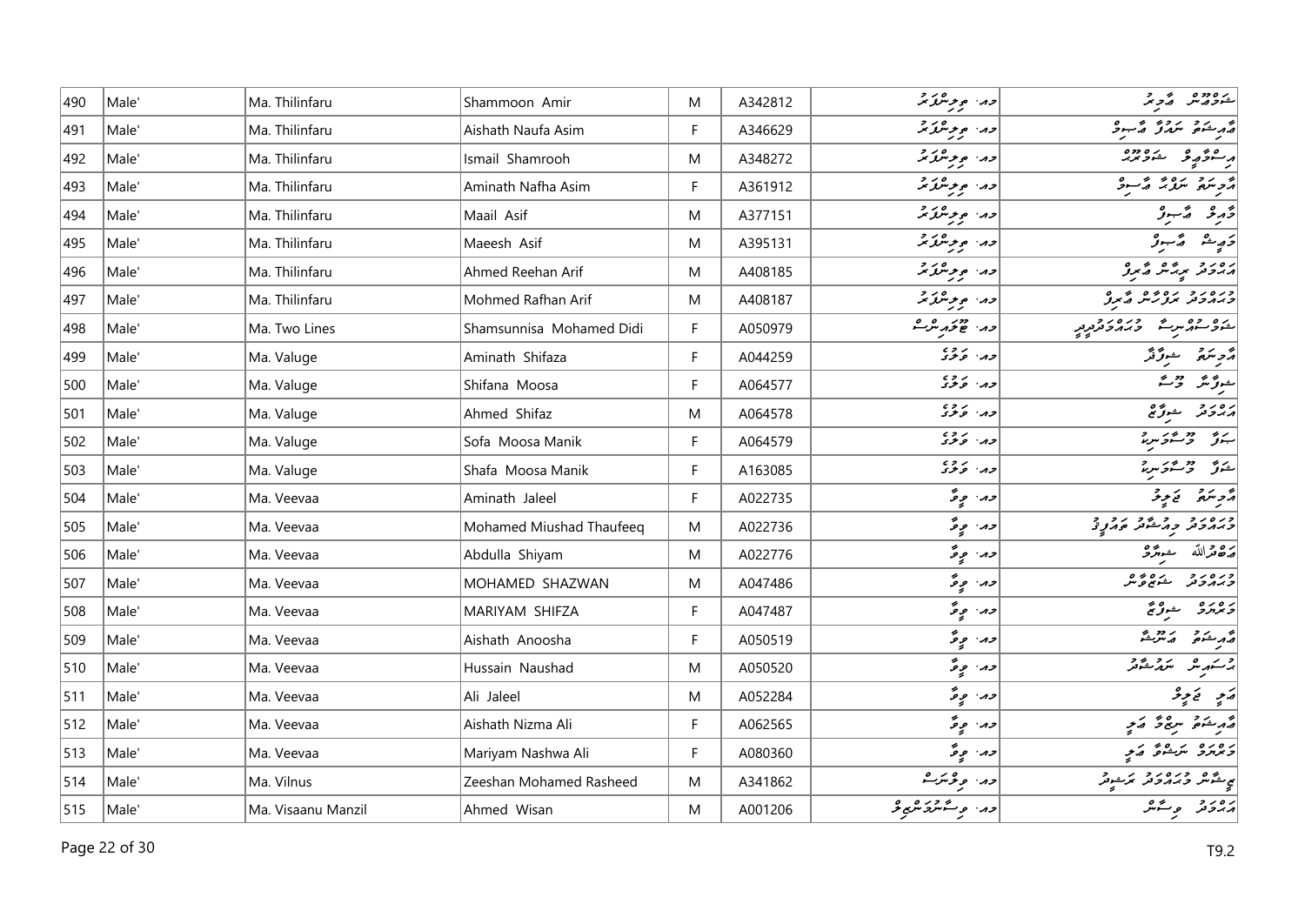| 516           | Male' | Ma. Visaanu Manzil | Fathimath Randha Jaufar |   | A001207 | دە. بە ئەمترە ئىرى ئى | و د د د ه د د د د<br>گروده نمی شرکت می تونم |
|---------------|-------|--------------------|-------------------------|---|---------|-----------------------|---------------------------------------------|
| 517           | Male' | Ma. Visaanu Manzil | Dhon Manike             |   | A115827 | دە. بە ئەترىرى ئى     | قریبرچ سربز                                 |
| 518           | Male' | Ma. White Lily     | Fathimath Manike        |   | A040899 | در، غږم څو د          | ا می بر در بر برد.<br>افراد بر برد برد      |
| 519           | Male' | Ma. White Lily     | Mohamed Haleem          | M | A060383 | در، او دی د د         | ورەرو پەيدە                                 |
| 520           | Male' | Ma. White Lily     | Mohamed Ibrahim         | M | A060446 | در، او دی د د         | כנסנד סיבים                                 |
| 521           | Male' | Ma. White Lily     | Ahmed Ibrahim           | M | A104160 | در، او دی د د         | גפיק הפיציק                                 |
| 522           | Male' | Ma. White Lily     | Aishath Lamaa Ahmed     |   | A333814 | در، او دی د د         | ه مشور ده به ده در د                        |
| $ 523\rangle$ | Male' | Ma. White Lily     | Ibrahim Ziyan Mohamed   | M | A367162 | در، غهره و د          | ם מים מים כנסנים                            |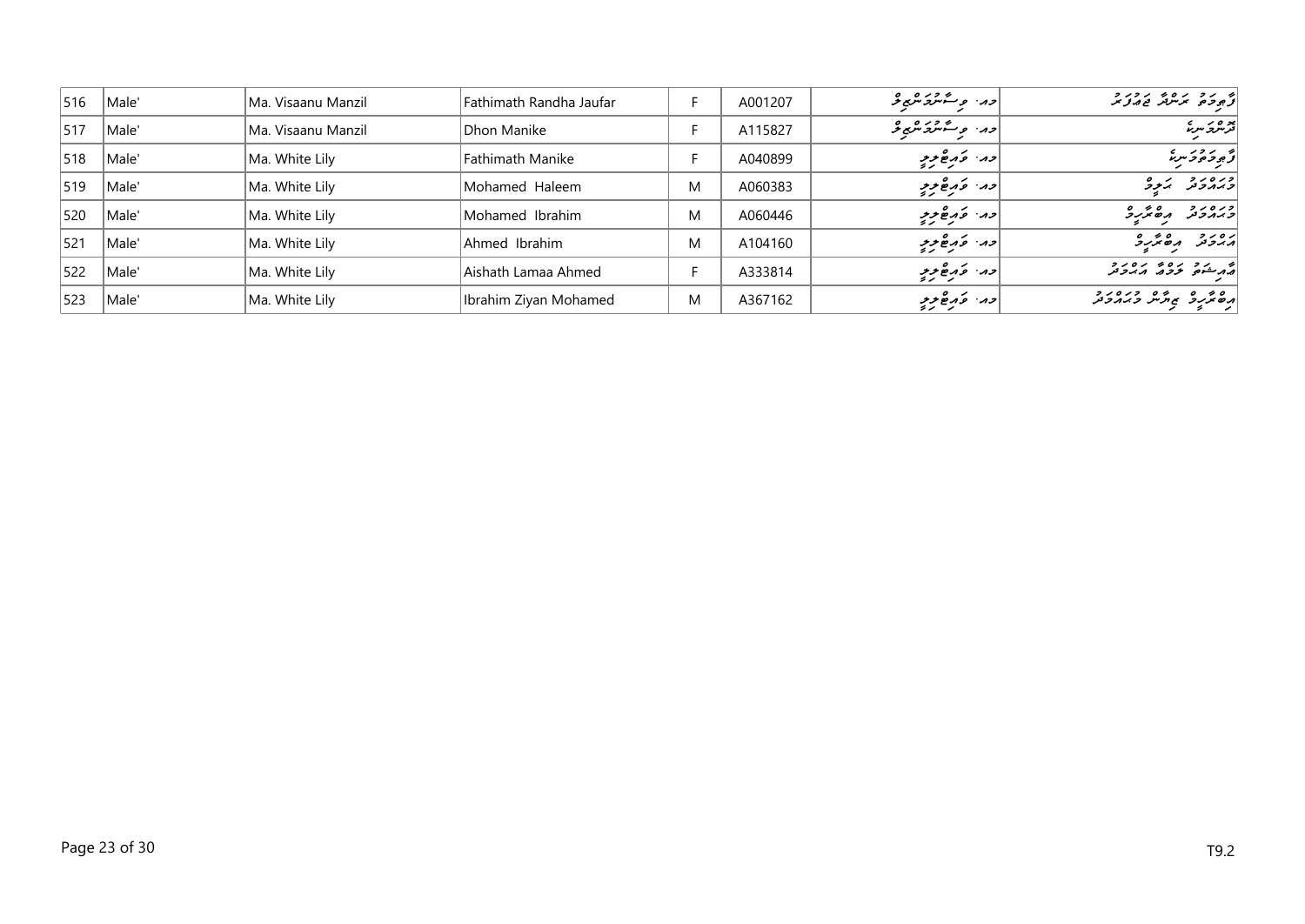## *w7qAn8m? sCw7mRo>u; wEw7mRw;sBo<*

| ' مرمر | 'يئرىثر: |
|--------|----------|
|        |          |
|        |          |
|        |          |

## *w7q9r@w7m> sCw7qHtFoFw7s; mAm=q7 w7qHtFoFw7s;*

| ىر تە | $\mathcal{O} \times$<br>$\sim$ | $\sim$<br>. . | لترنثر |
|-------|--------------------------------|---------------|--------|
|       |                                |               |        |
|       |                                |               |        |
|       |                                |               |        |

| $\frac{2}{n}$ | $^{\circ}$ | $\frac{2}{n}$ | $^{\circ}$<br>سرسر. |
|---------------|------------|---------------|---------------------|
|               |            |               |                     |
|               |            |               |                     |
|               |            |               |                     |

| ىرتىر: | 。<br>سر سر | .,<br>مرسر |
|--------|------------|------------|
|        |            |            |
|        |            |            |
|        |            |            |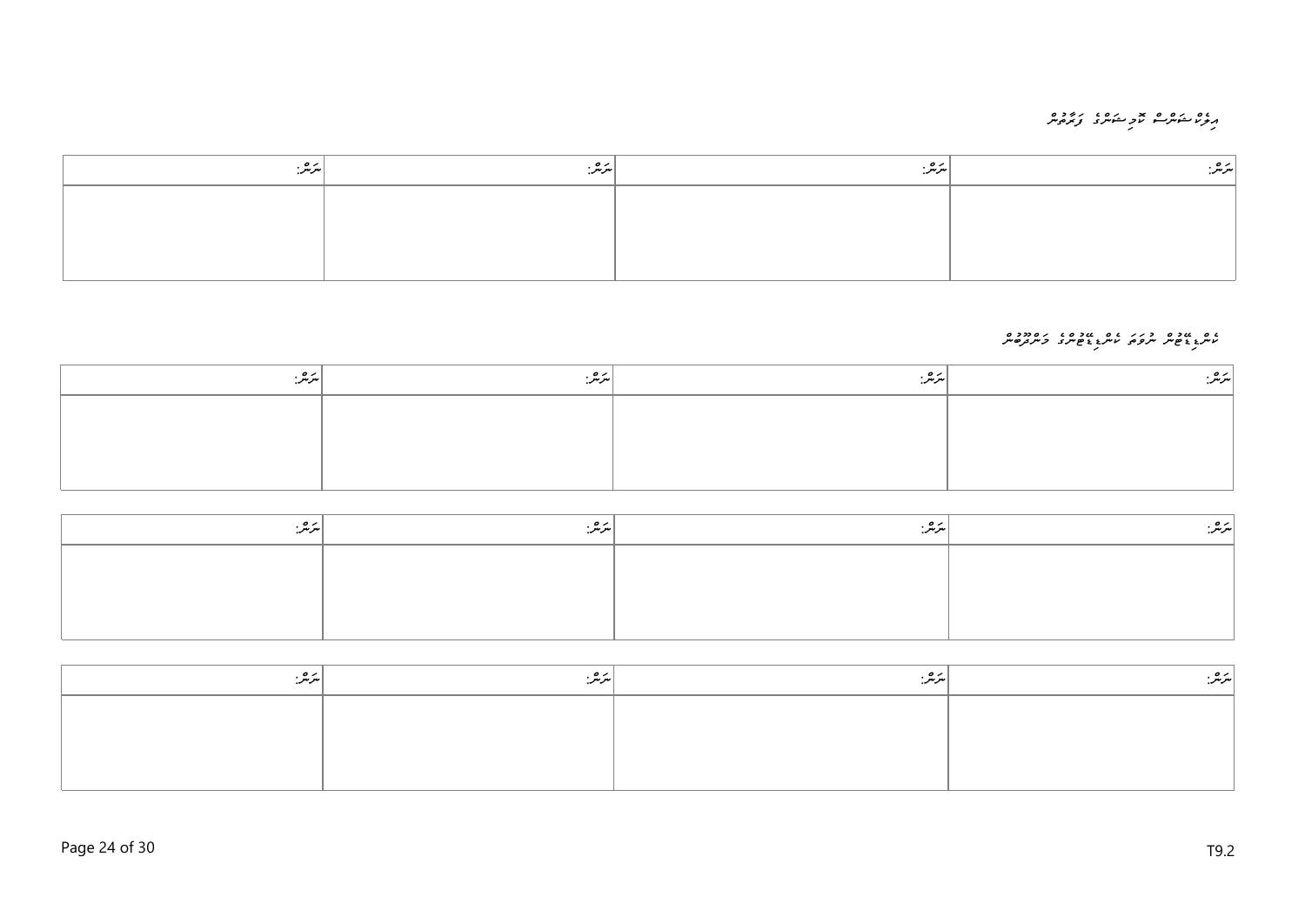| يزهر | $^{\circ}$ | ىئرىتر: |  |
|------|------------|---------|--|
|      |            |         |  |
|      |            |         |  |
|      |            |         |  |

| متريثر به | 。<br>َ سرسر ِ | يتزيترا | سرسر |
|-----------|---------------|---------|------|
|           |               |         |      |
|           |               |         |      |
|           |               |         |      |

| ىرتىر: | $\sim$ | ا بر هه. | لىرىش |
|--------|--------|----------|-------|
|        |        |          |       |
|        |        |          |       |
|        |        |          |       |

| 。<br>مرس. | $\overline{\phantom{a}}$<br>مر سر | يتريثر |
|-----------|-----------------------------------|--------|
|           |                                   |        |
|           |                                   |        |
|           |                                   |        |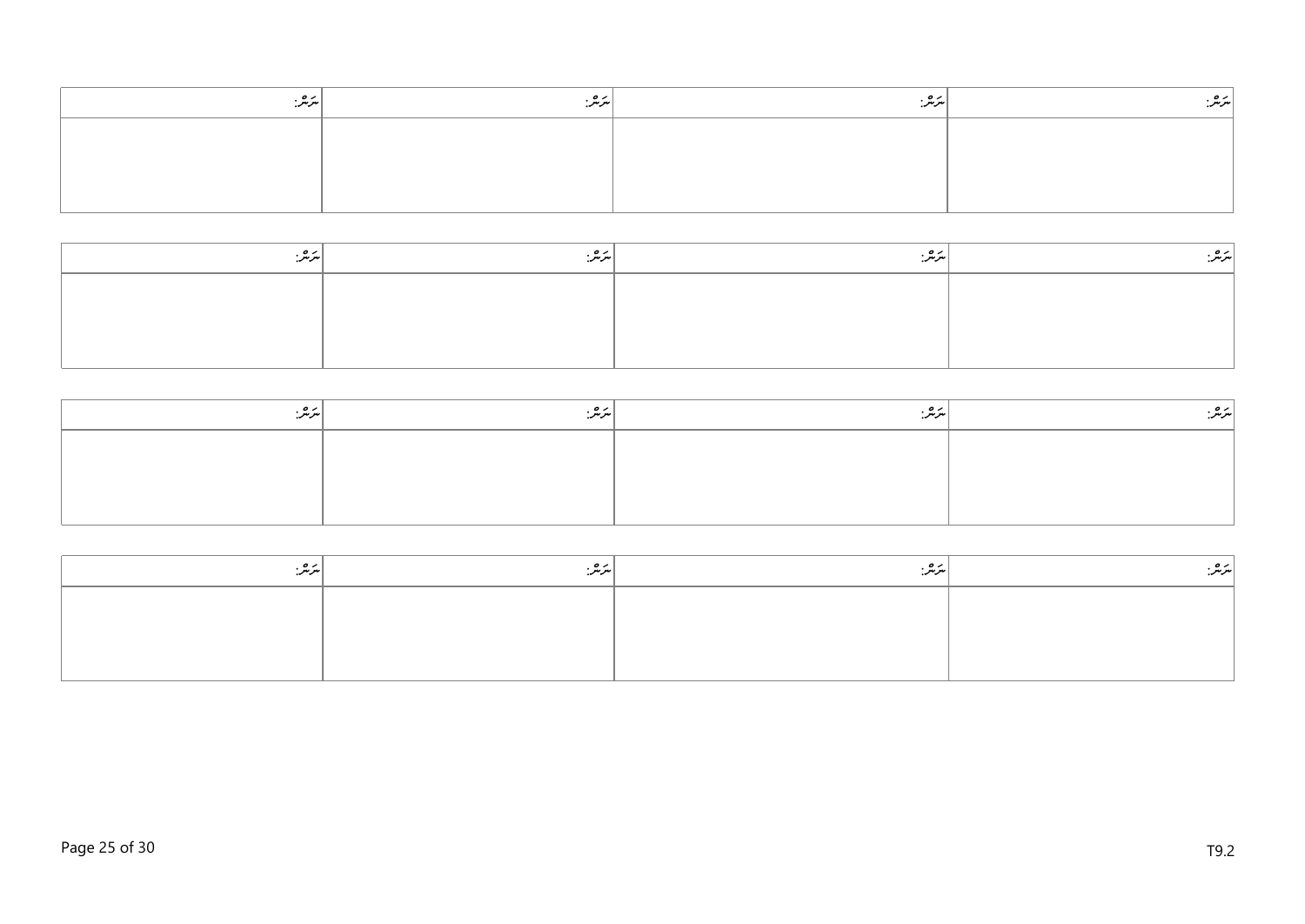| ير هو . | $\overline{\phantom{a}}$ | يرمر | اير هنه. |
|---------|--------------------------|------|----------|
|         |                          |      |          |
|         |                          |      |          |
|         |                          |      |          |

| ىر تىر: | $\circ$ $\sim$<br>" سرسر . | يبرحه | o . |
|---------|----------------------------|-------|-----|
|         |                            |       |     |
|         |                            |       |     |
|         |                            |       |     |

| انترنثر: | ر ه |  |
|----------|-----|--|
|          |     |  |
|          |     |  |
|          |     |  |

|  | . ه |
|--|-----|
|  |     |
|  |     |
|  |     |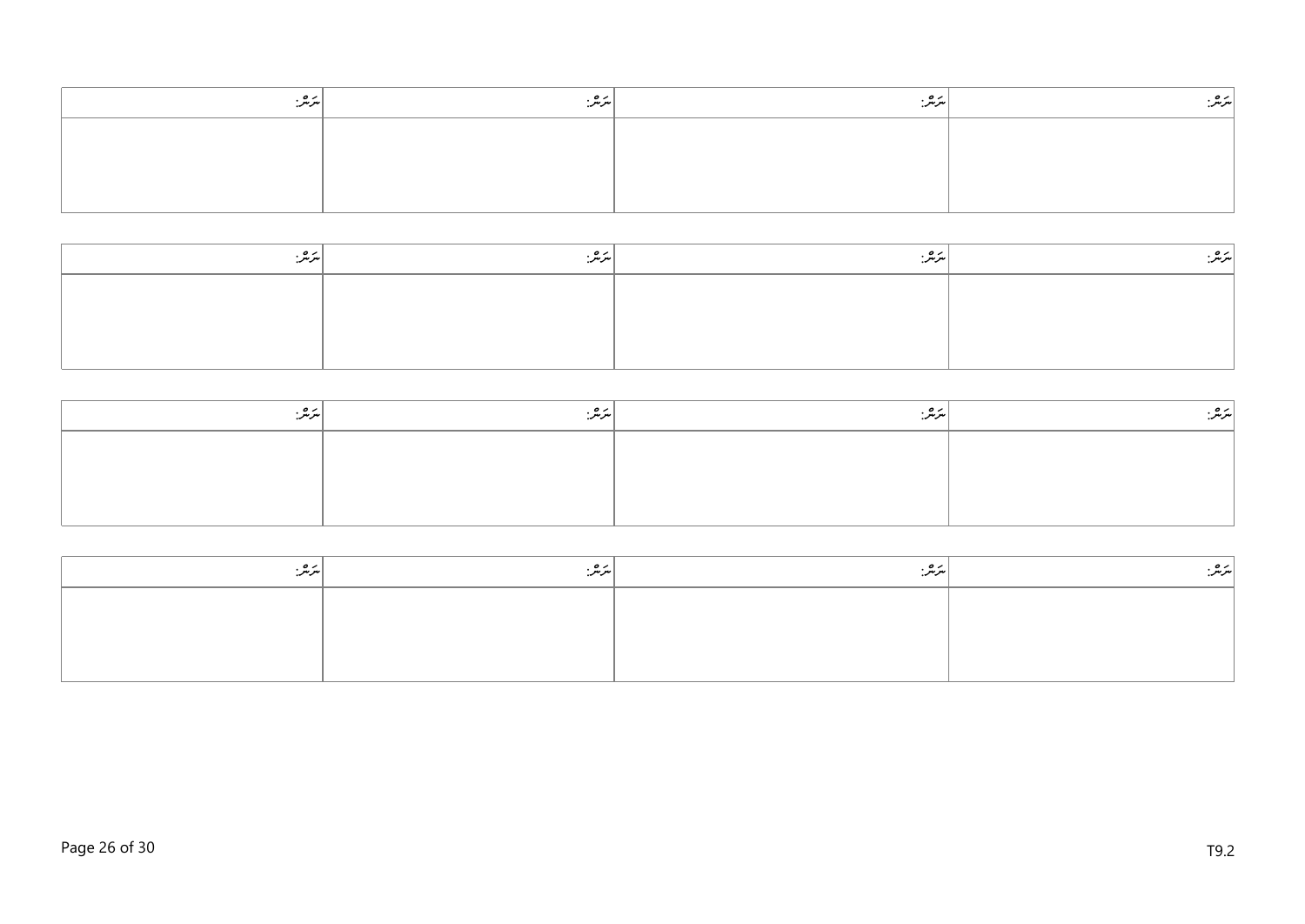| ير هو . | $\overline{\phantom{a}}$ | يرمر | اير هنه. |
|---------|--------------------------|------|----------|
|         |                          |      |          |
|         |                          |      |          |
|         |                          |      |          |

| ىبرىر. | $\sim$<br>ا سرسر . | يئرمثر | o . |
|--------|--------------------|--------|-----|
|        |                    |        |     |
|        |                    |        |     |
|        |                    |        |     |

| انترنثر: | ر ه |  |
|----------|-----|--|
|          |     |  |
|          |     |  |
|          |     |  |

|  | . ه |
|--|-----|
|  |     |
|  |     |
|  |     |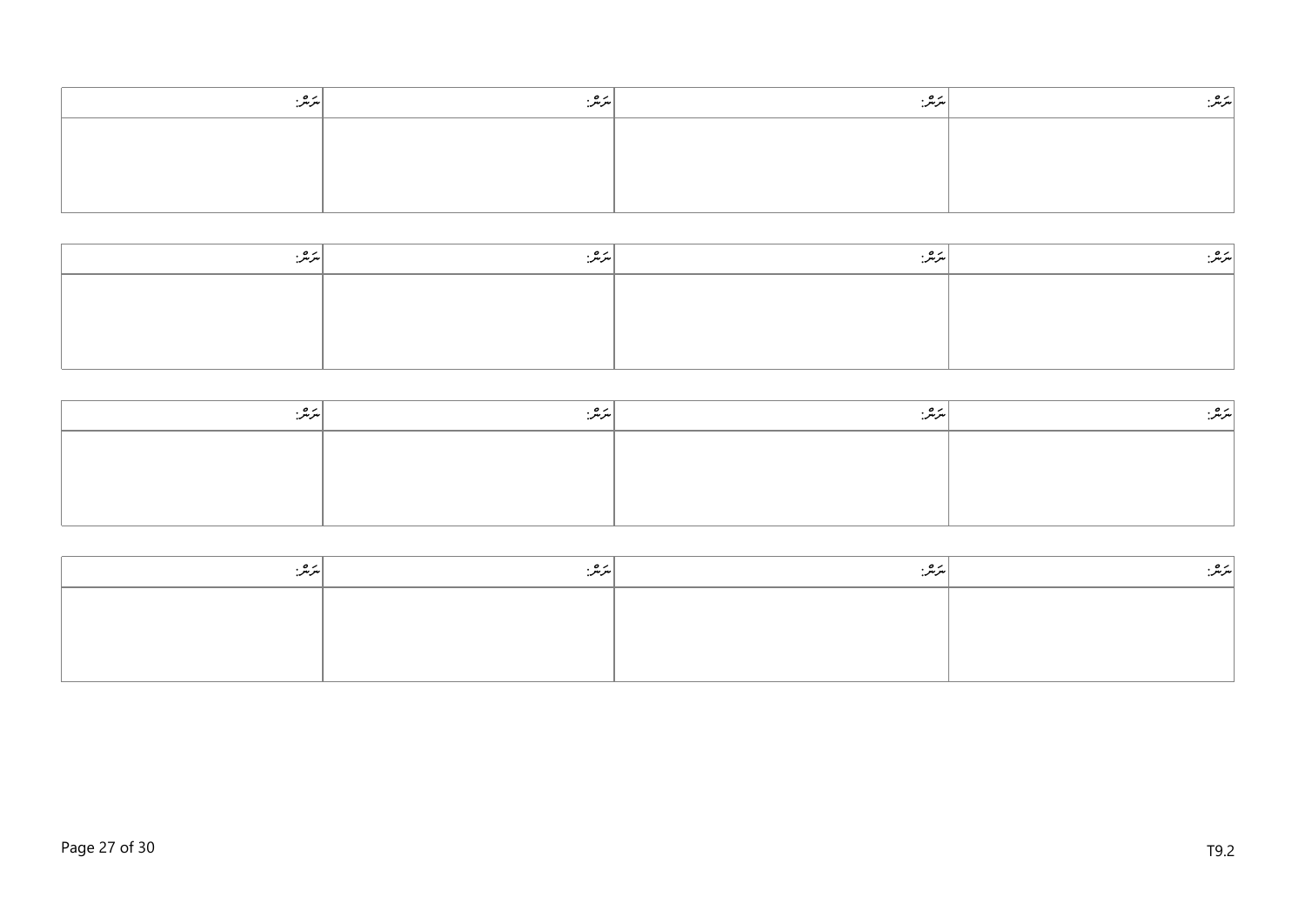| $\cdot$ | ο. | $\frac{\circ}{\cdot}$ | $\sim$<br>سرسر |
|---------|----|-----------------------|----------------|
|         |    |                       |                |
|         |    |                       |                |
|         |    |                       |                |

| ايرعر: | ر ه<br>. . |  |
|--------|------------|--|
|        |            |  |
|        |            |  |
|        |            |  |

| بر ه | 。 | $\sim$<br>َ سومس |  |
|------|---|------------------|--|
|      |   |                  |  |
|      |   |                  |  |
|      |   |                  |  |

| 。<br>. س | ىرىىر |  |
|----------|-------|--|
|          |       |  |
|          |       |  |
|          |       |  |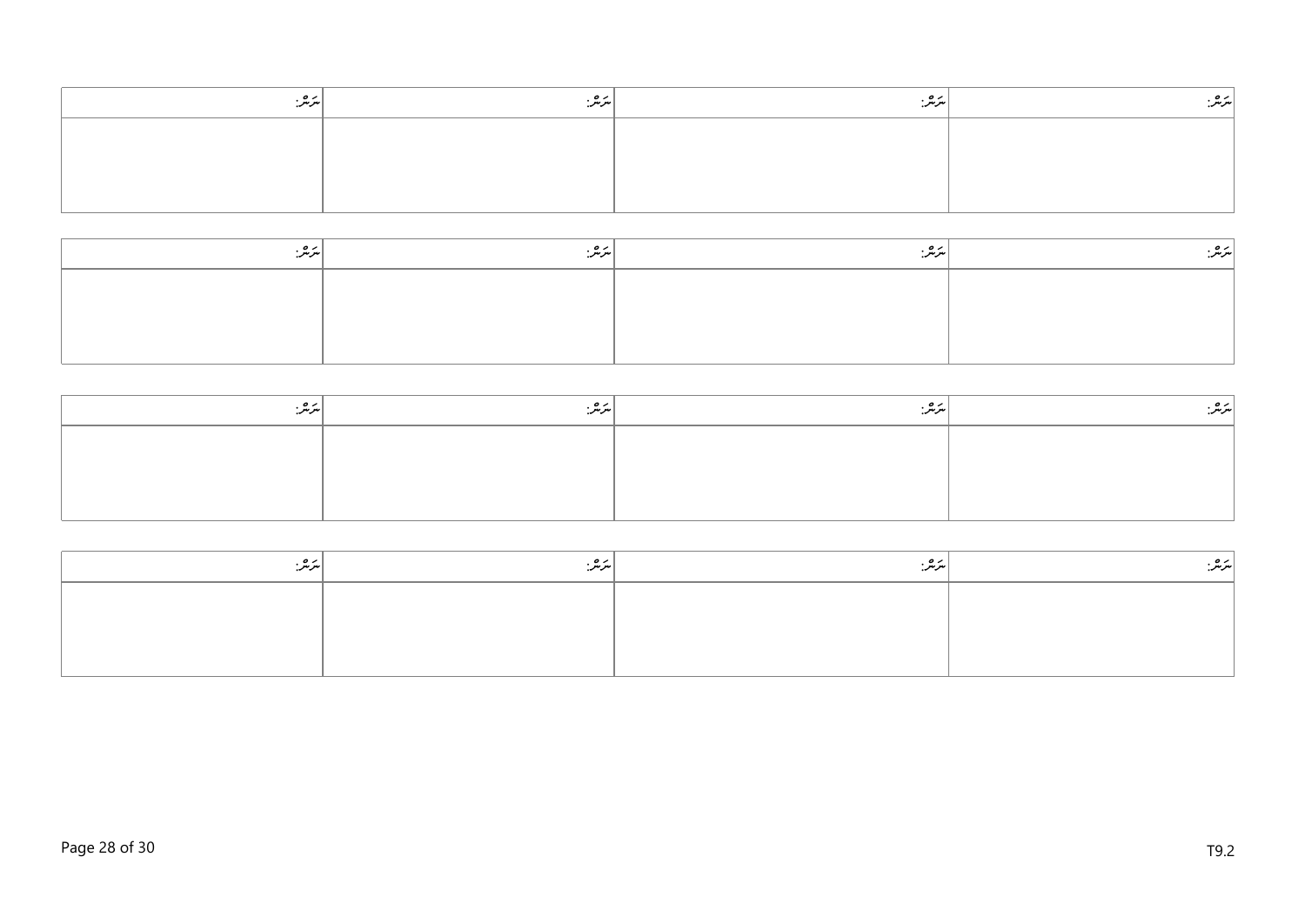| ير هو . | $\overline{\phantom{a}}$ | يرمر | لتزمثن |
|---------|--------------------------|------|--------|
|         |                          |      |        |
|         |                          |      |        |
|         |                          |      |        |

| ىر تىر: | $\circ$ $\sim$<br>" سرسر . | يبرحه | o . |
|---------|----------------------------|-------|-----|
|         |                            |       |     |
|         |                            |       |     |
|         |                            |       |     |

| 'تترنثر: | 。<br>,,,, |  |
|----------|-----------|--|
|          |           |  |
|          |           |  |
|          |           |  |

|  | . ه |
|--|-----|
|  |     |
|  |     |
|  |     |